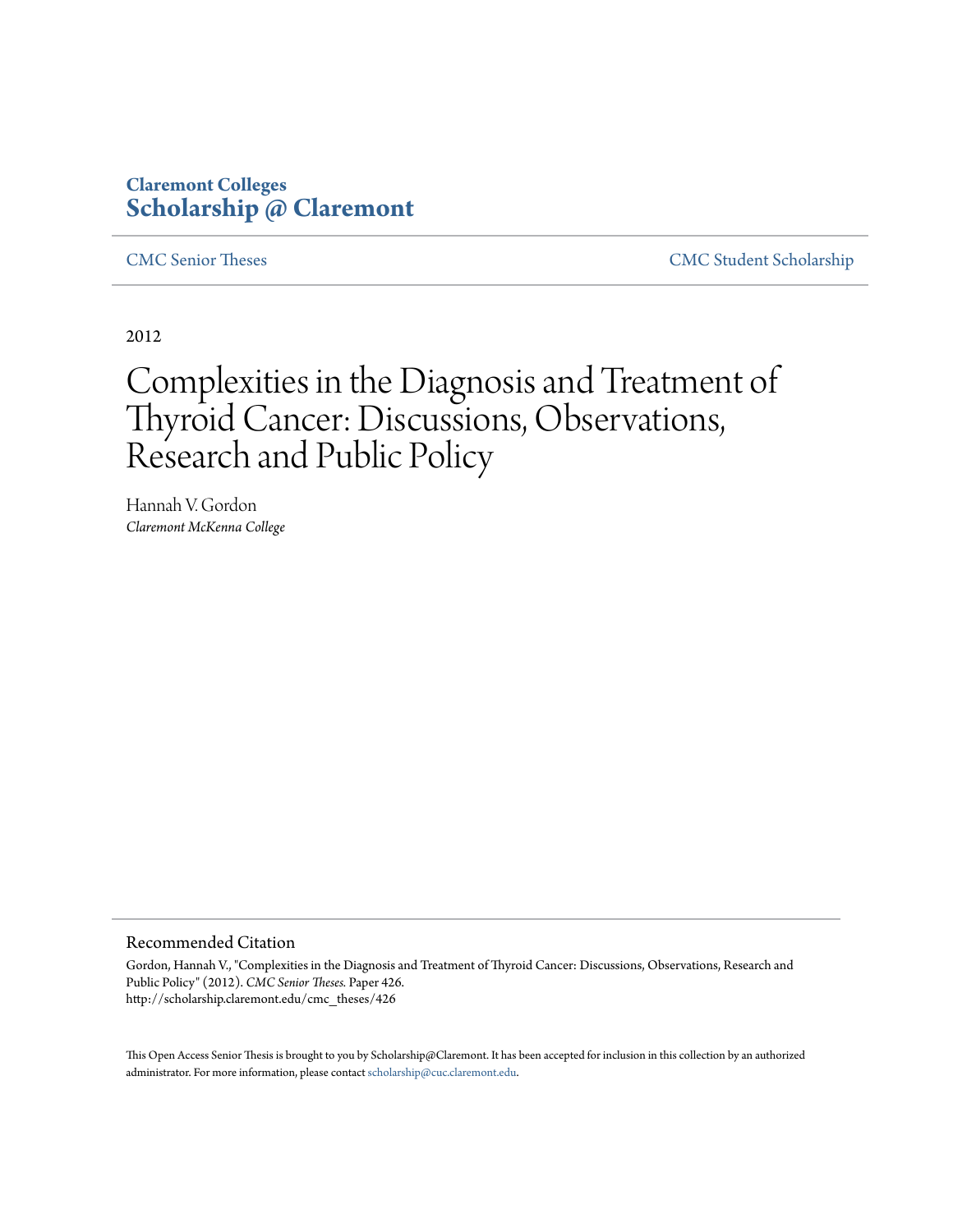#### **CLAREMONT McKENNA COLLEGE**

# **COMPLEXITIES IN THE DIAGNOSIS & TREATMENT OF THYROID CANCER: DISCUSSIONS, OBSERVATIONS, RESEARCH AND PUBLIC POLICY**

#### SUBMITTED TO

#### PROFESSOR FREDERICK LYNCH

#### AND

#### DEAN GREGORY HESS

BY

#### HANNAH GORDON

FOR

#### SENIOR THESIS

#### SPRING 2012

#### APRIL 23, 2012

#### UPDATED JUNE 1, 2012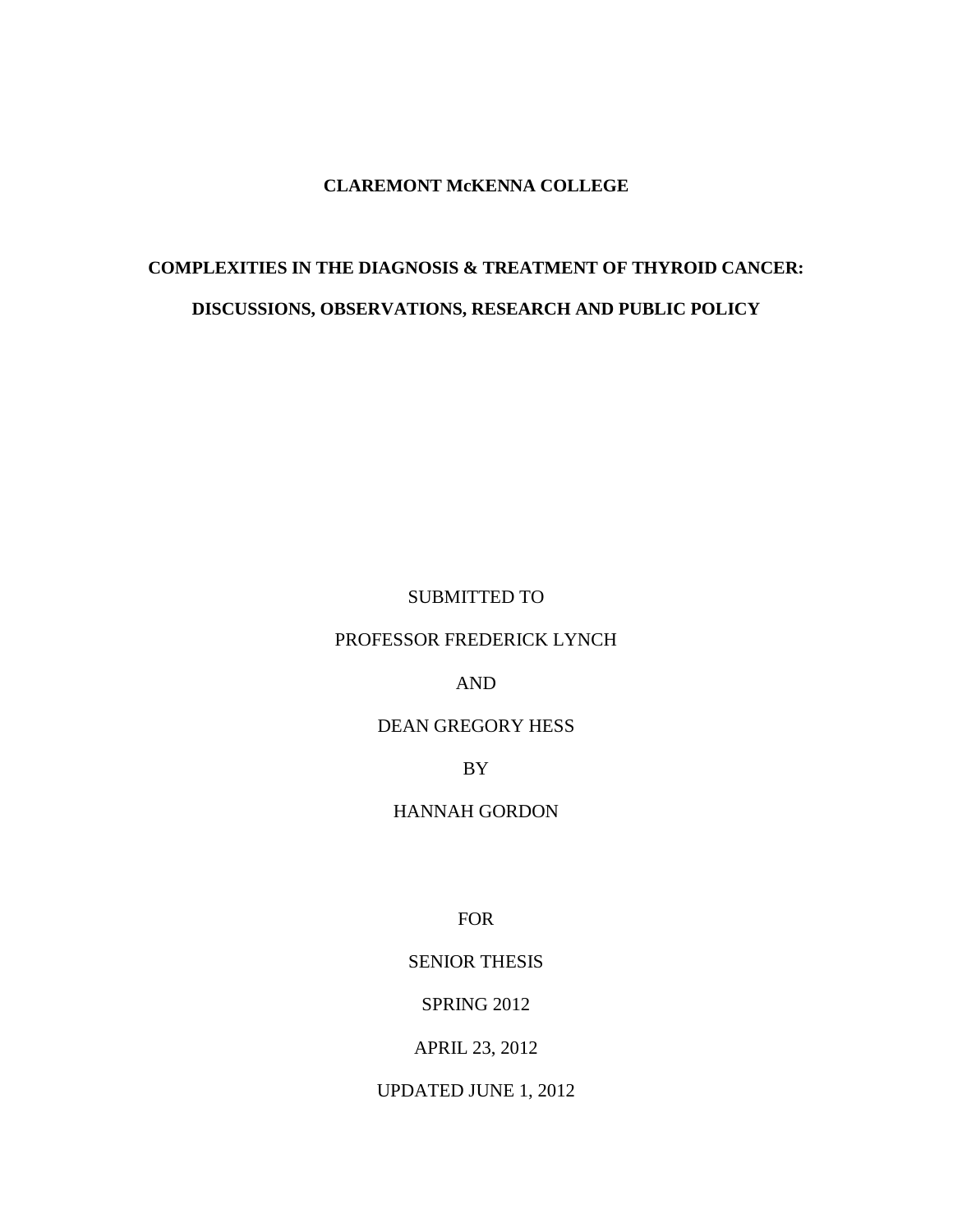#### **NOTE:**

THIS THESIS HAS BEEN UPDATED IN JUNE 2012 BY THE AUTHOR. ADDITIONAL INFORMATION HAS BEEN ADDED TO THIS REVISED VERSION.

THE ORIGINAL VERSION OF THIS THESIS AS SUBMITTED IN APRIL 2012 IS AVAILABLE AS A SUPPLEMENTAL FILE AT THE AUTHOR'S STATEMENT PAGE.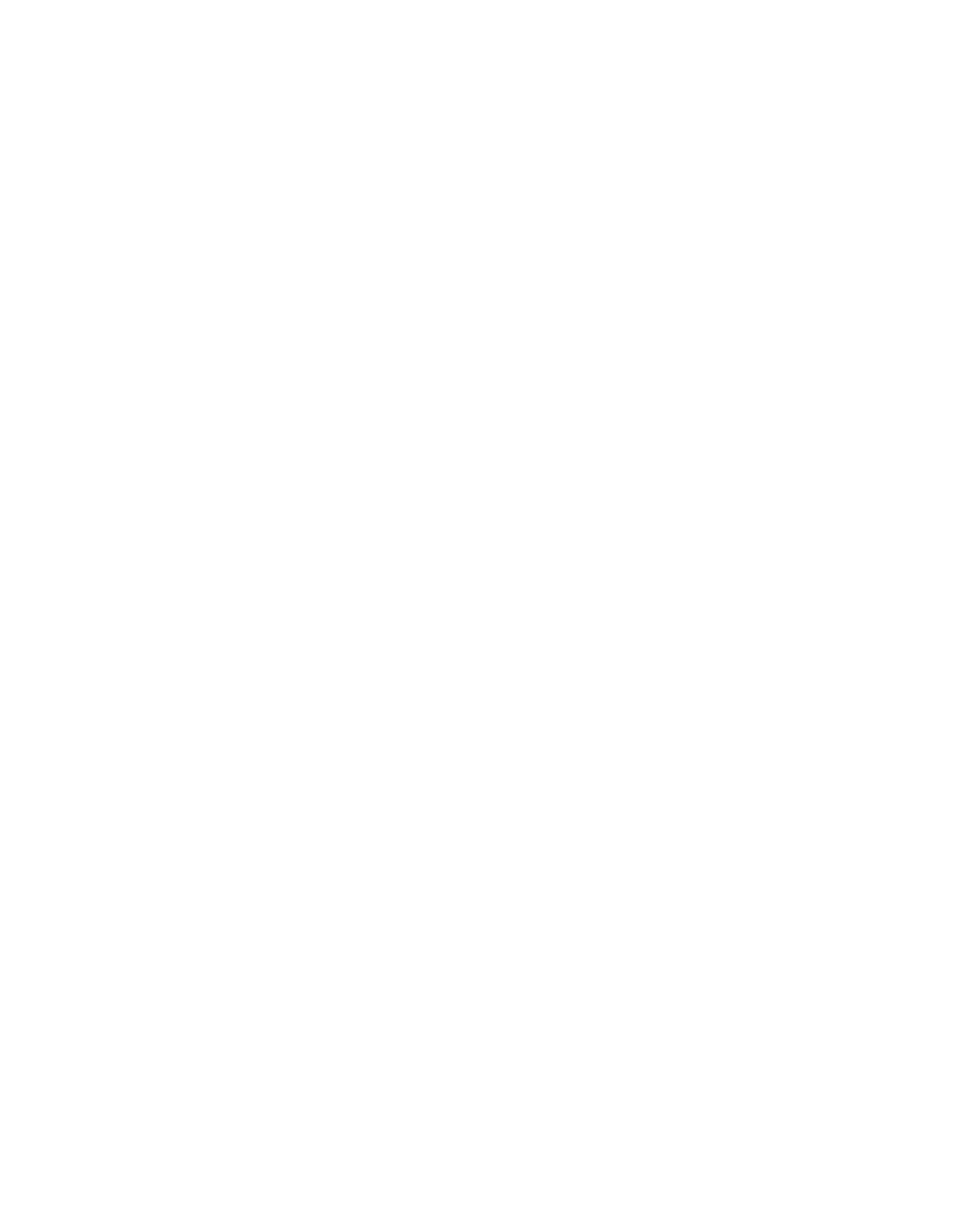*"Intensive surveillance has improved the ability to detect small-volume tumor recurrence with a sensitivity that surpasses current understanding of the clinical implications of detecting clinically occult residual or recurrent disease."*

*Nathan Johnson and Mitchell Tublin referring to differentiated thyroid cancer*

*"The combination of data, statistical methodology and motivation seems a potent anesthetic for skepticism."*

> *Sander Greenland referring to treatment recommendations based on epidemiological studies*

*"It has been hypothesized that increased detection of low-risk disease can lead to overestimation of treatment efficacy and a subsequent increase in use of therapy."*

*Megan Haymart referring to thyroid cancer treatment*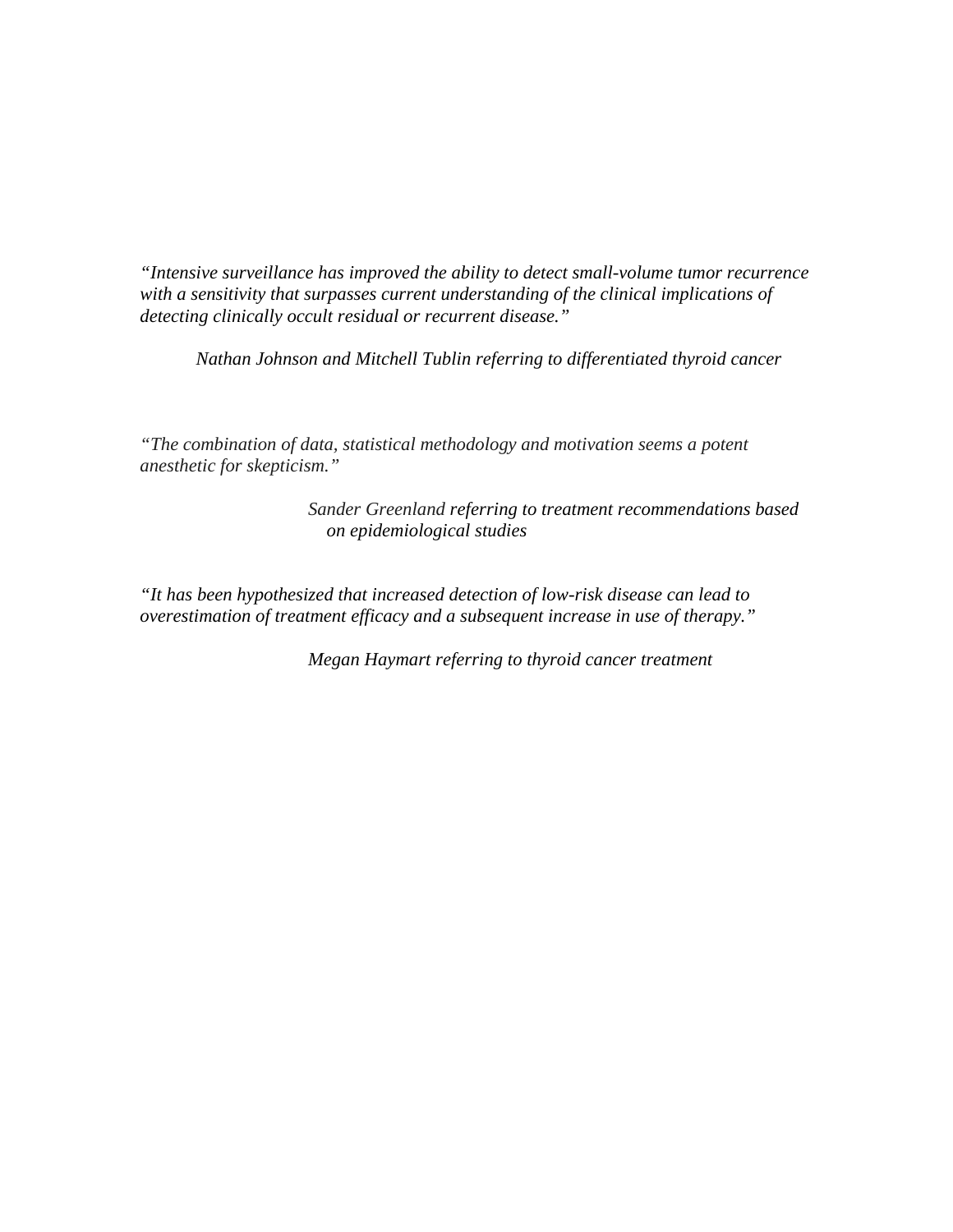#### **Acknowledgements**

I would like to acknowledge a large number of people who helped me delve into such an obscure, yet important, subject. I would like to thank Dr. Sharon Elliot and the other researchers in her lab at the University of Miami Miller School of Medicine. They were an absolute pleasure to work with and did their best to both teach me about their research and introduce me to the world of endocrinology research. I would also like to thank Dr. John Lew for allowing me to observe his thyroidectomies and teaching me about endocrine oncology. He taught me a love of surgery that is an inspiration. I would like to thank the Endocrine Society for providing me with the funding to make my experience possible. I would like to thank my reader Frederick Lynch for his encouragement and support throughout the writing process. Last, but not least, I would like to thank my father for his unwavering insight and elucidations. His love and support, not only in the writing of this thesis, but also throughout my life have been unceasing.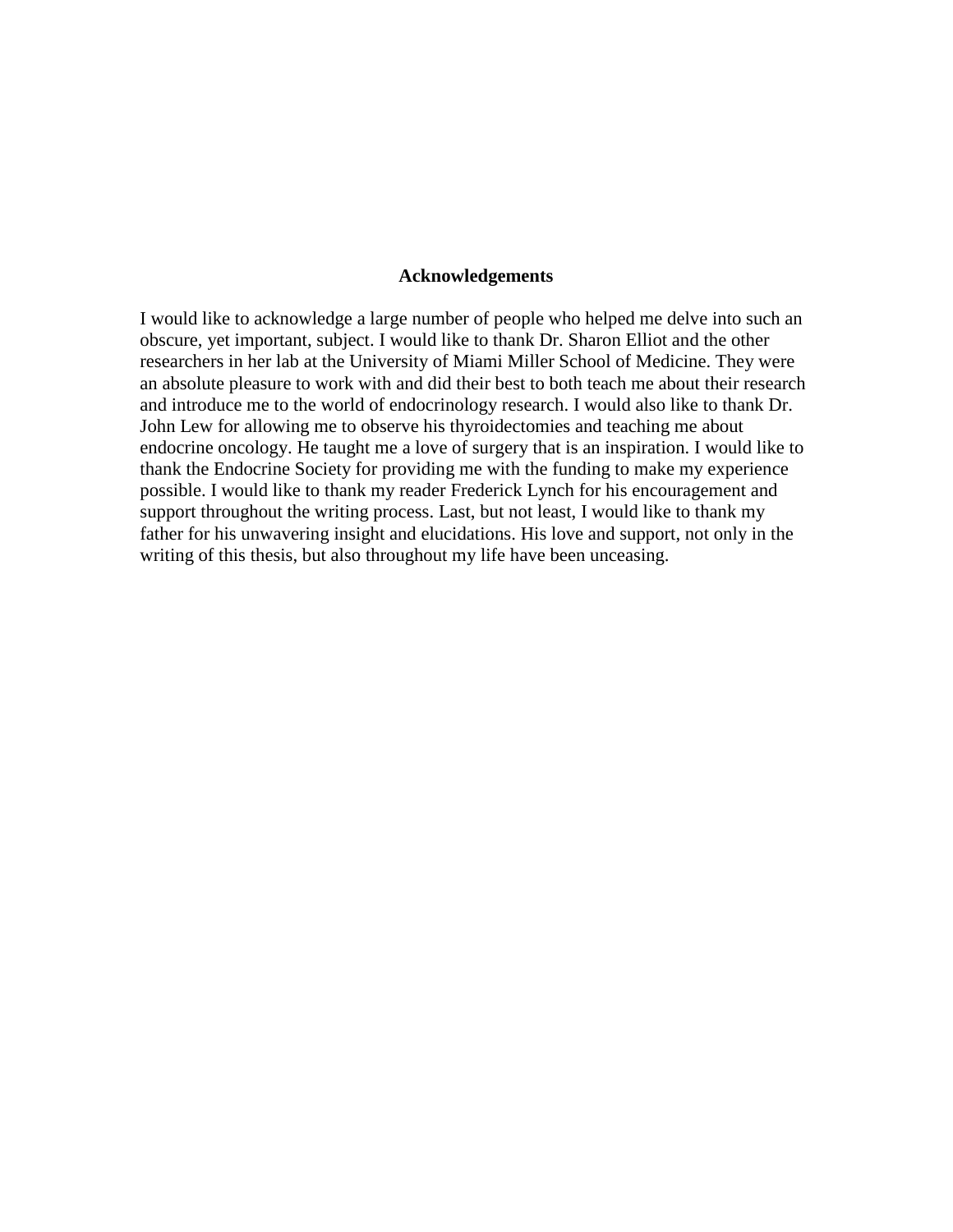### **Table of Contents**

| Chapter 2: The Growing Incidence and Prevalence of Thyroid Cancer31 |  |
|---------------------------------------------------------------------|--|
|                                                                     |  |
|                                                                     |  |
|                                                                     |  |
|                                                                     |  |
|                                                                     |  |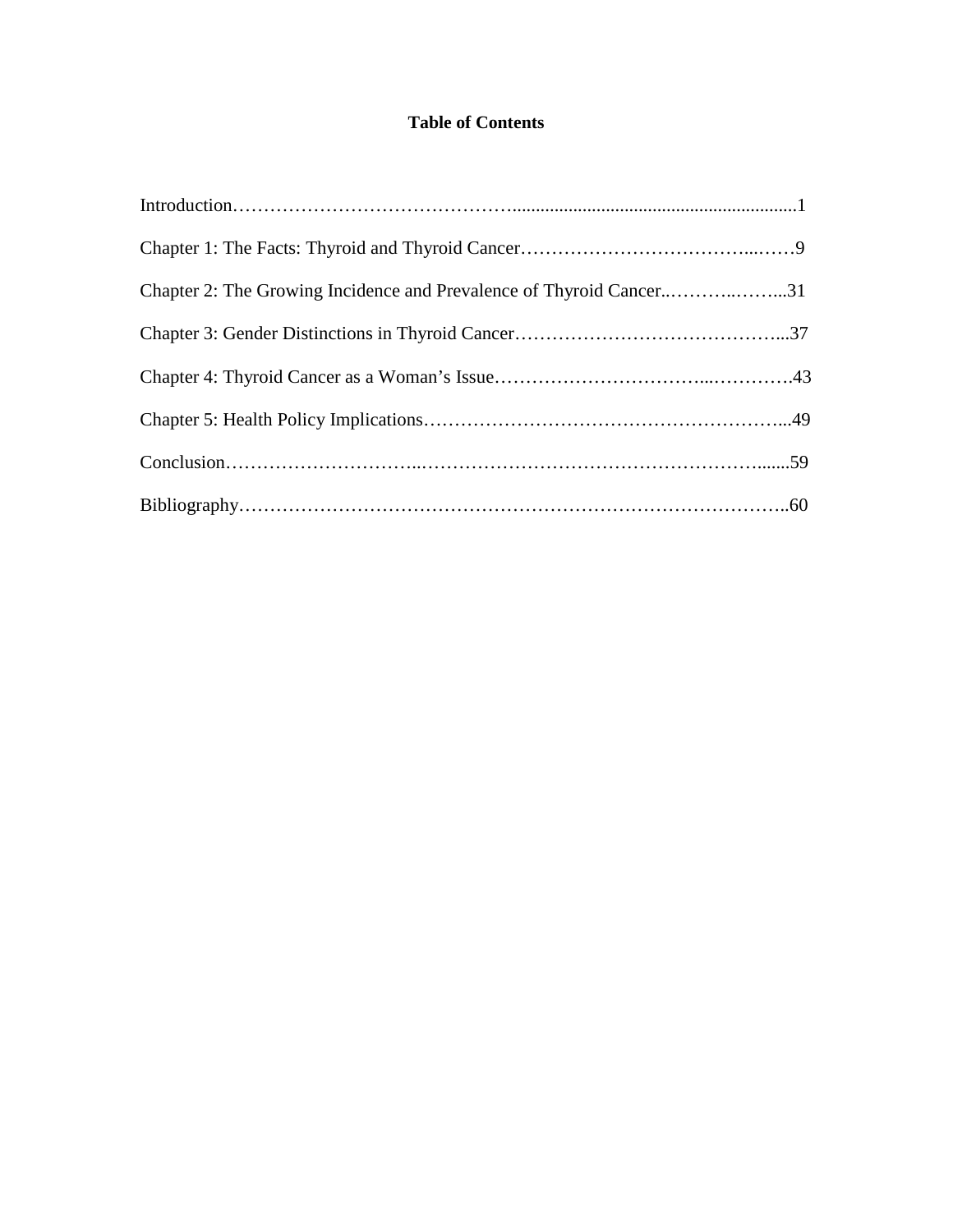#### **Introduction**

Last year I won the Maurice Raben Summer Fellowship Award from the Endocrine Society to do research in thyroid cancer. Thyroid cancer, the most common and prevalent of all endocrine malignancies, accounts for more than 95% of endocrinerelated cancers. An estimated 56,000 people will be diagnosed with thyroid cancer this year.<sup>[1](#page-7-0)</sup> With an annual increased incidence of about 5.5% and 6.6% in men and women respectively, it is, and for the last three decades has been, the fastest growing cancer in the United States.<sup>[2](#page-7-1)</sup> Between 1979 and 2009, for example, age-adjusted incidence per 100,000 has increased from 4.48 to  $14.25<sup>3</sup>$  $14.25<sup>3</sup>$  $14.25<sup>3</sup>$ . There is significant geographical variation in reported incidence in other countries, although some differences also are presumably due to differences in the scope and accuracy of other countries' reporting systems. In most countries, annual age-adjusted incidence per 100,000 persons has varied between 0.9 to 2.6 in men and 2.0 to 5.9 in women over the past several decades with additional variation based on race, ethnicity and age.<sup>[4](#page-7-3)</sup>

Differentiated thyroid cancer (DTC), consisting of papillary and follicular thyroid cancer, constitutes approximately 90% of all thyroid malignancies.<sup>[5](#page-7-4)</sup> The increase in cases is almost entirely attributable to an increase in papillary thyroid cancer (PTC). The total

<span id="page-7-0"></span><sup>&</sup>lt;sup>1</sup> "Thyroid Cancer Treatment (PDQ®)" National Cancer Institute,

<http://www.cancer.gov/cancertopics/pdq/treatment/thyroid/HealthProfessional/page1#Reference1.1> (accessed 4/20/2012).<br><sup>2</sup> American Cancer Society, *Cancer Facts & Figures 2012* (Atlanta: Georgia, 2012),

<span id="page-7-1"></span><http://www.cancer.org/Research/CancerFactsFigures/CancerFactsFigures/cancer-facts-figures-2012> (accessed 4/21/2012).

<span id="page-7-2"></span><sup>&</sup>lt;sup>3</sup> National Cancer Institute, "Cancer of the Thyroid - SEER Stat Fact Sheets"

<span id="page-7-4"></span><span id="page-7-3"></span><http://seer.cancer.gov/statfacts/html/thyro.html> (accessed 4/21/2012). <sup>4</sup> Gorges, R., "The Changing Epidemiology of Thyroid Cancer" in *Thyroid Cancer: Current Concepts in Diagnosis and Therapy,* eds*.* Biersack, H.J. and Grunwald, F. (Berlin Springer-Verlag 2d ed. 2005) 6. <sup>5</sup> American Thyroid Association (ATA) Guidelines Taskforce on Thyroid Nodules and Differentiated Thyroid Cancer and others, "Revised American Thyroid Association Management Guidelines for Patients with Thyroid Nodules and Differentiated Thyroid Cancer" *Thyroid* (2009) 19:1167-1214.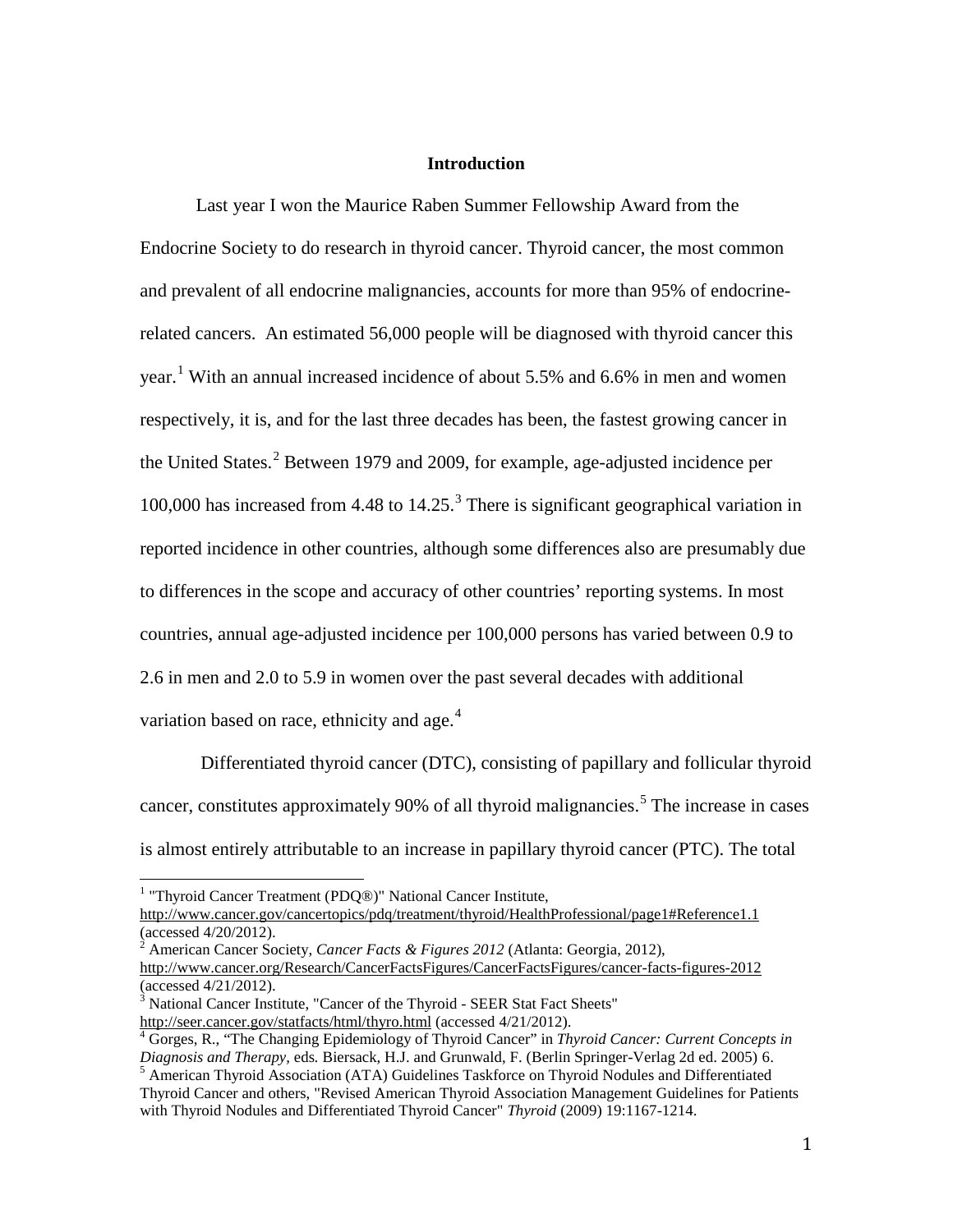number of PTC cases in the United States increased by more than 300% from 1973-74 to 2003-04.<sup>[6](#page-8-0)</sup> A significant portion of the PTC cases in turn consists of papillary thyroid microcarcinomas (PTMC) measuring 1 cm or smaller which for example, increased by 441% between 1983 and 2006.<sup>[7](#page-8-1)</sup> There is no generally accepted explanation for these startling rates of increase.

The number of persons diagnosed with thyroid cancer is expected to continue to increase. It is estimated that approximately 13-67% of people will have thyroid nodules during their life of which approximately 5% will be malignant regardless of size.<sup>[8](#page-8-2)</sup> The standard treatment, a thyroidectomy frequently followed by radioactive 131 iodine treatment and a lifetime of thyroid replacement therapy, accordingly would seem to be a likely future event for an increasing percentage of the population.

Despite the magnitude of the increase, there has been minimal or no increase in age-adjusted mortality rates depending on the particular time periods selected. In the United States, age-adjusted mortality for all ages, both sexes, in 1979 was 0.5276 as compared to  $0.5213$  in  $2009$  $2009$ .<sup>9</sup> Between 1975 and 1988, there was a negative 2.2 annual percentage change and between 1988 and 2009, a positive .8 annual percentage change in age-adjusted mortality in the United States.<sup>[10](#page-8-4)</sup> It is estimated that approximately 1780 people in the United States will die from thyroid cancer this year. Although the majority of these cases involve DTC, simply because they are the overwhelming percentage of cases, it also includes many who were diagnosed with the other more rare and serious

<span id="page-8-0"></span><sup>6</sup> Guo-Pei Yu, James Chun-Lun, *et al*. "Thyroid Cancer Incidence and Survival in the National Cancer Institute SEER Race Ethnicity Groups" *Thyroid* (2010) 20:468.

<span id="page-8-1"></span><sup>&</sup>lt;sup>7</sup> Yu, Xiao-Min, Yin Wan, Rebecca Sippel and Herbert Chen, "Should All Papillary Thyroid Microcarcinomas be Aggressively Treated?" Annals of Surg (2011) 254:653.

<span id="page-8-3"></span><span id="page-8-2"></span><sup>&</sup>lt;sup>8</sup> M. J. Yeung and J. W. Serpell, "Management of the Solitary Thyroid Nodule" Oncologist (2008) 13:105.<br><sup>9</sup> National Cancer Institute, *Cancer of the Thyroid - SEER Stat Fact Sheets*<br><sup>10</sup> National Cancer Institute, *Canc* 

<span id="page-8-4"></span>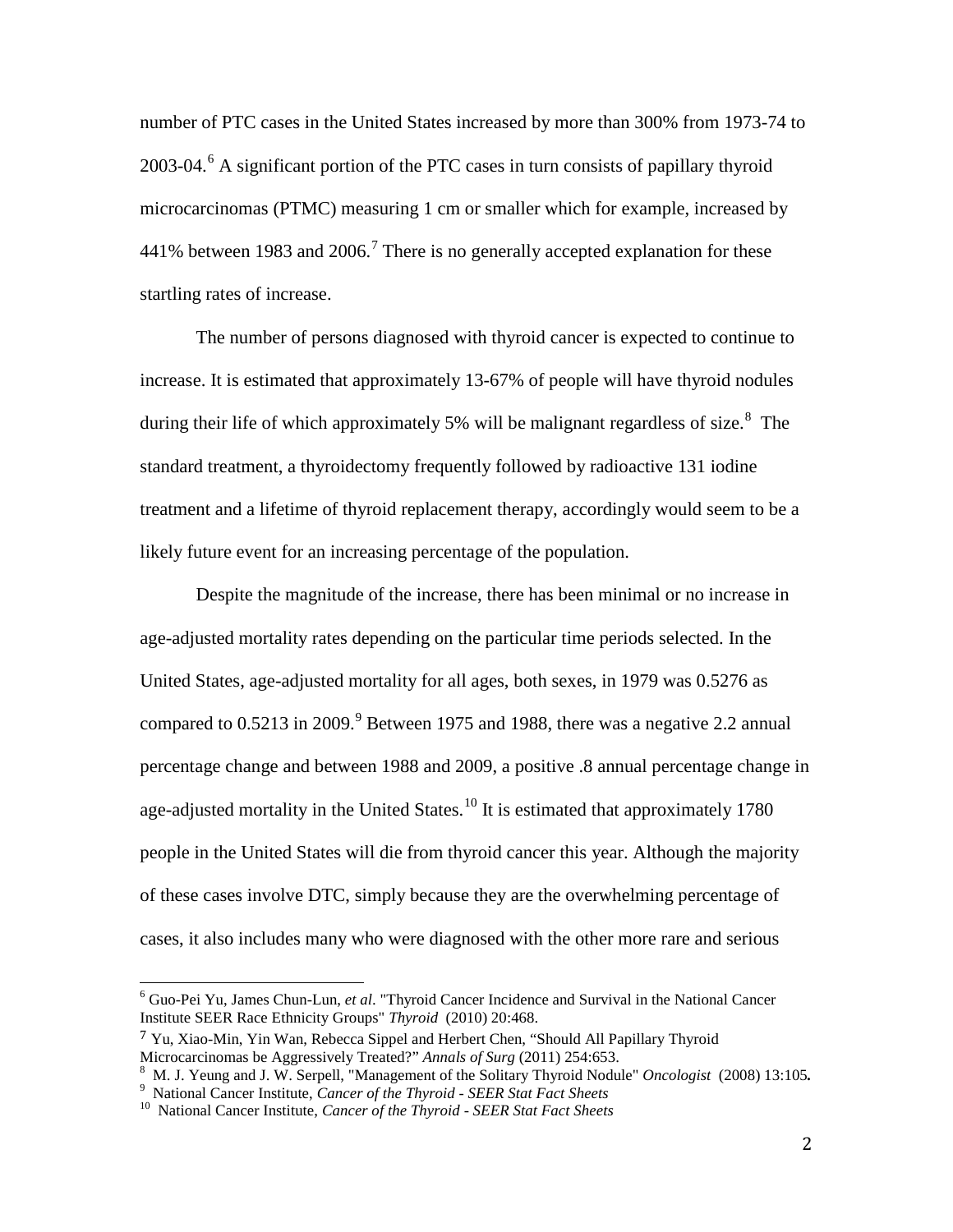forms of thyroid cancer.<sup>[11](#page-9-0)</sup> Survival rates for younger patients ( $\lt$  age 40-45) after a thyroidectomy for PTC, the most common form of DTC, are variously reported as 95- 99%.<sup>12</sup> Thyroid cancer is a benign diagnosis for most, but not all, DTC patients.

Women have a significantly higher incidence of thyroid cancer than men and account for a larger percentage of the increased incidence. Thyroid cancer ranks as one of the top 6 types of cancer in women, but does not enter the top 15 in men.<sup>[13](#page-9-2)</sup> However, in males it presents in more aggressive and lethal forms. This epidemiological peculiarity, though baffling, may yield some of the most potent and exciting clues into how sexspecific hormones such as estrogen affect not only the growth of thyroid cancer but also all cancers. Population disparities in incidence and outcome have been responsible for significant medical revolutions. It is possible that progress in understanding this cancer will provide a new understanding of human physiology.

There is no generally accepted explanation for the sexual disparity. The femaleto-male ratio in DTC is about 3:1 with significant variation at different ages. At puberty the female-to-male ratio may be as high as  $14:1$  $14:1$  with declining ratios as age increases.<sup>14</sup> Interestingly, in children under age ten there is no difference in incidence between girls and boys and the higher female incidence decreases after menopause.<sup>[15](#page-9-4)</sup> There also is no sex difference in incidence in clinically irrelevant papillary microcarcinoma <1 cm found

<span id="page-9-1"></span><span id="page-9-0"></span><sup>&</sup>lt;sup>11</sup> *Thyroid Cancer Treatment (PDQ®)*<br><sup>12</sup> Rebecca L. Brown, "Thyroid Cancer: Burden of Illness and Management of Disease" *Cancer* (2011) 2:194.

<span id="page-9-2"></span><sup>&</sup>lt;sup>13</sup> L. Enewold *et al.*, "Rising Thyroid Cancer Incidence in the United States by Demographic and Tumor Characteristics, 1980-2005" *Cancer Epidemiology, Biomarkers & Prevention* (2009) 18:784-791.

<span id="page-9-3"></span><sup>14</sup> Farahati, J., P. Bucsky, T. Parlowsky, U. Mader, and C. Reiners. "Characteristics of Differentiated Thyroid Carcinoma in Children and Adolescents with Respect to Age, Gender, and Histology," *Cancer*

<span id="page-9-4"></span><sup>&</sup>lt;sup>15</sup> D. M. Morris *et al.*, "Localized Well-Differentiated Thyroid Carcinoma: Survival Analysis of Prognostic Factors and (131)I Therapy" *Annals of Surgical Oncology* (1998) 5:329-337.; L. E. Sanders and B. Cady, "Differentiated Thyroid Cancer: Reexamination of Risk Groups and Outcome of Treatment" *Archives of Surgery* (1998) 133:419-425.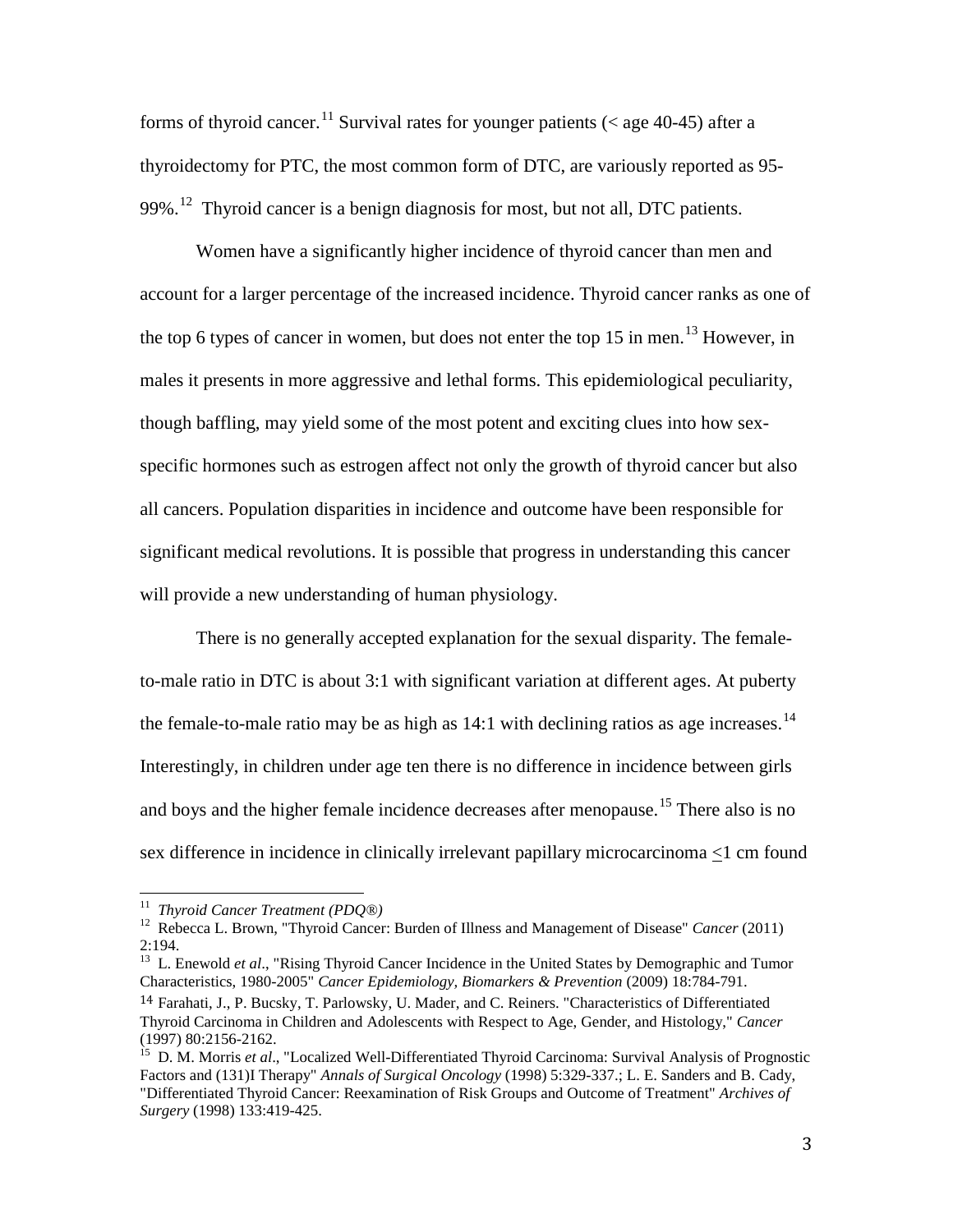in autopsy studies of persons who died from causes unrelated to thyroid disease, which presumably means that some sex-linked factor causes the microcarcinoma to be more likely to become clinically relevant in females.<sup>[16](#page-10-0)</sup> In fact, estrogen receptor (ER) action has been shown to regulate cell growth and apoptosis by participating in mitochondrial homeostasis in papillary thyroid cancer cell lines.<sup>[17](#page-10-1)</sup>

My research was directed at cellular function that may help to explain the higher rate of female incidence. Communication between the cell nucleus and the mitochondria (retrograde signaling) is believed to control estrogen-induced signaling involved in the apoptosis, proliferation, and differentiation of both normal and malignant cells.<sup>[18](#page-10-2)</sup> In thyroid cancer cells,  $E_2$  mediated extracellular signaling may regulate tumor cell growth and apoptosis.<sup>[19](#page-10-3)</sup> Rapidly dividing cancer cells are known to produce significant amounts of intracellular reactive oxygen species (ROS), which appears to promote accelerated cell cycle activity in neoplastic cells.<sup>[20](#page-10-4)</sup> As the largest producer of ROS, mitochondria may participate in the development and progression of cancers. ROS (mitochondrial and extramitochondrial derived) are implicated in the regulation of signal transduction pathways leading to control of gene expression and post-translational modification of proteins.<sup>[21](#page-10-5)</sup> Therefore, understanding ROS-induced mitochondrial signaling and

<span id="page-10-0"></span> <sup>16</sup> Drucker, William D. and Richard J. Robbins, "Papillary Microcarcinoma of the Thyroid," in *Practical Management of Thyroid Cancer: A Multidisciplinary Approach* eds*.* Mazzaferri, Ernest L., *et al*. (London Springer-Verlag 2006) 371-73.<br><sup>17</sup> Q. Zeng *et al*, "The Contributions of Oestrogen Receptor Isoforms to the Development of Papillary and

<span id="page-10-1"></span>Anaplastic Thyroid Carcinomas" *Pathology* (2008) 214:429-432; Q. Felty and D. Roy, "Estrogen, Mitochondria, and Growth of Cancer and Non-Cancer Cells" *Carcinogenesis* (2005) 4:1. <sup>18</sup> Ibid.

<span id="page-10-3"></span><span id="page-10-2"></span><sup>&</sup>lt;sup>19</sup> Zeng *et al.*, "The Contributions of Oestrogen Receptor Isoforms to the Development of Papillary and Anaplastic Thyroid Carcinomas" *Pathology* 214:429-433.<br><sup>20</sup> Felty and Roy, "Estrogen, Mitochondria, and Growth of Cancer and Non-Cancer Cells," *Carcinogenesis*,

<span id="page-10-4"></span><sup>(2005) 4:1.</sup>

<span id="page-10-5"></span><sup>21</sup> R. G. Allen and M. Tresini, "Oxidative Stress and Gene Regulation" *Free Radical Biology & Medicine* (2000) 28:463-499; C. K. Sen, "Antioxidant and Redox Regulation of Cellular Signaling: Introduction" *Medicine and Science in Sports and Exercise* (2001) 33:368-370.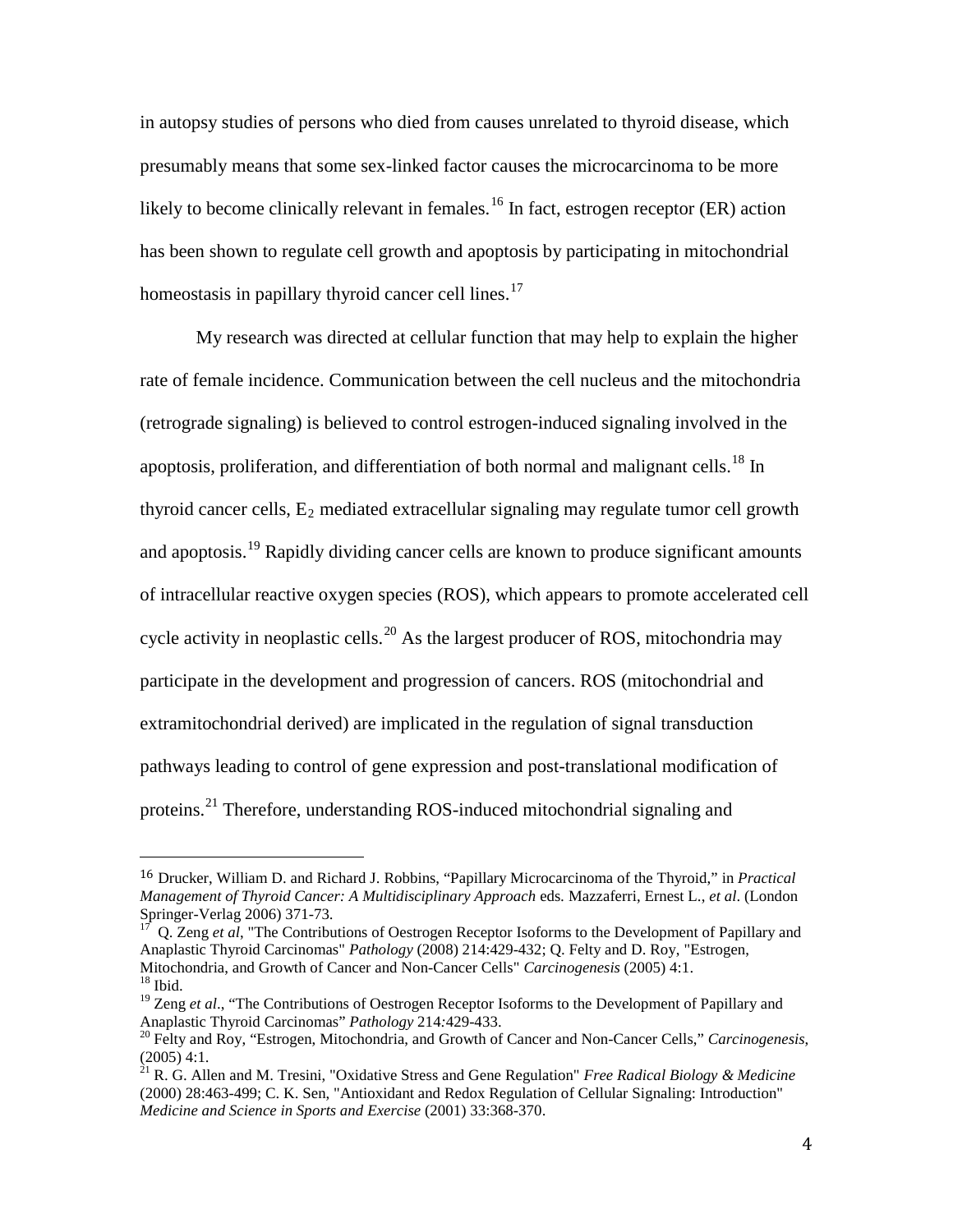mitochondrial regulation of ER expression may provide new insight into thyroid cancer progression and metastasis.

Thyroid cancer cell research is complicated by the recent discovery that a substantial amount of research has been conducted with contaminated or redundant cell lines. One recent study found that up to 36% of the thyroid cancer cells being used for research were misidentified as thyroid cancer cells or were contaminated by other cancer cells. Another major study found only 20 of 40 common cell lines to be correctly identified.<sup>[22](#page-11-0)</sup> The degree to which this misidentification has distorted reported research results is unknown.

My research was conducted under the direction of (the truly wonderful) Dr. Sharon Elliot at the University of Miami Miller School of Medicine Department of Surgery Endocrinology Lab. I spent my winter break period in the lab conducting an extensive review of the literature, learning the methods and techniques that I would need over the summer and gaining an introduction to the lab.

We set up an experiment to derive and propagate thyroid cancer cell lines from fresh surgical specimens and then remove the nucleus from the cancer cells with actinomycin D under conditions that preclude recovery of treated cells. The next step was to remove mitochondrial DNA from control cells using a two-week treatment with ethylene bromide. This would allow us to fuse the cells using 45% polyethylene glycol (12). The intention was to create cells that contained mitochondrial DNA (mtDNA) of cancer cells and a nucleus from control cells. Prior to the development of the cybrids, the mtDNA of each cell line would be sequenced to determine the unique polymorphisms

<span id="page-11-0"></span><sup>22</sup> R. E. Schweppe *et al*., "Deoxyribonucleic Acid Profiling Analysis of 40 Human Thyroid Cancer Cell Lines Reveals Cross-Contamination Resulting in Cell Line Redundancy and Misidentification" *Clinical Endocrinology & Metabolism* (2008) 93:4331.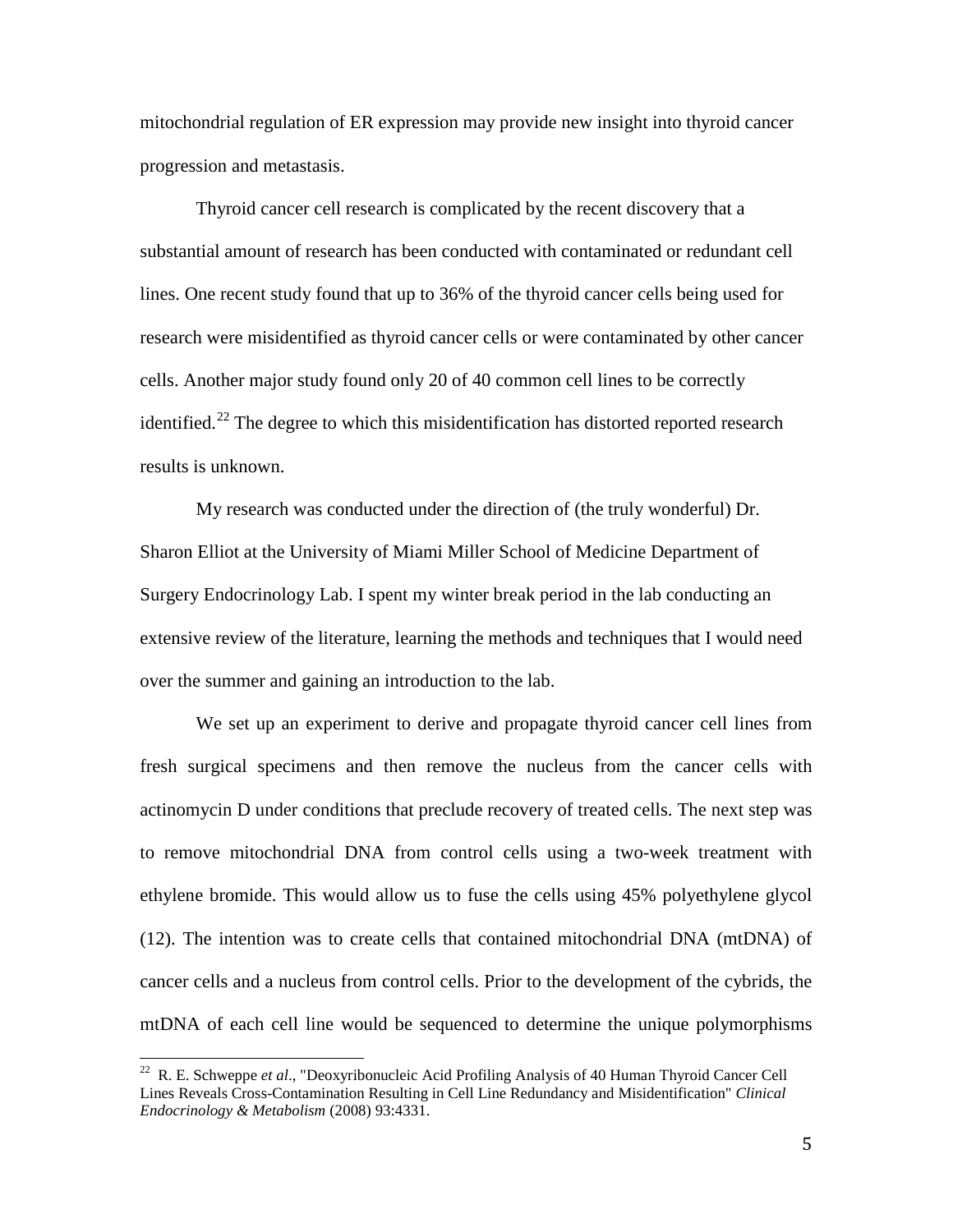present in the mtDNA. This fingerprint could be used to ensure that the cybrids contain only the mtDNA from the cancer cells. Respiration and ROS content can then be determined before and after cybrid production. ER expression can be determined by real time PCR and western analysis and invasion assays. This research with some variation is now ongoing with results that are not ready for publication.

Obtaining genuine cancerous thyroid cell lines obviously is critical for all thyroid cancer research. Dr. Elliot's laboratory at the University of Miami is particularly well situated to address this issue because of its proximity to the surgical suites where the patients' thyroids are removed. Dr. Elliot's lab harvests the cell lines directly from the thyroid cancer patients at Jackson Memorial, the University of Miami's teaching hospital. Dr. John Lew, an endocrine oncology surgeon at the University of Miami Medical School and one of Dr. Elliot's colleagues, also invited me to shadow thyroid surgeries in order to learn more about biopsies and creation of cell lines.

My interest in the thyroid is personal. I began having unexplained symptoms when I was a teenager. An eventual diagnosis of hypothyroidism, perhaps caused by a virus, was made only after considerable delay. I was an athlete engaged in intensive physical training and exhaustion resulting from pathology was not the most obvious diagnosis. It was striking, however, how vague the guidelines were on symptoms, blood tests and monitoring the inception, continuation and diminution of treatment. Also striking has been how many other people I meet on a daily basis who also suffer from thyroid conditions.

Until recently, most of the medical community attributed the increased incidence in thyroid cancer to increased diagnostic capabilities resulting from advances in

6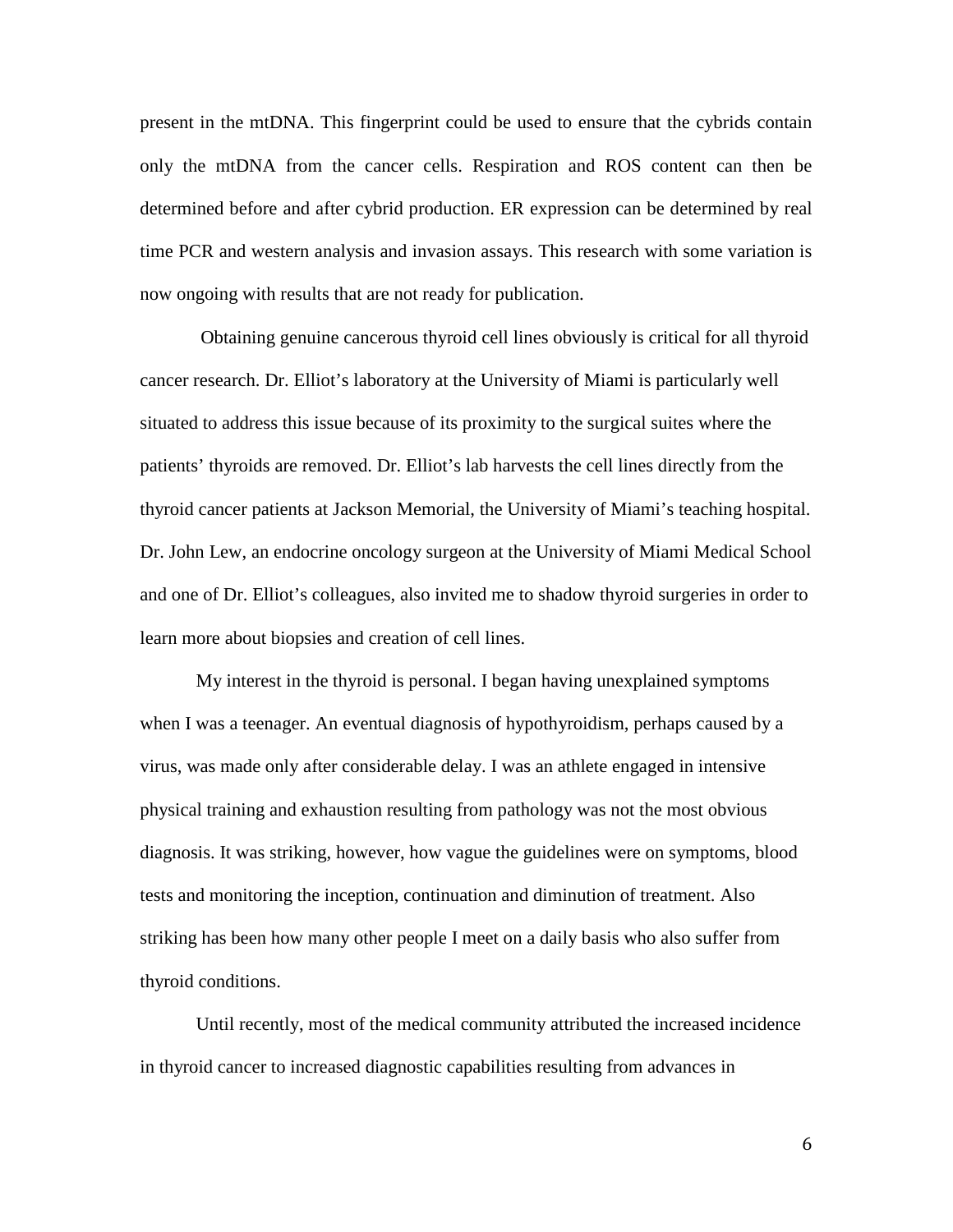technology rather than an actual increase in prevalence based on data showing that 87% of the increase was attributable to tumors measuring less than 2 cm., the absence of any significant improvement in therapy which might explain the unchanged mortality rates and the absence of any clear evidence of a risk factor responsible for the increased incidence.<sup>[23](#page-13-0)</sup> Recent evidence suggests that this reasoning is not fully accurate.<sup>[24](#page-13-1)</sup> A subsequent comprehensive study of this issue, which examined 48,403 thyroid cancer patient records, concluded that at least 50% of the increase could not be explained solely by increased diagnostic capabilities.<sup>[25](#page-13-2)</sup> Most endocrinologists now acknowledge that more research needs to be done for a more complete understanding of the increase.<sup>[26](#page-13-3)</sup>

Improved ultrasound and fine needle biopsy technology enables doctors to more easily find smaller tumors that older technology would overlook in all types of cancer. However, studies show an increase in thyroid tumors of all sizes and types across all communities. This contradicts the belief that the increase is solely the result of smaller tumors now being detected with better technology but leaves open the determination of precisely how much of the increased incidence is clinically significant.<sup>[27](#page-13-4)</sup> The next phase of research now is beginning to focus on other factors such as environmental, dietary, and

<span id="page-13-1"></span>Characteristics, 1980-2005" *Epidemiology, Biomarkers and Prevention* (2009) 18:784-791; Yu, Guo-Pei, *et al*. "Thyroid Cancer Incidence and Survival in the National Cancer Institute SEER Race Ethnicity Groups" *Thyroid* (2010) 20:470-473; Amy Y. Chen, Ahmedin Jemal and Elizabeth M. Ward, "Increasing Incidence of Differentiated Thyroid Cancer in the United States, 1988-2005" Cancer (2009) 115:3807.

<span id="page-13-2"></span><sup>25</sup> Enewold *et al.*, "Rising Thyroid Cancer Incidence in the United States by Demographic and Tumor<br>Characteristics, 1980-2005" *Epidemiology, Biomarkers and Prevention* (2009) 18:784-91.

<span id="page-13-3"></span><sup>26</sup> Shari Rudavsky, "Medical Researchers Unsure Why Thyroid Cancer Cases on the Rise – USATODAY.com " [http://www.usatoday.com/news/health/story/health/story/2012-01-15/Doctors-unsure](http://www.usatoday.com/news/health/story/health/story/2012-01-15/Doctors-unsure-why-thyroid-cancer-cases-on-the-rise/52582694/1)[why-thyroid-cancer-cases-on-the-rise/52582694/1](http://www.usatoday.com/news/health/story/health/story/2012-01-15/Doctors-unsure-why-thyroid-cancer-cases-on-the-rise/52582694/1) (accessed 4/20/2012)..<br><sup>27</sup> Chen, Jemal and Ward, "*Increasing Incidence of Differentiated Thyroid Cancer in the United States*,

<span id="page-13-0"></span><sup>&</sup>lt;sup>23</sup> Davies, Louise and H. G. Welch, "Increasing Incidence of Thyroid Cancer in the United States, 1973-2002" *JAMA* (2006) 295:2164-2167. <sup>24</sup> Enewold *et al*., "Rising Thyroid Cancer Incidence in the United States by Demographic and Tumor

<span id="page-13-4"></span>*<sup>1988-2005&</sup>quot; Cancer* (2009) 115:3807.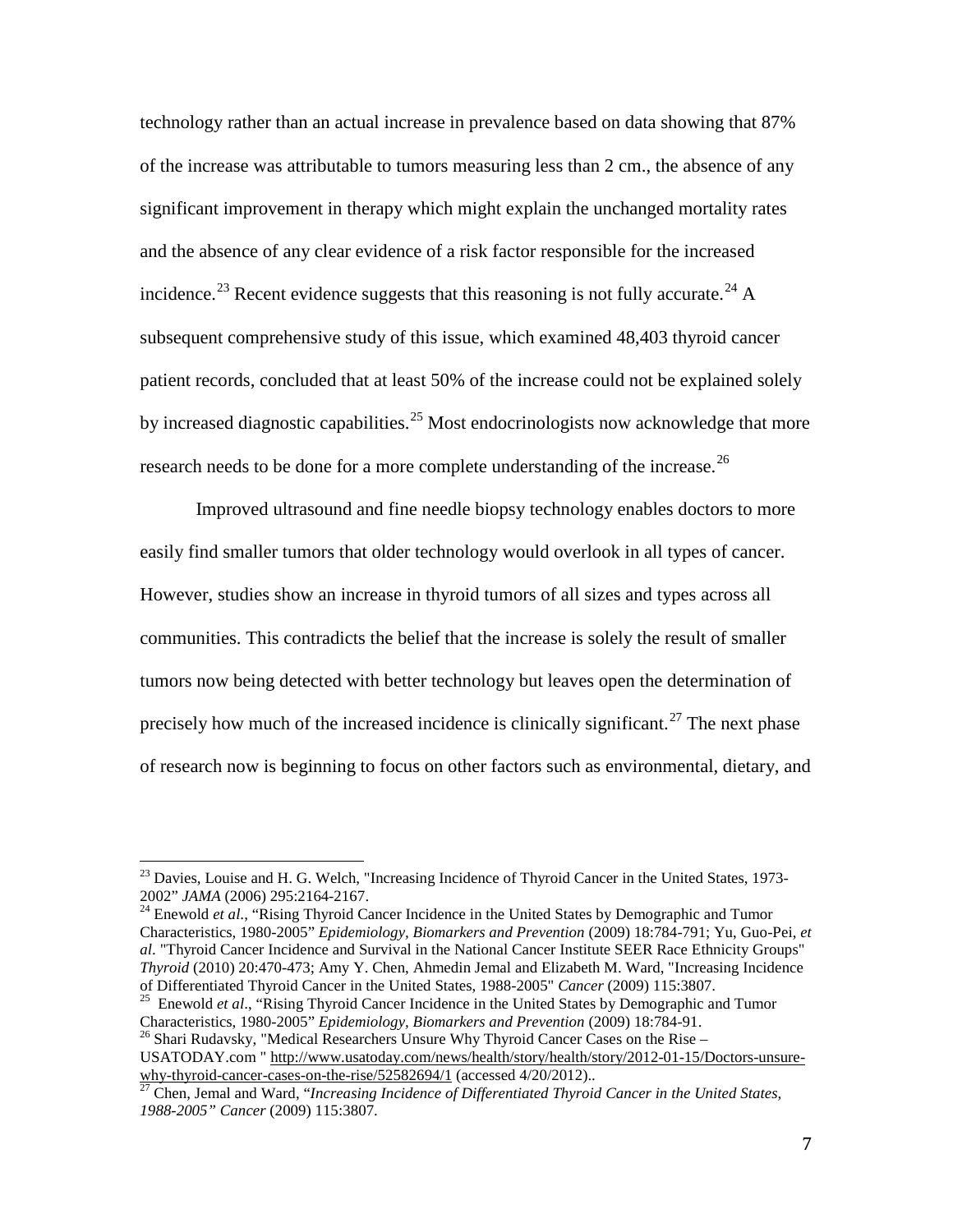genetic causes that may explain some portion of the increasing incidence in thyroid cancer.

 Despite the pressing issues raised by its growth rate, thyroid cancer is one of the least studied and least funded cancers in the United States.<sup>[28](#page-14-0)</sup> Although there is almost no reliable data on its economic impact, its prevalence makes it likely that it is becoming one of the more expensive diseases in our health care system. There remains much to be questioned, much less understood, in the realm of thyroid cancer. This thesis is a presentation of what is known, about thyroid cancer with the intent of fostering more research, awareness, and education on the subject.

<span id="page-14-0"></span><sup>28</sup> "Cancer Research Funding," National Cancer Institute, <http://www.cancer.gov/cancertopics/factsheet/NCI/research-funding> (accessed 4/18/2012).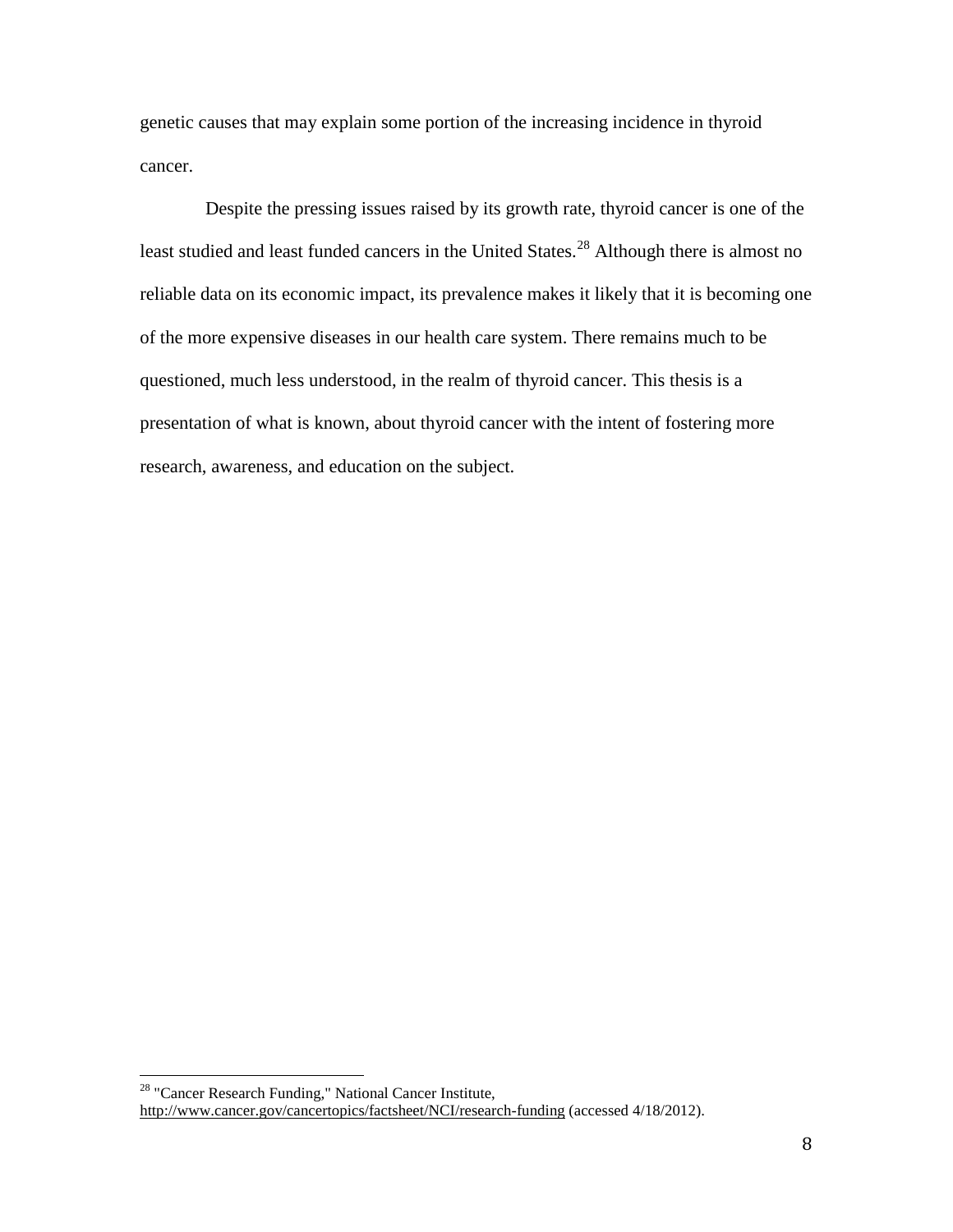#### **Chapter 1: The Facts: An Introduction to the Thyroid and Thyroid Cancer**

The thyroid is tucked away inside the lower part of the neck wrapped around the trachea. It is a butterfly-shaped organ with two lobes connected by a narrow bridge called the isthmus. It weighs about 20 grams and is approximately the size of a quarter. Three

main arteries, the superior thyroid artery, inferior thyroid artery, and the thyroideaima, supply about 5 mL of blood per gram of tissue to the thyroid, twice as much as what is supplied to each kidney.

Thyroid function is essential for every cell in the human body. It is



**Figure 1**: The Thyroid. Image adapted from: The Mayo Clinic. "Thyroid Cancer." [http://www.mayoclinic.com/health/thyroid](http://www.mayoclinic.com/health/thyroid-cancer/DS00492)[cancer/DS00492](http://www.mayoclinic.com/health/thyroid-cancer/DS00492) (accessed 4/02/2012).

responsible for regulating appropriate amounts of the pituitary gland's secretion of thyrotrophin (known as Thyroid Stimulating Hormone or TSH) to carry out bodily functions including the synthesis and storage of hormones that regulate metabolism, heart rate, body temperature, and tissue growth. The thyroid secretes three hormones, triiodothyronine (or T3, indicating 3 iodine atoms), thyroxine or tetraiodothyronine (or T4, indicating 4 iodine atoms), and calcitonin (CT). The synthesis of T3 and T4 are dependent on dietary iodine and are regulated by TSH. The hormones are controlled via thyrotrophin releasing hormone (TRH) from a negative feedback pathway beginning in the anterior pituitary gland whose thyrotroph cells produce TSH. The precise roles of T3 and T4 once released into the bloodstream by the thyroid are poorly understood.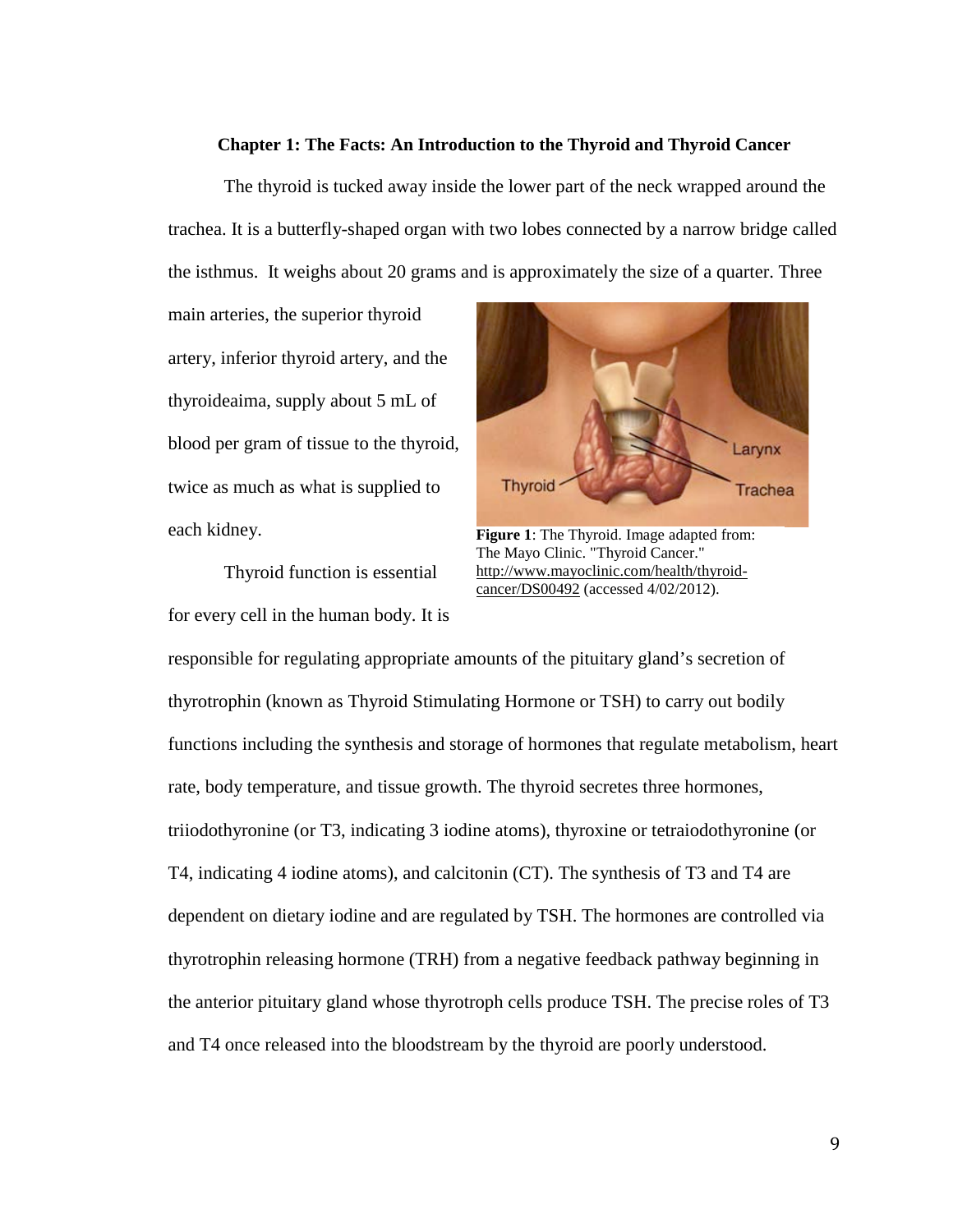Thyroid dysfunction is implicated in a number of diseases including, but not limited to, hyperthyroidism, hypothyroidism, Grave's disease, Hashimoto's thyroiditis, and goiter. There is a rich history of thyroid disease in medicine. There are reports as



**Figure 1:** "La Resurrezione" (Figure 1A) and "La Madonna del Parto" by Piero Della Francesca. Each painting identifies goiter from iodine deficiency in Borgo San Sepolcro, the village where Della Francesca was born. Image adapted from International Council for the Control of Iodine Deficiency Disorders. "IDD Newsletter" no. 39 (Feb 2011): 1-20

early as 2700 B.C. of the treatment of enlarged thyroids using burnt seaweed and sponges in Chinese medicine whose efficacy was due to the iodine contained within. In 961, Abul Kasim, a court physician in Codoba, described the first thyroidectomy and thyroid biopsy for goiter. Thomas Wharton, who drew the original surgical sketches of thyroidectomy procedures, named the thyroid in 1656 after the Greek word for shield "thyreos," based on the shape of the near-by thyroid cartilage.<sup>[29](#page-16-0)</sup> In 1909, Theodor Kocher won the Nobel Prize in Medicine for his research on the thyroid and complications following thyroidectomies. His work resulted in a reduction in thyroidectomy mortality from 14% in 1884 to .18% in 1898.[30](#page-16-1)

The discovery of the role of iodine in goiter was the first recognized discovery of the association between the environment and human health and the first discovery of the importance of a trace element to human health. It is one of the most significant public

<span id="page-16-0"></span><sup>29</sup> Sawin, Clark T., "The Heritage of the Thyroid," in *Werner & Ingbar's The Thyroid: A Fundamental and Clinical Text* (8<sup>th</sup> ed.), ed. Lewis E. Braverman and Robert D. Utiger (Philadelphia: Lippincott Williams & Wilkins 2000) 3.<br><sup>30</sup> Ibid; "American Thyroid Association Thyroid Timeline" American Thyroid Association,

<span id="page-16-1"></span><http://www.thyroid.org/professionals/education/timeline.html> (accessed 4/18/2012).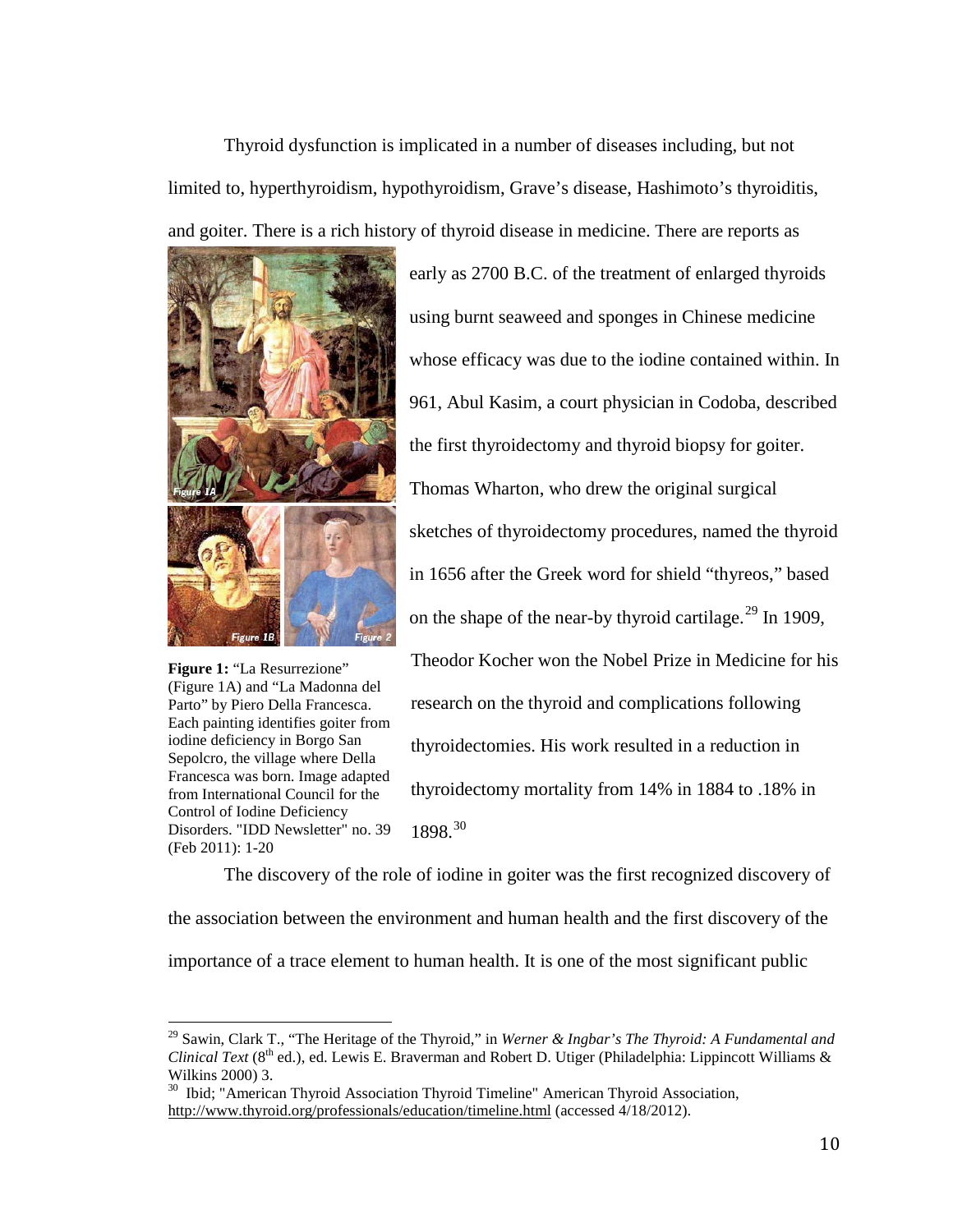health discoveries of modern epidemiology.<sup>[31](#page-17-0)</sup> Health problems resulting from iodine deficiency, collectively referred to as iodine deficiency disorders, or IDDs, can cause mental retardation, growth and development impairment in children including hearing and speech impediments, and miscarriages, still births, and other complications in pregnant women. Congenital hypothyroidism resulting from iodine deficiency (hypothyroidism at birth) is the single most common cause for preventable mental retardation and even mild deficiencies may be associated with low intelligence in children.[32](#page-17-1)

Approximately 2.2 billion people (38%) in the world live in iodine-deficient areas.[33](#page-17-2) According to the International Council for the Control of Iodine Deficiency Disorders (ICCIDD), "iodine deficiency was once considered a minor problem, causing goiter [sic], an unsightly but seemingly benign cosmetic blemish. However, it is now known that the effects on the developing brain are much more deadly, and constitute a threat to the social and economic development of many countries.<sup> $34$ </sup> Only small amounts  $(100-150 \mu g)$  of iodine are required daily to prevent any complications, making iodine deficiency disorders one of the most easily preventable illnesses in public health.<sup>[35](#page-17-4)</sup>

<span id="page-17-0"></span>31 C. C. Johnson, F. M. Fordyce and A. G. Stewart, *Environmental Controls in Iodine Deficiency Disorders- Project Summary Report* (Nottingham, UK: British Geological Survey, 2003) (accessed 4/18/2012).

<span id="page-17-1"></span><sup>&</sup>lt;sup>32</sup> "Thyroid.Org: Iodine Deficiency"

[http://www.thyroid.org/patients/patient\\_brochures/iodine\\_deficiency.html](http://www.thyroid.org/patients/patient_brochures/iodine_deficiency.html) (accessed 4/9/2012); International Council for the Control of Iodine Deficiency Disorders, "IDD Newsletter" 39, Feb 2011 (2011): 1-20 (accessed 4/21/2012).

<span id="page-17-2"></span><sup>(2011): 1-20 (</sup>accessed 4/21/2012). <sup>33</sup> Johnson, Fordyce and Stewart, *Environmental Controls in Iodine Deficiency Disorders- Project Summary Report*, 2. 34 *Ibid*. <sup>35</sup> *Ibid*.

<span id="page-17-4"></span><span id="page-17-3"></span>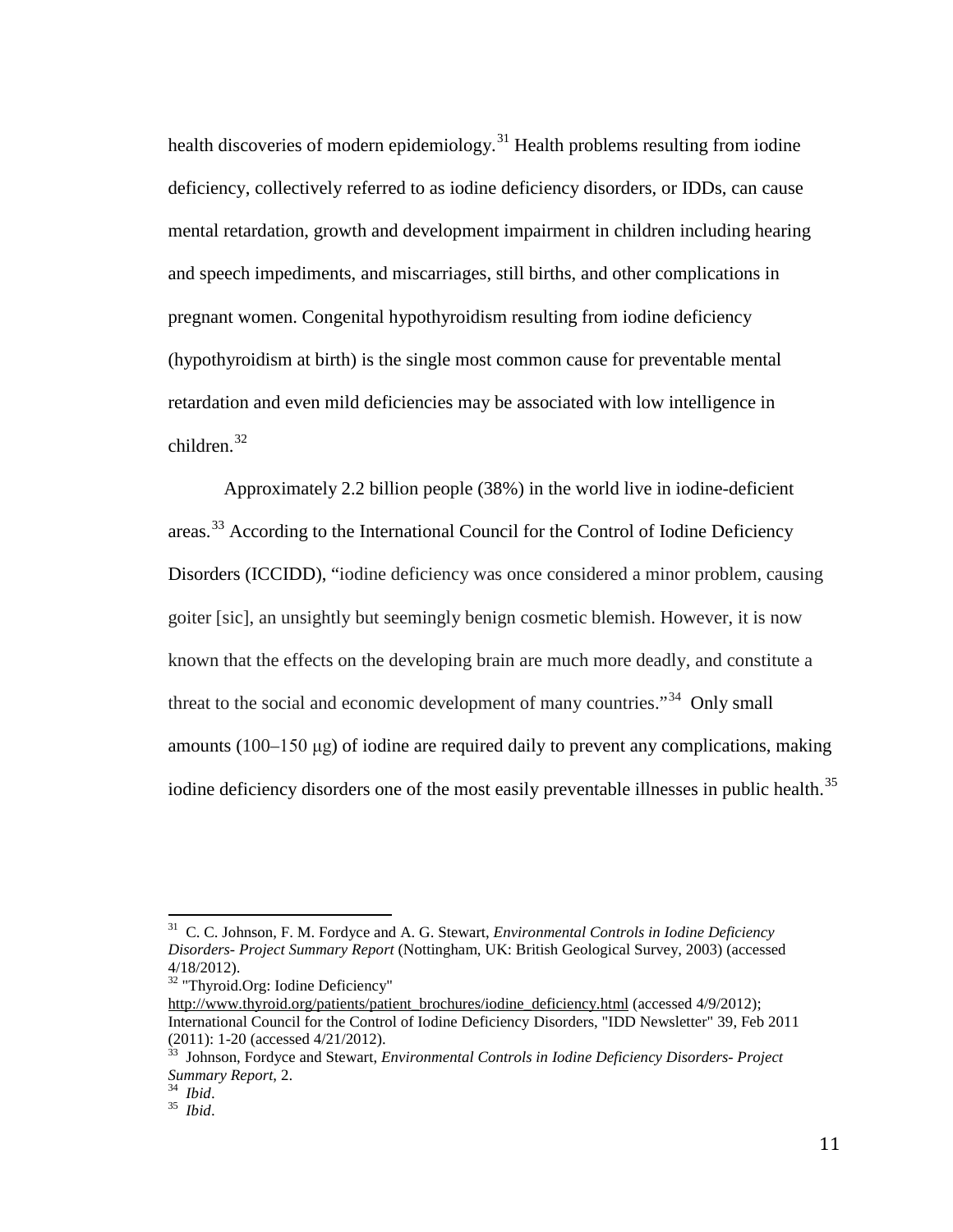Thyroid conditions are collectively referred to as thyroid disease. It is estimated that about 1 in 10 Americans suffer from abnormal TSH levels. [36](#page-18-0) The most common functional disorder is hypothyroidism which results from the production of insufficient amounts of thyroid hormones. Prevalence of overt hypothyroidism is estimated to be approximately 1-2% in women and 0.1% in men. Subclinical hypothyroidism (elevated TSH but otherwise normal T4 values), which progress to overt hypothyroidism in 5-18% of patients per year, occurs in 4-10% of the United States population.<sup>[37](#page-18-1)</sup> Women have a significantly higher prevalence of thyroid disease than men.<sup>[38](#page-18-2)</sup> This is important because, after radiation, the most significant risk factor for thyroid cancer is benign thyroid disease and goiter.<sup>[39](#page-18-3)</sup>

Thyroid disease, including thyroid cancer, leads to a remarkable number of thyroidectomies. A recent study surveyed the largest database of hospital admissions and found that 59,478 patients (74.8% female, 30.8% malignant neoplasm) were admitted and underwent thyroidectomies in 2009. The authors noted that it is believed that nearly 50% of thyroidectomies are performed on an out-patient basis and thus are not included in those statistics.<sup>[40](#page-18-4)</sup> It is likely that these numbers have increased since 2009.

<span id="page-18-2"></span><span id="page-18-1"></span><sup>37</sup> McDermott, Michael T. and E. Chester Ridgway, "Diagnosis and Treatment of Hypothyroidism," in *Medical Management of Thyroid Disease.* David S. Cooper ed. (New York Marcel Dekker, Inc. 2001) 136. <sup>38</sup> Wang, Clifford and Lawrence M. Crapo, "The Epidemiology of Thyroid Disease and Implications for Screening" Epidemiology and Clinical decision Making (1997) 26:189-218.

<span id="page-18-0"></span> <sup>36</sup> Carnaris GJ, Manowitz NR, Mayor G Ridgway EC. "The Colorado Thyroid Disease Prevalence Study" *Arch Intern Med* (2000) 160:526-534.

<span id="page-18-3"></span><sup>39</sup> Gorges, R., "The Changing Epidemiology of Thyroid Cancer" in *Thyroid Cancer: Current Concepts in Diagnosis and Therapy*, Biersack, H.J. and Grunwald, F. (eds). (Berlin Springer-Verlag (2d ed.) (2005) 20; Figge, James J., "Epidemiology of Thyroid Cancer" in L. Wartofsky and Douglas Van Nostrand, *Thyroid* 

<span id="page-18-4"></span>*Cancer: A Comprehensive Guide to Clinical Management*, 9. <sup>40</sup> Vashishta, Rishi, *et al*., "Thyroidectomy Outcomes: A National Perspective" *Otol. Head Neck Surgery July 2012.*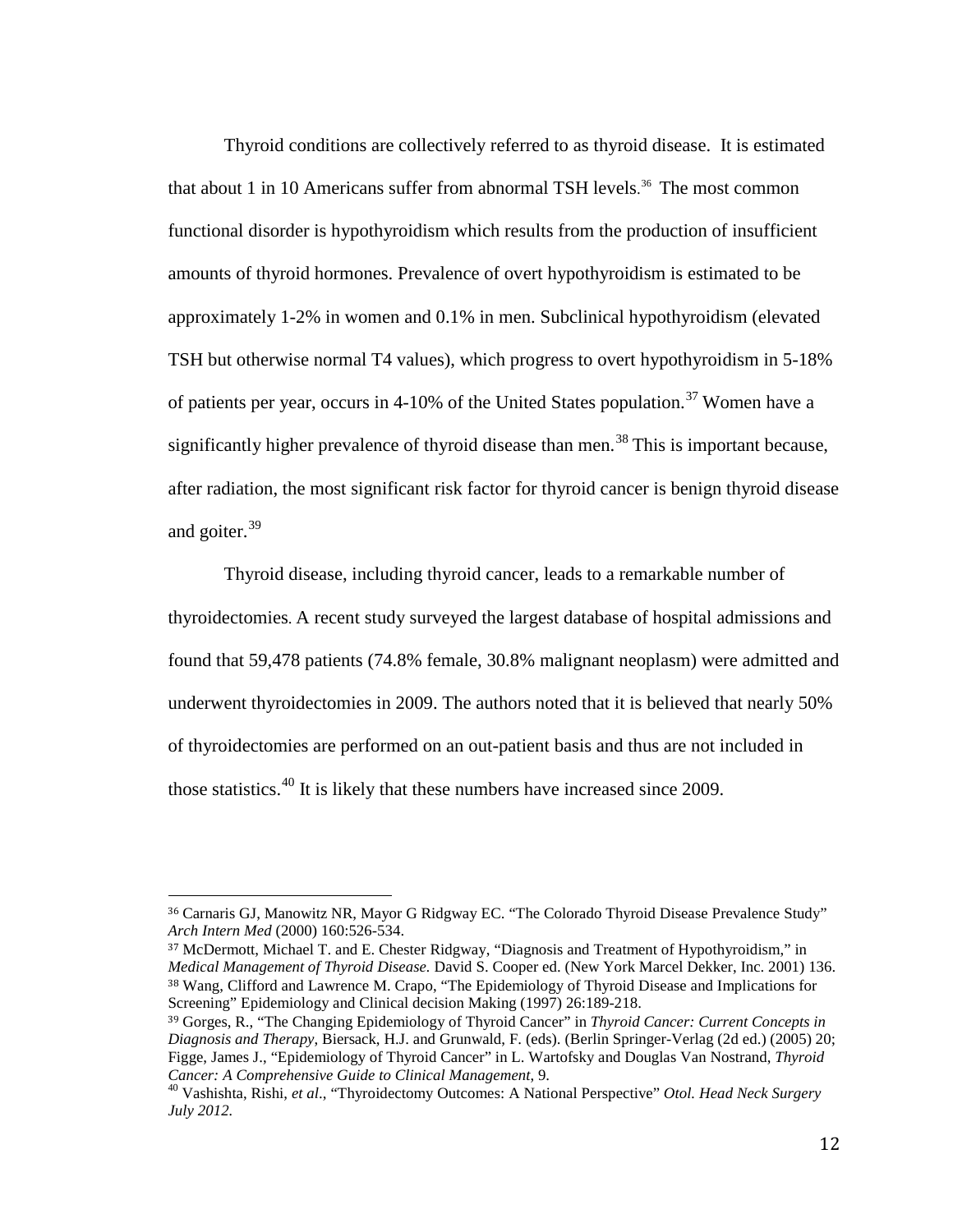Thyroid disease, as well as thyroid cancer, is inexplicably increasing annually resulting in depression, exhaustion, and temperature, metabolic, and appetite irregularities among an estimated 70 million Americans. Like thyroid cancer, it now is believed that the increase in thyroid disease is attributed to more than just increased diagnosis and detection of preexisting pathology. The mystery behind the increase of thyroid conditions has become one of the confounding current medical puzzles.

Despite its enormous importance and long history, relatively little is known about the thyroid and its physiology. There is continuing controversy over the reference range for "normal" TSH serum levels. Although the results differ among groups of patients, many tests of thyroid function have little diagnostic value because there is too much overlap between individual patients.<sup>[41](#page-19-0)</sup> In sample populations, iodine deficiencies are diagnosed based on the median urinary iodine concentration (UIC), the amount of iodine excreted in urine. A diagnosis of iodine sufficiency in a population, because it is based on median measurements, does not determine whether there is a subgroup who suffers from a deficiency or the size of the subgroup and the degree of their deficiency. The populations used are normally school-age children because of the relative simplicity of obtaining their urine samples and there is limited data on high-risk groups such as pregnant women and women generally.<sup>[42](#page-19-1)</sup> Similarly, hypothyroidism, the condition resulting from an underactive thyroid that produces insufficient thyroid hormones, does not have characteristic symptoms. There are no symptoms always present and many

<span id="page-19-0"></span><sup>41</sup> Smallridge, Robert C., "Metabolic, Physiologic and Clinical Indexes of Thyroid Function," in *Werner & Ingbar's The Thyroid: A Fundamental and Clinical Text* (8<sup>th</sup> ed.), ed. Lewis E. Braverman and Robert D. Utiger (Philadelphia: Lippincott Williams & Wilkins 2000) 393, 398. <sup>42</sup> International Council for the Control of Iodine Deficiency Disorders, *IDD Newsletter* (Feb. 2012) 40:1

<span id="page-19-1"></span><sup>(</sup>accessed 4/21/2012).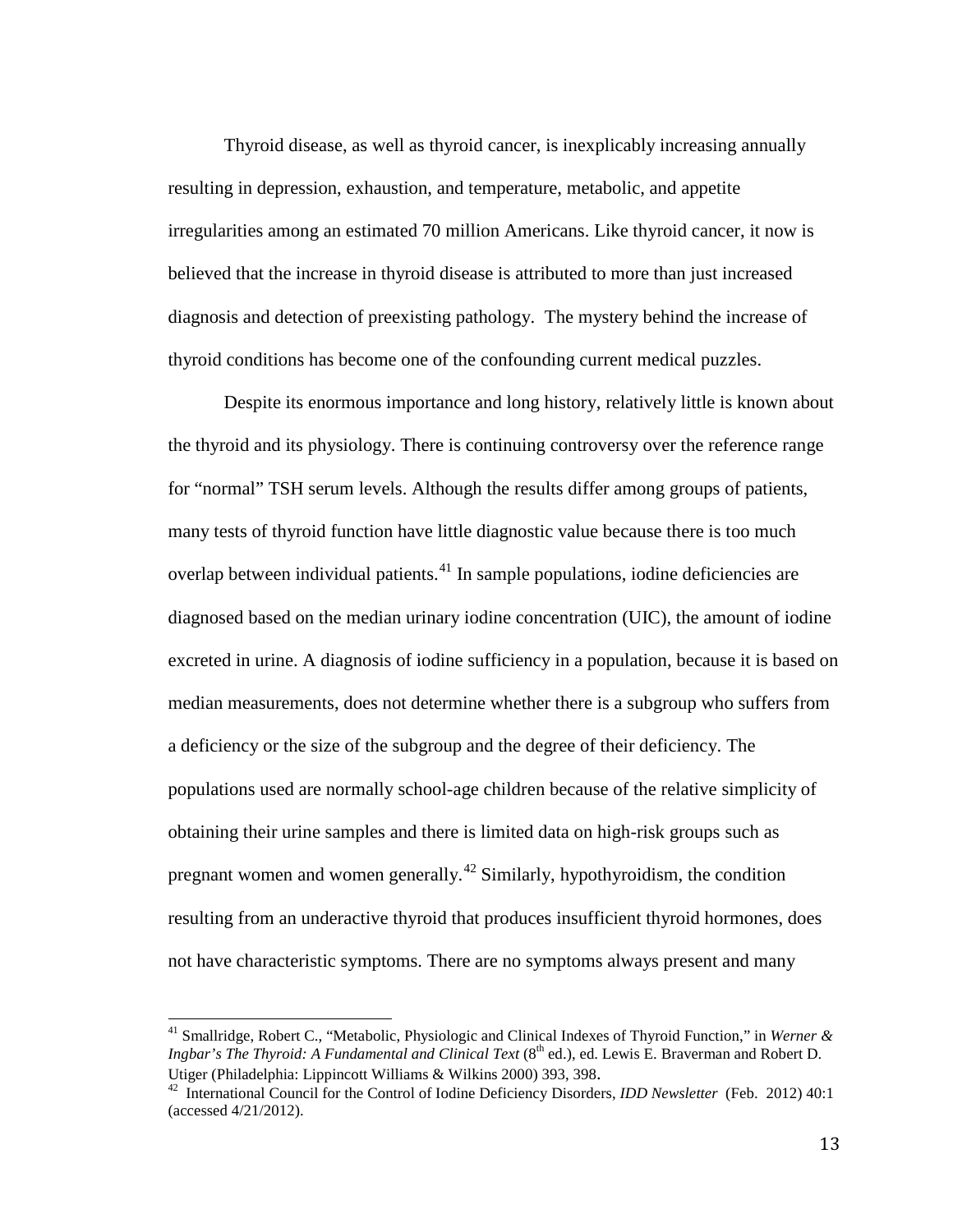symptoms are common to other disease. The resulting lack of understanding and clarity complicates any analysis of thyroid issues in public health.

#### **Thyroid Cancer**

For how little is known about the thyroid, even less is known about thyroid cancer. It is the most common and prevalent of all endocrine malignancies and accounts for more than 95% of endocrine-related cancers. There are four types of thyroid cancer which are grouped based on their cell morphology (referred to as histology) as follows: papillary, follicular, medullary, and anaplastic. Hurthle cell cancer, a form of follicular cancer, is frequently listed as a fifth type because it has a distinctive appearance and is less responsive to standard therapy.<sup>[43](#page-20-0)</sup>

Research in cellular function in thyroid cancer is therefore critical for understanding the mechanism and providing new drugs and therapy options. It not only assists cancer research but it has also helped developed drugs for other illnesses. As it turns out, however, much of our understanding of thyroid biology has been confounded by misinformation. Many of the cells that have been used in the last 25 years in thyroid cancer research have been shown to be either redundant or from another organ besides the thyroid. Recent studies suggest that up to 36% of cells being used for thyroid cancer research fall under this category. One of the most comprehensive studies analyzing 40 thyroid cell lines found only 50% accuracy in identification, 20 of the cell lines were

<span id="page-20-0"></span><sup>43</sup> Brown *et al*., "Thyroid Cancer: Burden of Illness and Management of Disease" *Cancer* (2011) 2: 193.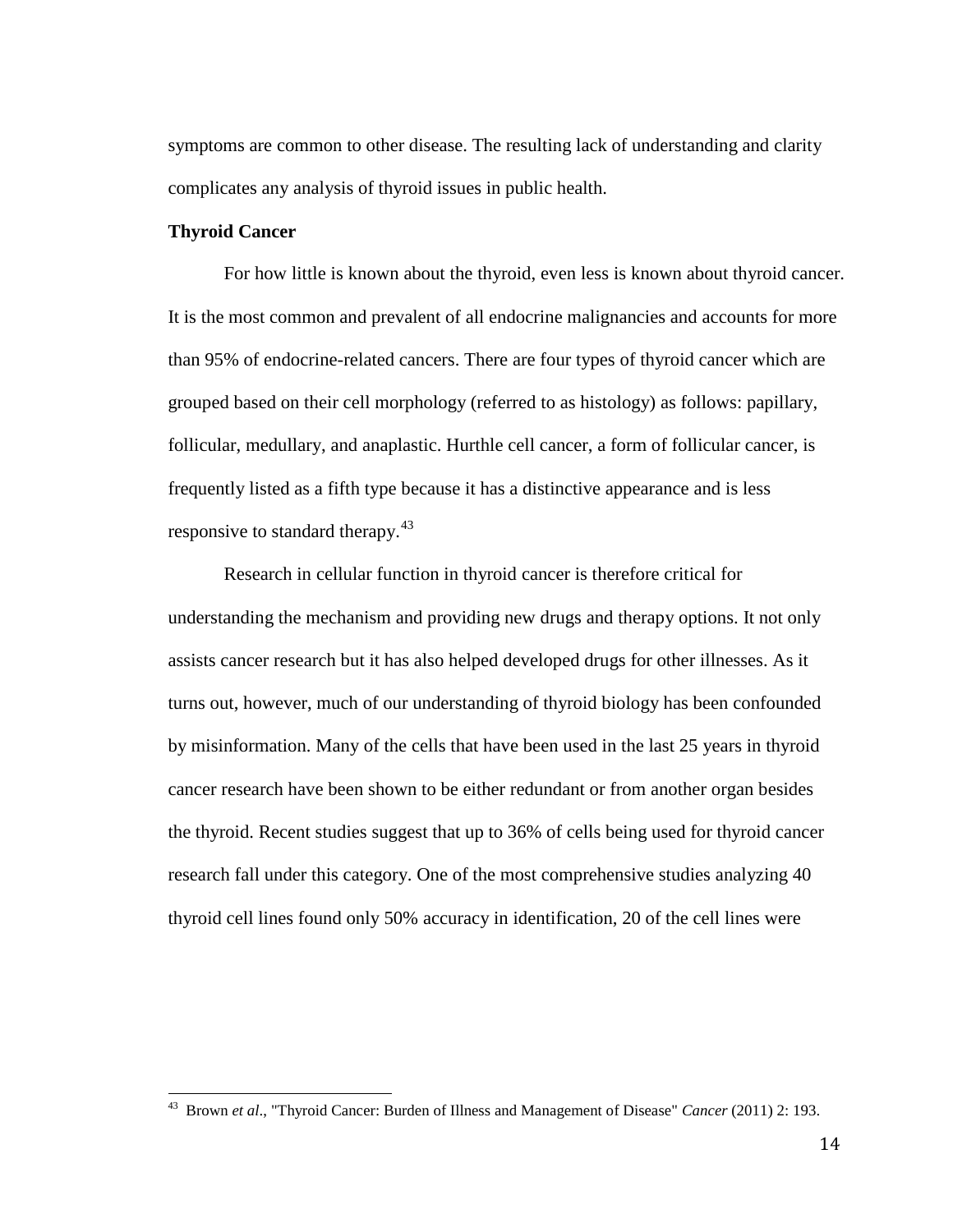either redundant or misidentified. One cell line, A-375, was found to originate from melanoma. The cell line has been used since 1973 on multiple studies in thyroid cancer.<sup>[44](#page-21-0)</sup>

Papillary cell carcinoma, is by far the most prevalent, and most treatable, of the thyroid cancers, comprising about 80% of diagnosed cases each year and cure rates approaching 97-99% for younger patients ( $\lt$  age 40-[45](#page-21-1)).<sup>45</sup> It is found primarily in females younger than 45. Follicular thyroid cancer comprises about 15% of thyroid cancer cases and is the most difficult to diagnose. Together papillary and follicular carcinomas are referred to as well-differentiated or differentiated thyroid cancer (DTC), meaning that they physically resemble normal thyroid cells. They grow slowly and are generally non-lethal even in cases of relapse. While advanced papillary metastases center around the neck, follicular cancer can spread further afield into the body such as the lungs and brain. Cure rates for follicular cancer can vary from 40-99% depending on whether it has become metastatic.<sup>[46](#page-21-2)</sup>

There are other variants in DTC. It is common for follicular cancer cells to be intermixed with papillary cancer cells which does not seem to alter prognosis. Other less common variants include "tall," "columnar" and "insular" cells which are believed to be more aggressive with a poorer prognosis. These variants include between 3-16% of papillary cancer cells with columnar at 1-7% which is particularly confounding for statistical analysis because it seems to be the only form of PTC that is more prevalent in

<span id="page-21-0"></span> <sup>44</sup> R. E. Schweppe *et al.,* "Deoxyribonucleic Acid Profiling Analysis of 40 Human Thyroid Cancer Cell Lines Reveals Cross-Contamination Resulting in Cell Line Redundancy and Misidentification" *Clinical* 

<span id="page-21-1"></span><sup>&</sup>lt;sup>45</sup> Wartofsky, Leonard, "Staging of Thyroid Cancer" in, *Thyroid Cancer: A Comprehensive Guide to Clinical Management*, ed. L. Wartofsky and Douglas Van Nostrand (New York Springer 2005) 87. <sup>46</sup> Reina Yao *et al.*, "Gender Differences in Thyroid Cancer: A Critical Review," *Expert Review of* 

<span id="page-21-2"></span>*Endocrinology & Metabolism* (2011) 6:215.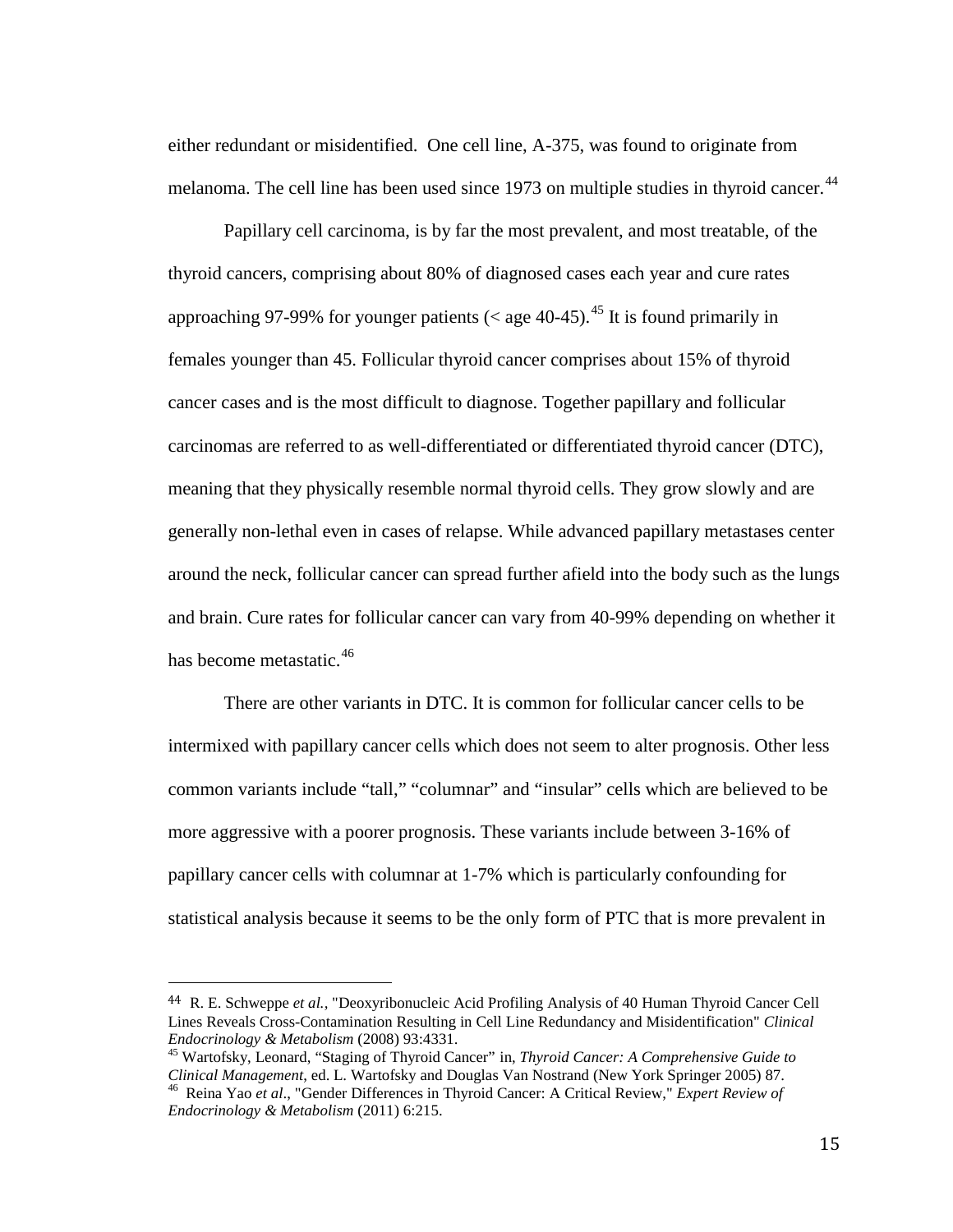men.<sup>[47](#page-22-0)</sup> The staging systems to predict risk, however, include all of these potentially distinctive cancers within the general papillary staging profile.<sup>48</sup> Similarly, there is a growing amount of literature identifying common tumor genes with increasing evidence of predictive value for more aggressive tumors that are not differentiated by staging systems.<sup>[49](#page-22-2)</sup>

Medullary thyroid cancer comprises about 5% of thyroid cancer cases. It occurs in "C" cells, or parafollicular cells, which are neuroendocrine cells that regulate calcium levels in the body. They are not classified according to differentiation (or appearance) because they are not thyroid cells. Instead they are categorized by origin as either sporadic (non-hereditary), multiple endocrine neoplasia (MEN) 2A or 2B associated (a genetic disease associated with hormone gland tumors), or familial (inherited). The 10 year survival rate is variously reported at 50-80%, representing about 13% of thyroid cancer mortality. [50](#page-22-3)

Anaplastic thyroid cancer (also called undifferentiated for its stark contrast to normal thyroid cells) is the most rare and deadly form of thyroid cancer. It accounts for

<span id="page-22-0"></span><sup>47</sup> Gorges, R., "The Changing Epidemiology of Thyroid Cancer" in *Thyroid Cancer: Current Concepts in Diagnosis and Therapy,* eds*.* Biersack, H.J. and Grunwald, F. (Berlin Springer-Verlag 2d ed. 2005)Gorges, R., "The Changing Epidemiology of Thyroid Cancer" in *Thyroid Cancer: Current Concepts in Diagnosis and Therapy*, Biersack, H.J. and Grunwald, F.; Kloos, Richard T. and Ernest Mazzaferri, "Thyroid Carcinoma" in *Medical Management of Thyroid Disease, ed.* David Cooper (New York Marcel Dekker, Inc.

<span id="page-22-1"></span><sup>2001) 238-39.</sup> <sup>48</sup> Wartofsky, Leonard, "Staging of Thyroid Cancer" in *Thyroid Cancer: A Comprehensive Guide to Clinical Management*, 90.

<span id="page-22-2"></span><sup>49</sup> Sipos, J.A. and Ernest L. Mazzaferri, "Thyroid Cancer Epidemiology and Prognostic Variables," *Clinical Oncology* (2010) 22:399-400.<br><sup>50</sup> Pinchera, Aldo and Rossella Elisei, "Medullary Thyroid Cancer: Diagnosis and Management" in

<span id="page-22-3"></span>*Practical Management* 255; B. Panigrahi, *et al*., "Medullary Thyroid Cancer: Are Practice Patterns in the United States Discordant from American Thyroid Association Guidelines?" *Annals of Surgical Oncology* (2010) 7:1490-98.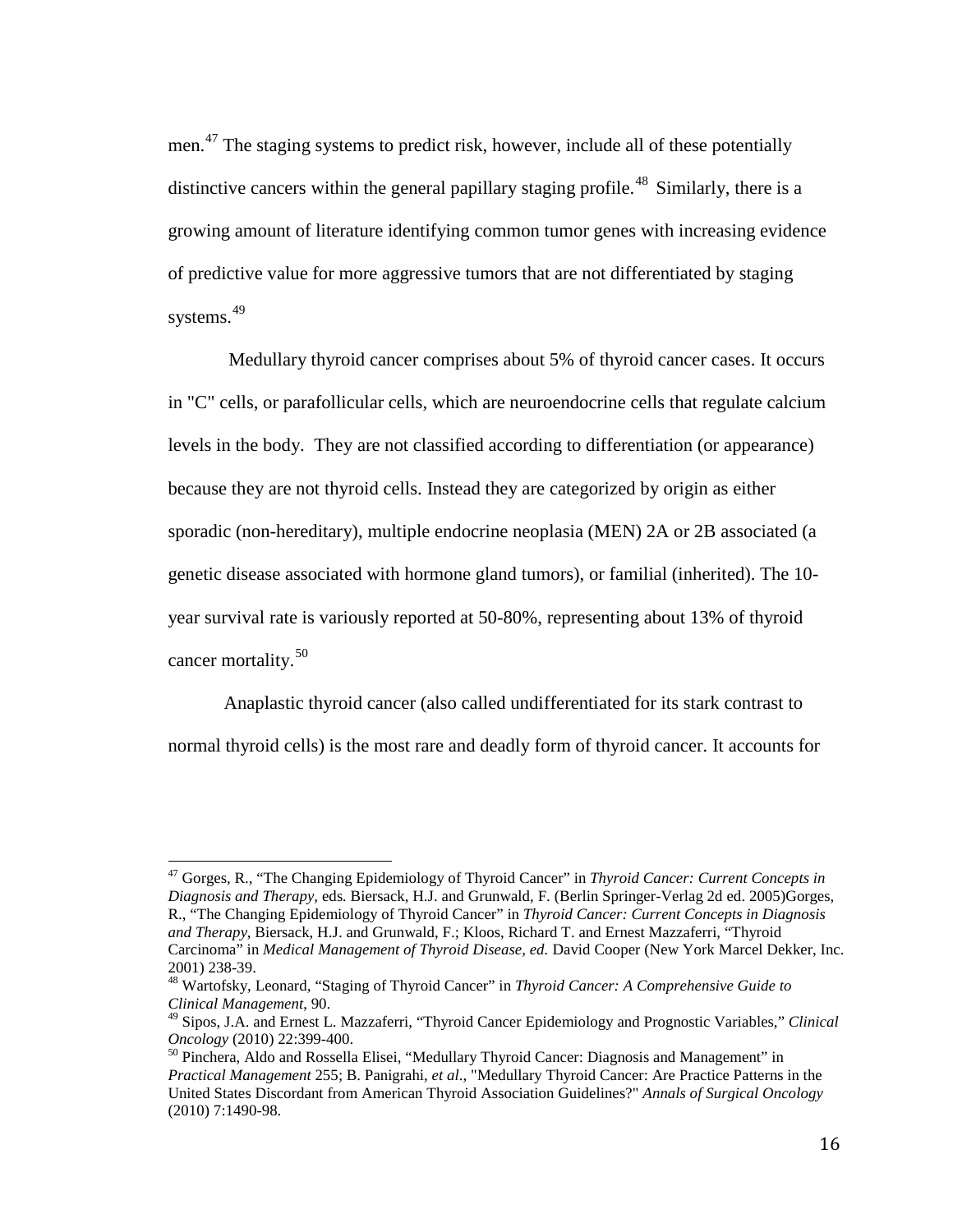only about 2% of thyroid cases but 14-50% of mortality from thyroid cancer.<sup>[51](#page-23-0)</sup> Interestingly, most patients are 65 or older when they are diagnosed. Because of its fast rate of growth and location in the neck, it constricts airflow and causes difficulty breathing. Patients generally live less than 3-5 months after diagnosis. Some percentage of anaplastic thyroid cancer is the result of slow transformation of DTC tumors. This possibility has been cited as a reason for aggressive treatment of  $DTC$ <sup>[52](#page-23-1)</sup>. The introduction of dietary iodine is believed to reduce anaplastic cancer and, unlike other thyroid cancers, anaplastic thyroid cancer incidence is decreasing worldwide.<sup>[53](#page-23-2)</sup>

The majority of DTC patients show no symptoms, although some people show a lump or swelling in the neck originating in the lymph nodes or complain of trouble breathing or swallowing. It is common for doctors to attribute these symptoms to causes other than cancer before making the thyroid cancer diagnosis. The first indication of thyroid cancer is a nodule, or a tumor, growing in the thyroid tissue. In some cases pressing or palpating around the neck will reveal a nodule. Doctors will visualize nodules using a CT scan, MRI, radioactive iodine scan, or, most frequently, an ultrasound exam. Most cases of thyroid cancer in the United States are found during non-related diagnostic procedures or after the disease has considerably progressed.<sup>[54](#page-23-3)</sup> A common example of this is visualization of nodules during a CT or MRI for spinal cord injuries following a car accident. Finally, a fine-needle aspiration biopsy (FNAB) or surgical biopsy of the

<span id="page-23-0"></span><sup>&</sup>lt;sup>51</sup> G. Nagaiah *et al.*,"Anaplastic Thyroid Cancer: A Review of Epidemiology, Pathogenesis, and Treatment" *Oncology* 2011:542358.

<span id="page-23-1"></span><sup>&</sup>lt;sup>52</sup> Mazzaferri, Ernest L., "Thyroid Cancer" in *Early Diagnosis and Treatment of Endocrine Disorders*, ed.<br>Robert S. Bar (Totawa, New Jersey: Humana Press 2003) 4.

<span id="page-23-2"></span><sup>&</sup>lt;sup>53</sup> Ibid; R. Gorges in *Thyroid Cancer: Current Concepts in Diagnosis and Therapy* 18-19.

<span id="page-23-3"></span><sup>54</sup> Davies, Louise, Michelle Ouellette, et al., The Increasing Incidence of Small Thyroid Cases: Where are the Cases Coming From?" *Laryngoscope* (2010) 120:2446-51.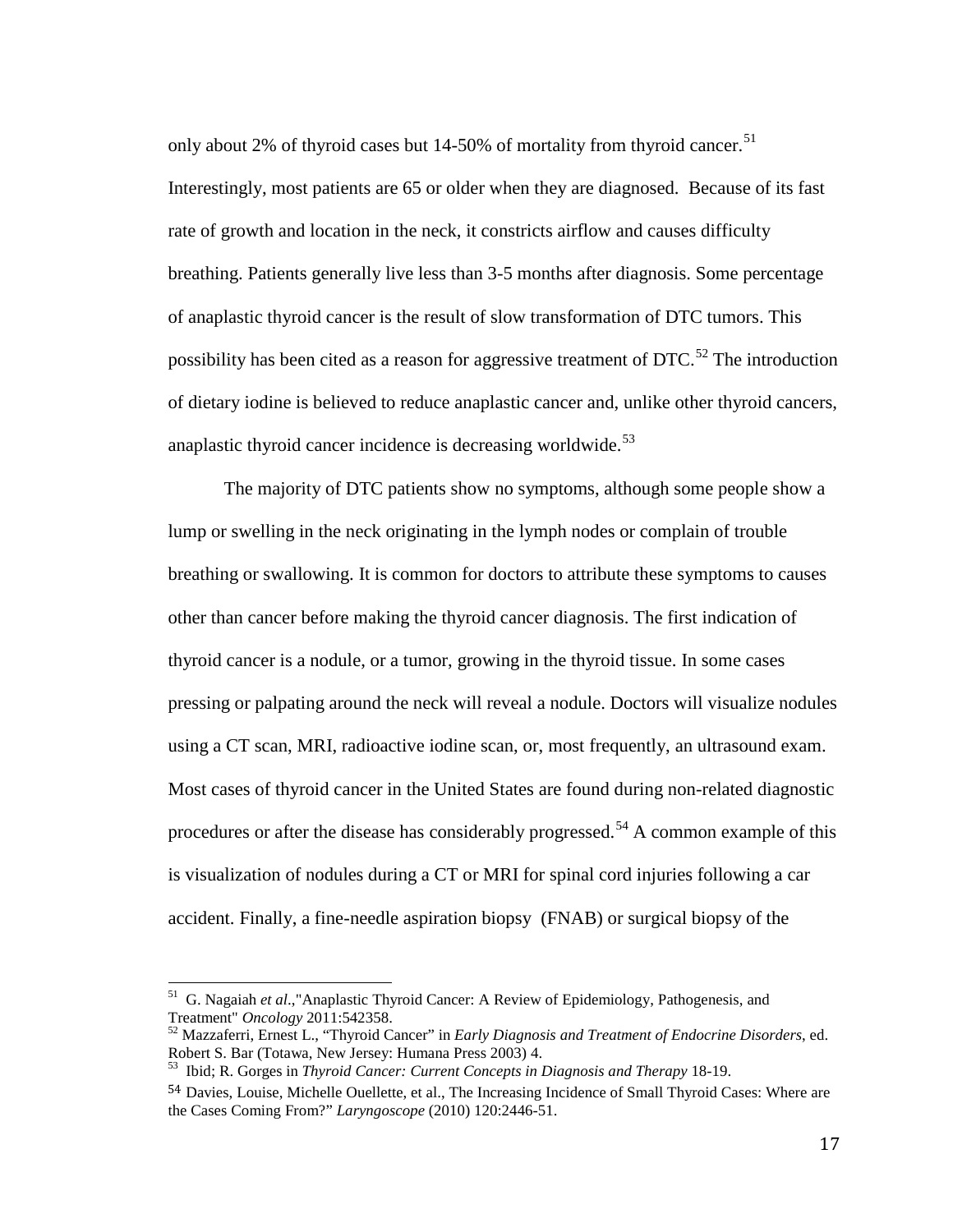thyroid is performed and cells are collected to determine if the tumor is benign. [55](#page-24-0) In the case of familial forms of medullary thyroid cancer, a simple DNA blood test for the RET gene can be used for diagnosis.

Once diagnosed, doctors determine the staging, or the extent to which the cancer has progressed, to decide treatment protocol. Staging is also used to determine prognosis. Disease classified as stage 1 or 2 are "low risk" while stage 3 or 4 are "high risk," with a higher chance of residual disease after treatment, recurrence or death. The overwhelming number of patients are diagnosed with stage 1 or 2 thyroid cancer because of the low rate of mortality. Most papillary thyroid cancer patients, for example, will have a 25-year survival rate of about 97% after treatment.<sup>[56](#page-24-1)</sup> Despite the reassuring scientific tone of this summary, reality when applied to actual patients is more complex.

Determination of staging can be elusive and unreliable. It is extremely difficult to determine the history of the patients' thyroid cancer from how it presents upon diagnosis. Tumors can vary drastically from patient to patient, with some metastasizing regionally or distantly for no apparent reason. Some people die quickly from aggressive tumors that in others remain dormant for years. In terms of absolute numbers, there are many more deaths among low-risk DTC patients than high-risk patients because there are so many more patients with low-risk staging given the generally benign outcomes.<sup>[57](#page-24-2)</sup> Fundamentally, staging must be viewed as an initial evaluation with recognition that it does not incorporate any subsequent events to update the evaluation.

<span id="page-24-1"></span><span id="page-24-0"></span><sup>55</sup> *Ibid.* <sup>56</sup> Wartofsky, Leonard, "Staging of Thyroid Cancer" in *Thyroid Cancer: A Comprehensive Guide to* 

<span id="page-24-2"></span><sup>&</sup>lt;sup>57</sup> Villaret, Douglas B. and Ernest L. Mazzaferri, "Initial Thyroid Surgery for Patients with Differentiated Thyroid Carcinoma" in *Practical Management of Thyroid Cancer* 138.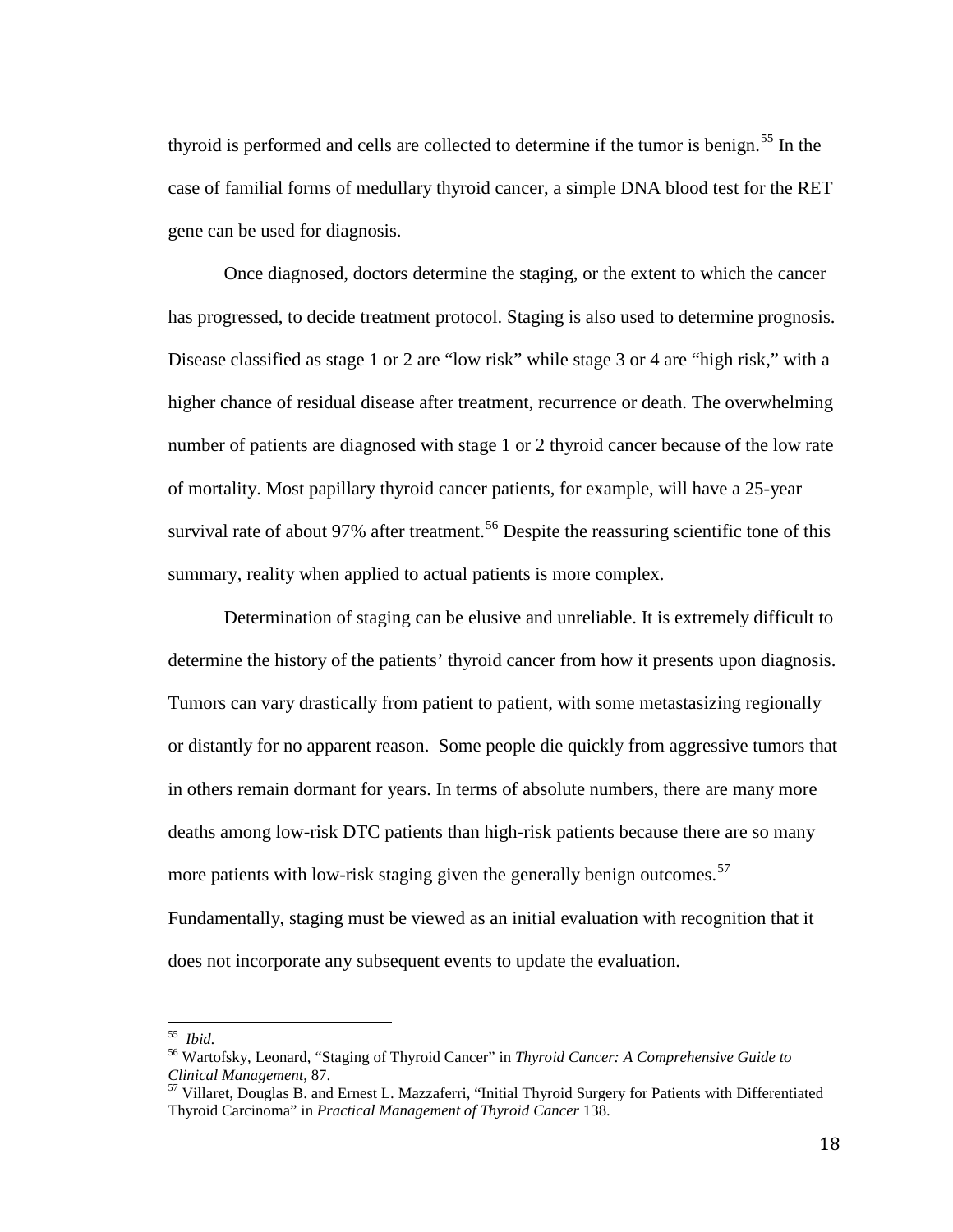In thyroid cancer, staging is determined by the various known determinants of outcome including histologic tumor type, tumor size, growth pattern, the presence of metastases, patient's history, predicted duration of cancer, age and gender. Differentiated thyroid cancer patients are usually categorized further into high- and low-risk groups by a number of scoring systems developed by a number of different clinics around the country. There are at least fifteen different staging systems, a number which shows that none have demonstrated any significant superiority.[58](#page-25-0) Some of the most commonly used ones are the AMES (Age, Metastases, Extent, and Size), TNM (Tumor, Node, and Metastases (developed by the American Joint Commission on Cancer and the American Thyroid Association)), the AGES (Age, Histologic Grade, Extent, Tumor Size), MACIS (Metastases, Age, Completeness of resection, Invasion, Size of tumor) and the Memorial Sloan-Kettering Cancer Center systems. The European Consensus does not use any of these systems and instead simply categorizes levels of risk i.e. "very low" or "high" through defined risk factors. The systems classify based on the primary factors of patient age, tumor size, and extent of the tumor with additional factors according to preference. For example, low-risk individuals in the AMES system show papillary or follicular thyroid cancer with no evidence of metastases, are less than 40 years if male or less than 50 years if female, the tumor is smaller than 5 cm and shows no signs of extrathyroidal invasion (for papillary) or major vascular or capsular invasion (for follicular). Everyone else is considered high risk including medullary and anaplastic thyroid cancer patients.<sup>[59](#page-25-1)</sup> A study by Sanders and Cady using 1019 patients treated between 1940 and 1990 with a

<span id="page-25-0"></span><sup>58</sup> Bilmoria, Karl Y. *et al*., "Extent of Surgery Affects Survival of Papillary Thyroid Cancer" *Annals of Surg* (2007) 246:378.

<span id="page-25-1"></span><sup>59</sup> Wartofsky, Leonard, "Staging of Thyroid Cancer" in *Thyroid Cancer: A Comprehensive Guide to Clinical Management* 88.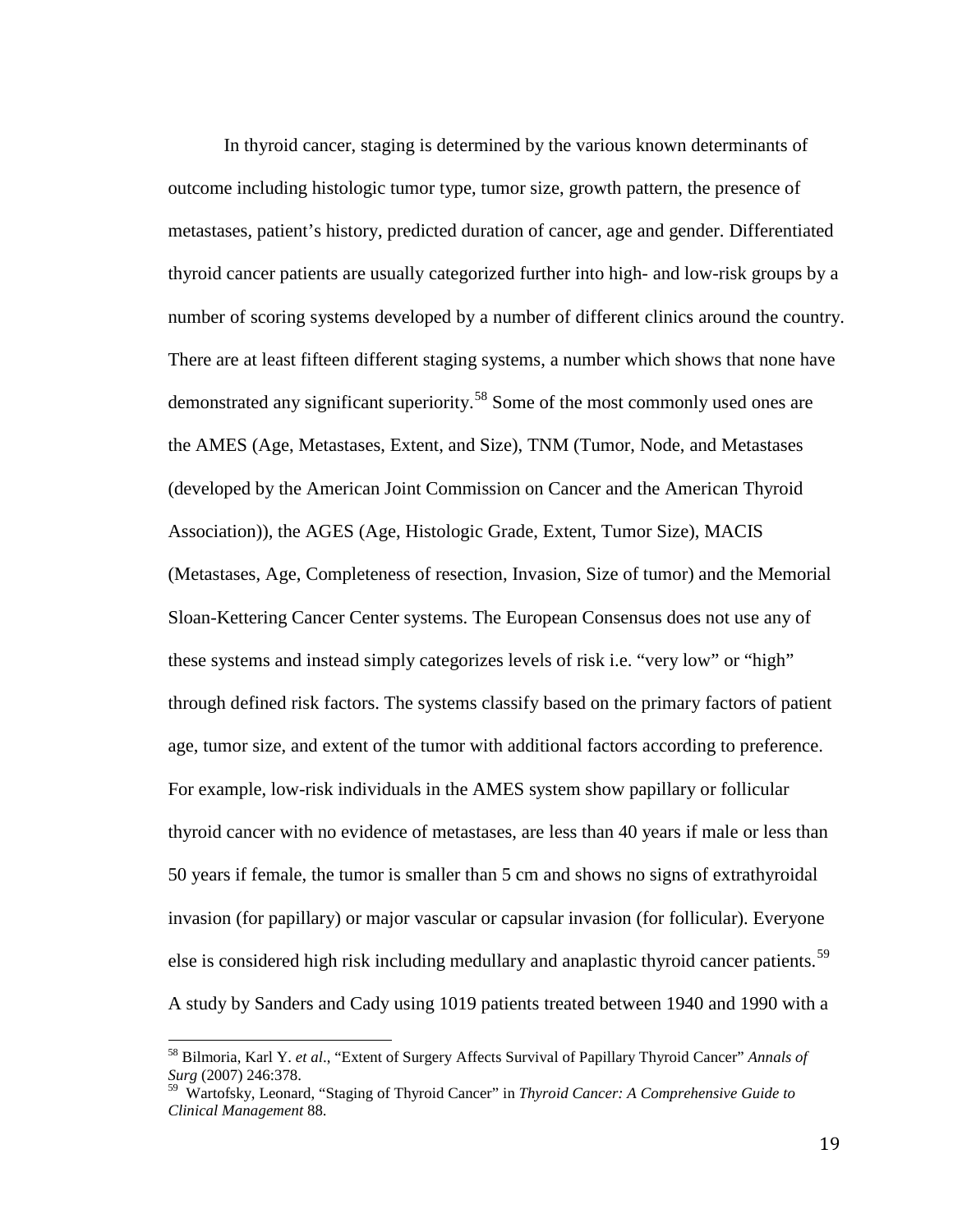median follow-up of 13 years to investigate the validity of the AMES criteria showed that high-risk individuals have a mortality rate of about 50% with a recurrence rate of 31%, while low-risk individuals have a mortality rate of about 4%, with a recurrence rate of  $5\%$ .<sup>[60](#page-26-0)</sup>

There have not been any prospective, randomized treatment or prevention trials, to determine optimal treatment in thyroid cancer because they are inherently long and expensive and survival rates from total thyroidectomy are exceptional.<sup>[61](#page-26-1)</sup> Surgery is the uniform treatment option for thyroid cancer for differentiated thyroid cancer based solely on retrospective studies.<sup>[62](#page-26-2)</sup> Patients with advanced thyroid cancer will undergo a total thyroidectomy in which the entire thyroid is removed, followed by postoperative 131 iodine  $\binom{131}{1}$  therapy to diagnose and treat metastases and thyroid hormone suppression therapy.<sup>[63](#page-26-3)</sup> Most low-risk patients also will undergo a total thyroidectomy and thyroid hormone suppression therapy and many will also receive  $^{131}$  therapy. Patients with small tumors sometimes undergo lobectomies, in which only one lobe or wing of the thyroid is removed, sometimes along with the isthmus.

In DTC, both the extent of the surgery and, for small tumors <1cm, whether to perform surgery are controversial decisions that in practice seem to generally depend on the individual surgeon and patient.<sup>[64](#page-26-4)</sup> There has been a growing trend among surgeons to

Sanders, Laura E. and B. Cady, "Differentiated Thyroid Cancer: Reexamination of Risk Groups and

<span id="page-26-1"></span><span id="page-26-0"></span>Outcome of Treatment" Archives of Surgery (1998) 133:419.<br>
<sup>61</sup> Brown, *et al.*, "Thyroid Cancer: Burden of Illness and Management of Disease," Cancer (2011) 2:194.<br>
<sup>62</sup> Ibid.<br>
<sup>63</sup> Ibid: American Cancer Society, *Cancer* 

<span id="page-26-3"></span><span id="page-26-2"></span><http://www.cancer.org/Research/CancerFactsFigures/CancerFactsFigures/cancer-facts-figures-2012> (accessed 4/21/2012).

<span id="page-26-4"></span><sup>64</sup> Hundahl, Scott and Irvin D. Fleming, Amy M. Fremgen and Herman R. Menck, "A National Cancer Data Base Report on 53,856 Cases of Thyroid Carcinoma Treated in the U.S., 1985-1995" *Cancer* (1998) 83:2645-46; R. Udelsman, E. Lakatos and P. Ladenson, "Optimal Surgery for Papillary Thyroid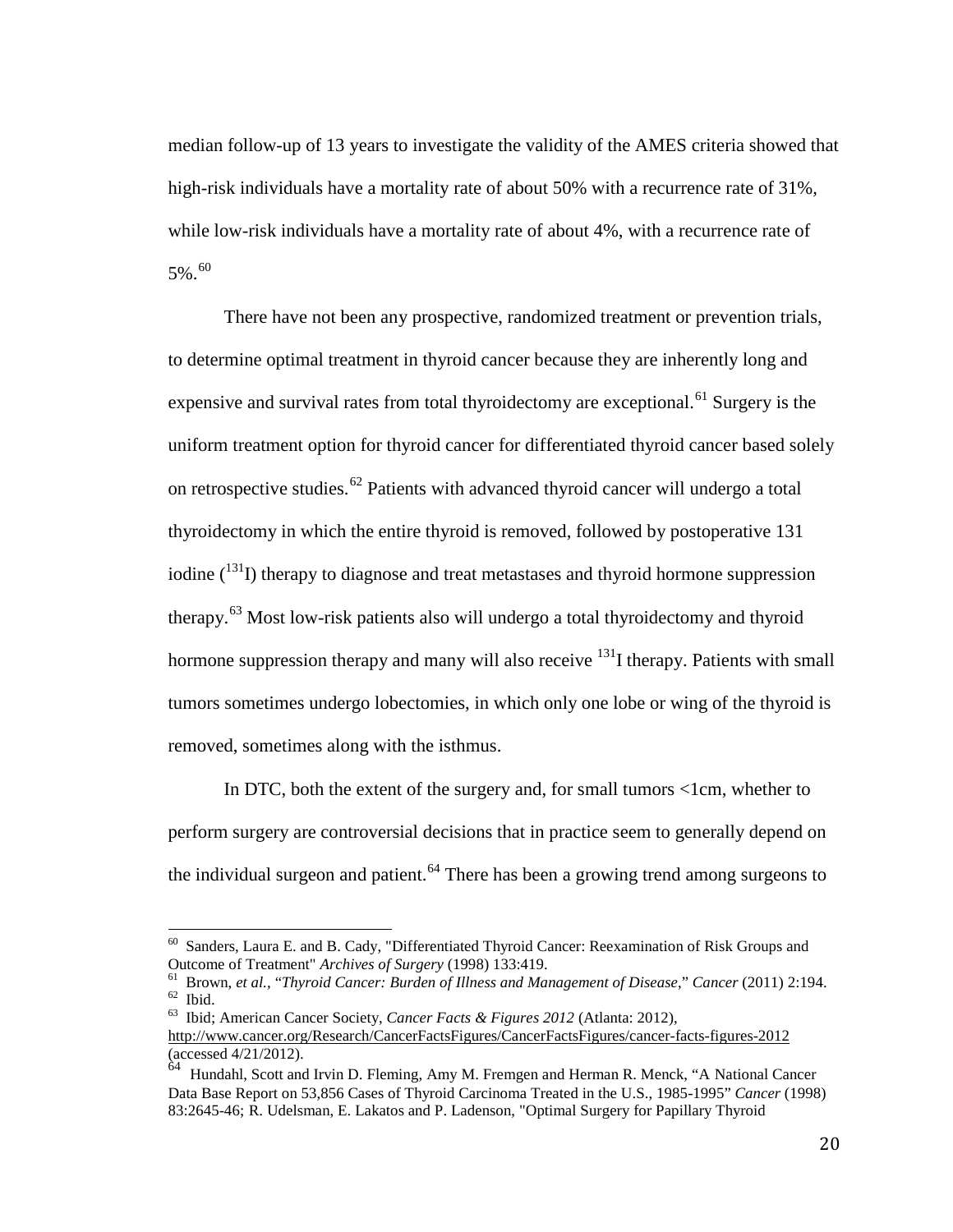advocate for total thyroidectomy. Before the 1980's, twice as many partial thyroidectomies as total thyroidectomies were performed. Between 1979-2004, the trend reversed as surgeons performed increasing numbers of total thyroidectomies. In most retrospective studies, total thyroidectomy has been shown to improve disease-free survival and reduce recurrence rates. Some argue that total thyroidectomies are unnecessarily invasive for some categories of patients.<sup>[65](#page-27-0)</sup>

In order to provide appropriate care based on current knowledge, there has been an attempt to standardize care to enhance the treatment of thyroid cancer. The American Thyroid Association (ATA) originally developed treatment guidelines in 1996. British Thyroid Association, Royal College of Surgeons, National Comprehensive Cancer Network, American Association of Clinical Endocrinologists, and the American Head and Neck Society have also published guidelines for clinical management of thyroid tumors. The ATA subsequently convened a task force of leading experts who produced the ATA Guidelines in 2006. The Revised American Thyroid Association Management Guidelines for Patients with Thyroid Nodules and Differentiated Thyroid Cancer Guidelines (2009 Guidelines) were reissued in 2009 to reflect changes in medical practice and new evidence.<sup>[66](#page-27-1)</sup> The 2009 Guidelines have been endorsed by the Endocrine Society and other leading professional organizations and are the current standards.

Treatment guidelines, however, do not necessarily induce compliance among surgeons. In a study on medullary thyroid cancer treatment in 2010, Panigrahi *et al*.

<span id="page-27-0"></span>Carcinoma" *World Journal of Surgery* (1996) 20:88; N. J. Sarlis and L. Gourgiotis, "Unresolved Issues, Dilemmas and Points of Interest in Thyroid Cancer: A Current Perspective" *Hormones* (2004) 3:149-170. <sup>65</sup> Samuel Beenken *et al*.,, "Extent of Surgery for Intermediate-Risk Well-Differentiated Thyroid Cancer" *American Journal of Surgery* (2000) 179:51.<br><sup>66</sup> American Thyroid Association (ATA) Guidelines Taskforce on Thyroid Nodules and Differentiated

<span id="page-27-1"></span>Thyroid Cancer and others, "Revised American Thyroid Association Management Guidelines for Patients with Thyroid Nodules and Differentiated Thyroid Cancer" *Thyroid* (2009) 19:1167.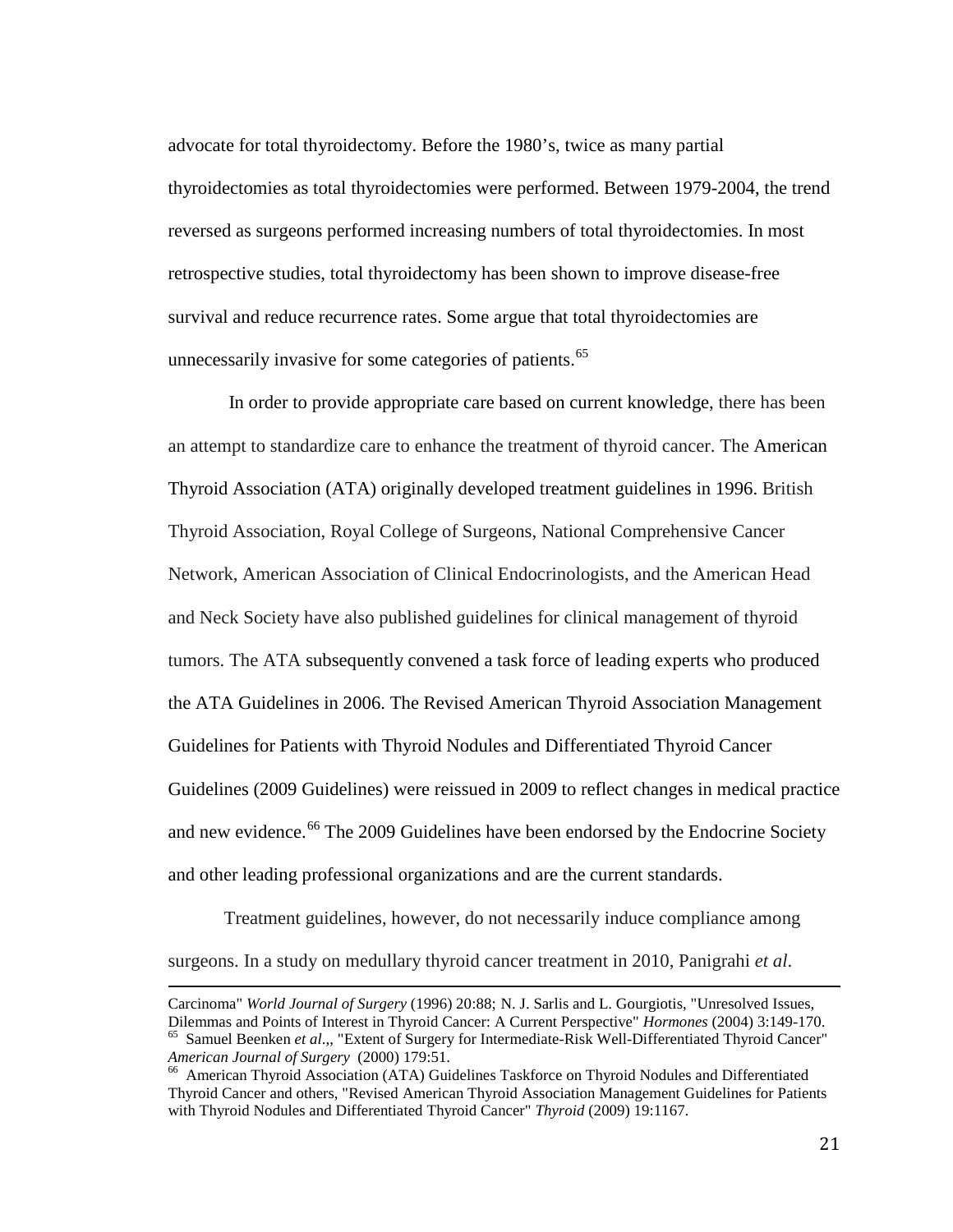found that practice patterns in the United States did not follow ATA guidelines.<sup>[67](#page-28-0)</sup> The authors found that 41% of surgical patients did not receive appropriate surgery. Surgeons chose to operate less aggressively on patients with known distant metastases and prescribe more EBRT therapy. Patient age >65 and female sex were statistically significant predictors of treatment in noncompliance with the guidelines. Patients receiving treatment that did not correlate with recommendations exhibited worse outcomes.

In another comprehensive study testing whether radioactive iodine treatment followed some discernable rationale, Haymart *et al*. found that there was an increase in radioactive iodine treatment from 40 to 56% of all patients between 1990 and 2008. The treatment provided patients frequently was not correlated with patient and tumor characteristics, but instead, to a significant extent, was based on unexplained variance among hospitals.<sup>[68](#page-28-1)</sup> There was substantial variation in the prescribed radioactive iodine practice patterns among surgeons with only 21.1% of the variation correlated with patient and tumor characteristics. The study found that hospitals with high volumes of thyroid cancer prescribe higher levels of radioactive iodine and that younger age and absence of co-morbidity was associated with a higher probability of receiving radioactive iodine. Female sex, African American race, and the absence of private/government insurance were associated with significantly less likelihood of receiving radioactive iodine. There were both significant instances of overtreatment with the associated risks of serious side effects which include other solid malignancies, leukemia and strong correlations with

<span id="page-28-1"></span><span id="page-28-0"></span> <sup>67</sup> B. Panigrahi, *et al*., "Medullary Thyroid Cancer: Are Practice Patterns in the United States Discordant from American Thyroid Association Guidelines?" *Annals of Surgical Oncology* (2010) 7:1490-98. 68 Haymart, M. R., M. Banerjee, A. K. Stewart, R. J. Koenig, J. D. Birkmeyer, and J. J. Griggs. "Use of Radioactive Iodine for Thyroid Cancer" *JAMA* (2011) 306:721-728.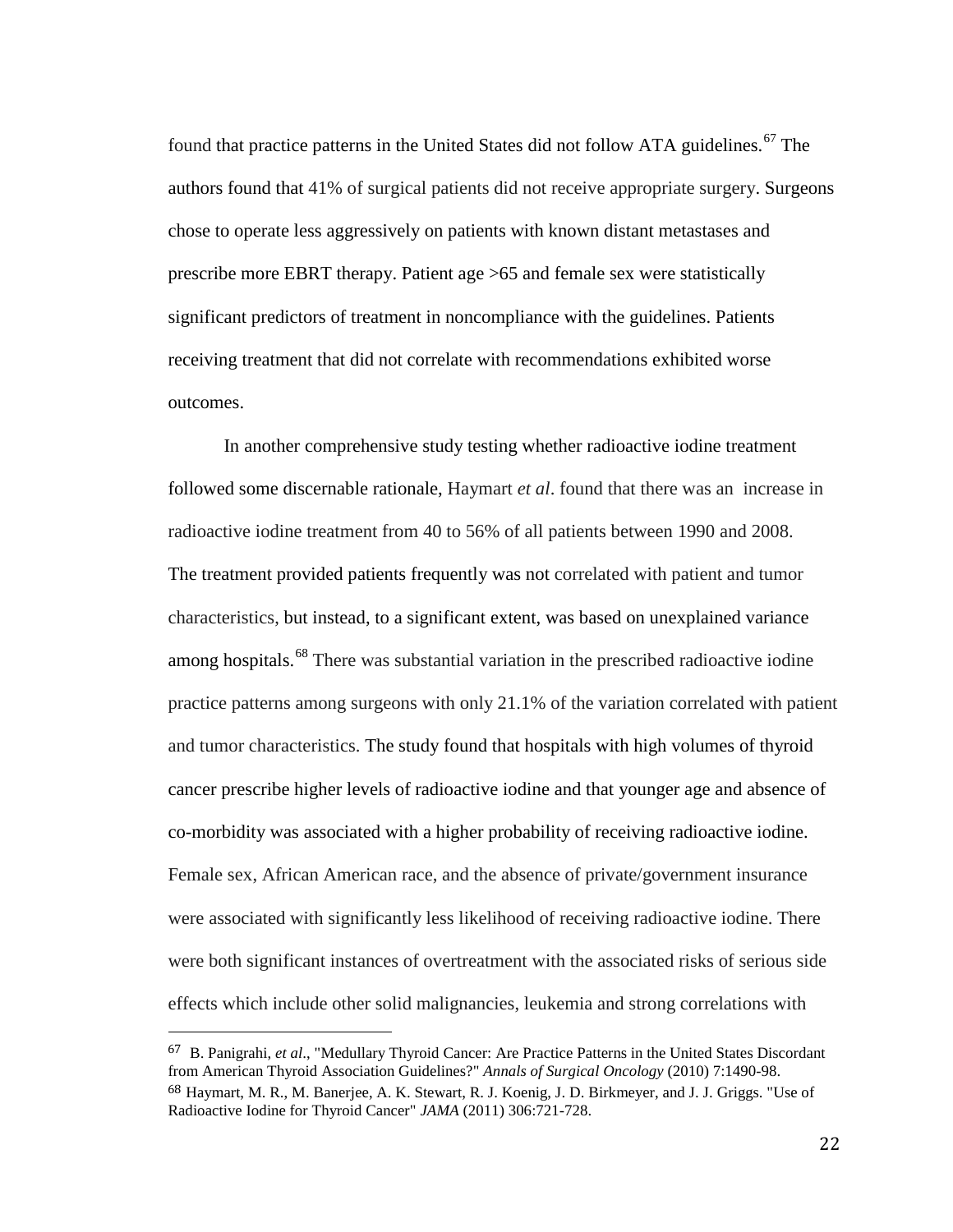bone, soft tissue colorectal and salivary gland cancers and the loss of teeth and undertreatment which results in increased mortality and complications from unchecked thyroid cancer.<sup>[69](#page-29-0)</sup>

There are six major reasons why more extensive surgery has become the norm (and is recommended in the Guidelines). Malignancy is found in both lobes in about 30- 85% of cases, which eliminates the option of lobectomy. About 4.7-24% of patients have recurrent cancer, which has higher mortality rates. A total thyroidectomy obviously eliminates the possibility of recurrent thyroid cancer (but not other types of recurrence) unless remnants were left from the surgery. (The variation in percentage is based on the range found in different studies and provides further evidence of the poor understanding of the disease process.) Most studies have shown that in tumors greater than 1.5 cm total thyroidectomy has better outcomes. The efficacy of  $^{131}I$  post-operative treatment improves with total thyroidectomy. Serum thyroglobulin can be used with total thyroidectomy to determine presence of metastases. Finally, follow-up surgery if required by a recurrence has an increased rate of complications.<sup>[70](#page-29-1)</sup>

Notwithstanding these apparently substantial grounds, other studies continue to question whether thyroidectomies are necessary for less advanced cases when a lobedectomy, or even observation without surgery, could be sufficient. Proponents of lobectomies cite that less than 5% of recurrences are found in the thyroid making thyroidectomies seem heavy-handed.<sup>[71](#page-29-2)</sup> There is also an increased risk of complications

<span id="page-29-1"></span><span id="page-29-0"></span><sup>69</sup> Ibid. <sup>70</sup> Udelsman, Lakatos and Ladenson, *Optimal Surgery for Papillary Thyroid Carcinoma*, World J Surg (1996) 20:88-93. <sup>71</sup> R. L. Rossi *et al*., "Malignancies of the Thyroid Gland: The Lahey Clinic Experience" *The Surgical* 

<span id="page-29-2"></span>*Clinics of North America* (1985) 65:211-230.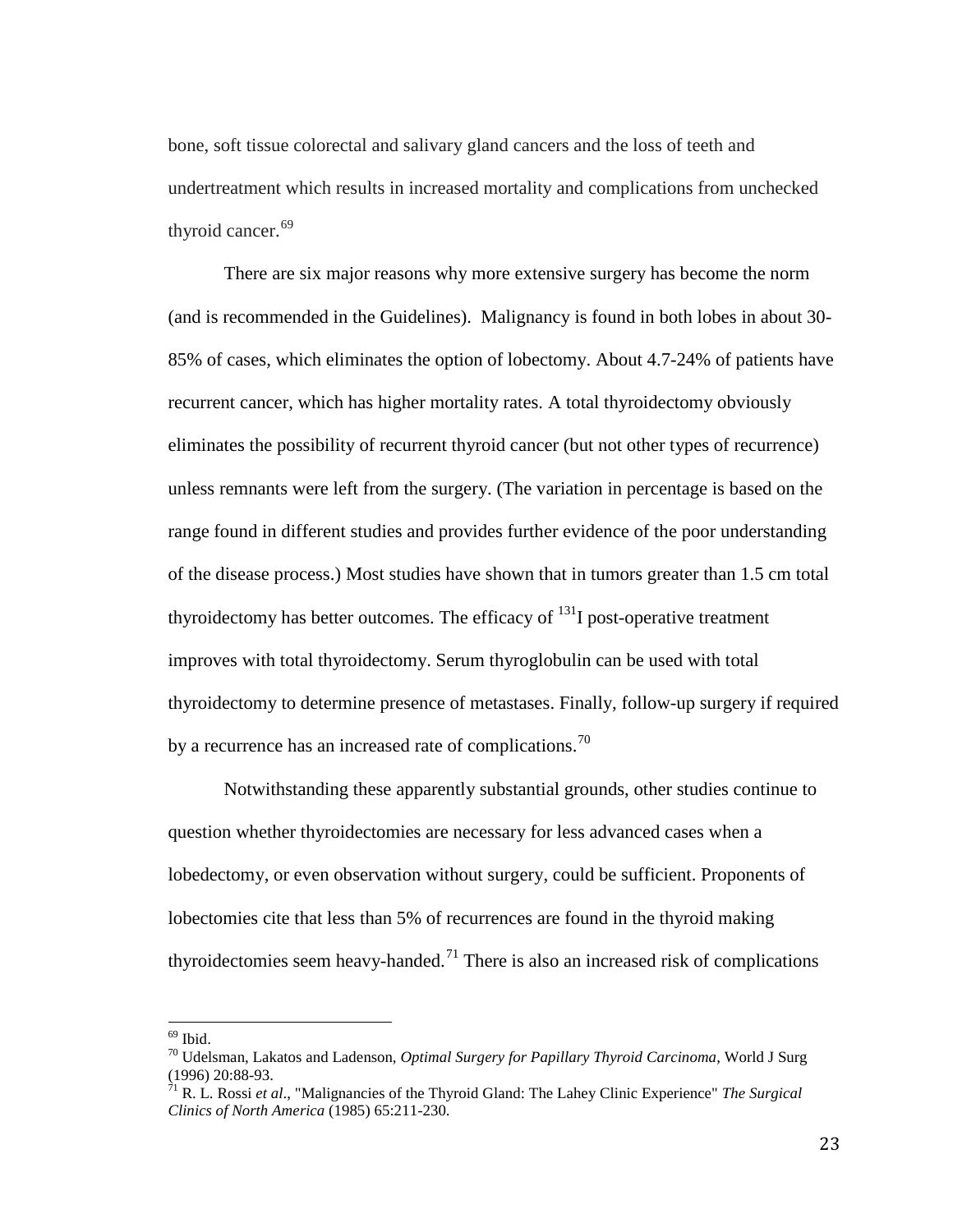with total thyroidectomy and it does not remove lymph node metastases. More importantly, many tumors that are found incidentally do not appear to be a danger to patients. It is quite possible that many patients are being wrongly treated.<sup>[72](#page-30-0)</sup>

The controversy focuses on low-risk papillary carcinomas which constitute a significant portion of the increased diagnosis of thyroid cancer. There is evidence from studies by both Davies and Ito indicating that surgery might not be immediately necessary for some of these carcinomas and that at least some DTC patients accordingly could choose observation over immediate surgery. Davies conducted a retrospective study of 35,663 persons diagnosed with localized papillary carcinomas (any size but without metastases or extraglandular extension) between 1973 to 2005 which compared those who had surgery with the 440 patients (1.2%) who did not. The 20-year cancer specific survival rate (comparing those who died from papillary thyroid cancer) for the treated group was 99% as compared to 97% for those who did not receive immediate treatment.<sup>[73](#page-30-1)</sup>

A similar study published at approximately the same time used the 1992-2002 subset of the same database and compared mortality rates without the cancer-specific limitation of 7678 treated patients with the 47 who did not have surgery.<sup>[74](#page-30-2)</sup> The nonsurgically treated patients were older and had more advanced tumors. In this analysis, the one- and five-year survival rates for the surgically versus nonsurgically treated patients were 99% and 98% compared to 90.8% and 83.1%. The authors speculated that

<span id="page-30-0"></span> <sup>72</sup> Noguchi, Shiro, *et al*., "Papillary Microcarcinoma" *World J Surg* (2008) 32:747-753; Udelsman, Lakatos and Ladenson, *Optimal Surgery for Papillary Thyroid Carcinoma*, World J Surg (1996) 88-93.

<span id="page-30-1"></span><sup>&</sup>lt;sup>73</sup> Davies, Louise and H. Gilbert Welch, "Thyroid Cancer Survival in the United States: Observational Data from 1973 to 2005" *Arch Otolar Head Neck Surg* 136 (2010) 136:440-44.

<span id="page-30-2"></span><sup>74</sup> Sanabria, Alvaro, *et al*., Prognosis of patients with thyroid cancer who do not undergo surgical treatment: a SEER database analysis" *Clin Transl Oncol* (2011) 13:692-96.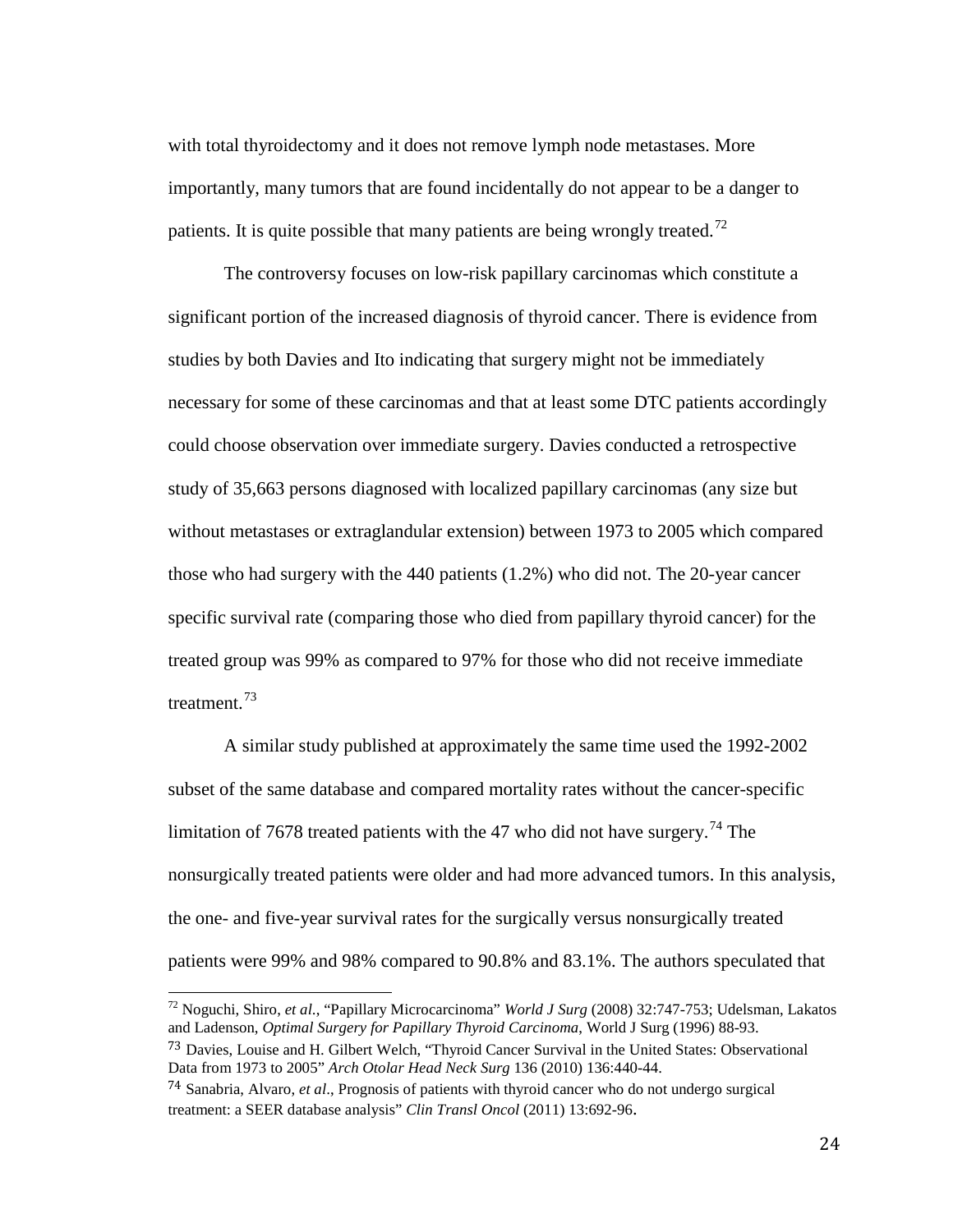the survival differences may have been heavily influenced by co-morbidity (deaths from other illnesses) which is not described in the SEER database. Contrary to Davies, however, the authors still found these differences sufficient to prove the desirability of surgery.

A study by Ito *et al*. tracked 732 papillary thyroid cancer patients. Patients with microcarcinomas  $\ll 1$  cm) without other risk factors were offered observation and 162 chose to forgo surgery. Patients who developed various risk factors such as tumor growth or extension outside the thyroid received surgery subsequently while observation continued for the remainder. The authors found that 70% of the patients' tumors either did not change in size or shrunk during an 8-year observation period and metastasis only occurred in 1.2% of cases indicating that surgical treatment was not necessary for most of the cases.[75](#page-31-0) A study by Moosa and Mazzaferri found that the much briefer delay in surgery until after birth had no adverse effects for pregnant women.<sup>[76](#page-31-1)</sup>

Ito *et al*. has continued to address the consequence of delaying surgery in low-risk patients. The follow-up study compared 1055 patients who had surgery with 340 who chose observation.<sup>[77](#page-31-2)</sup> Surgery was done if the tumor was adjacent to the trachea or laryngeal nerve, if there was nodal metastases or evidence that the tumor was aggressive. Observation was done by ultrasound 1-2 times per year and surgery was recommended if there was tumor enlargement greater than 3 mm (2 mm was believed to be possible observer variation), nodal metastases and when requested by the patient. There was

<span id="page-31-0"></span><sup>&</sup>lt;sup>75</sup> Y. Ito *et al*, "An Observation Trial without Surgical Treatment in Patients with Papillary Microcarcinoma of the Thyroid" *Thyroid* (2003) 13:381-387.

<span id="page-31-1"></span><sup>&</sup>lt;sup>76</sup> M. Moosa and E. L. Mazzaferri, "Outcome of Differentiated Thyroid Cancer Diagnosed in Pregnant Women" *Clinical Endocrinology and Metabolism* (1997) 82:2862-2866.

<span id="page-31-2"></span><sup>77</sup> Ito *et al*., "An Observational Trial for Papillary Microcarcinoma in Japanese Patients" *World J. Surg.* (2010) 34:28-35.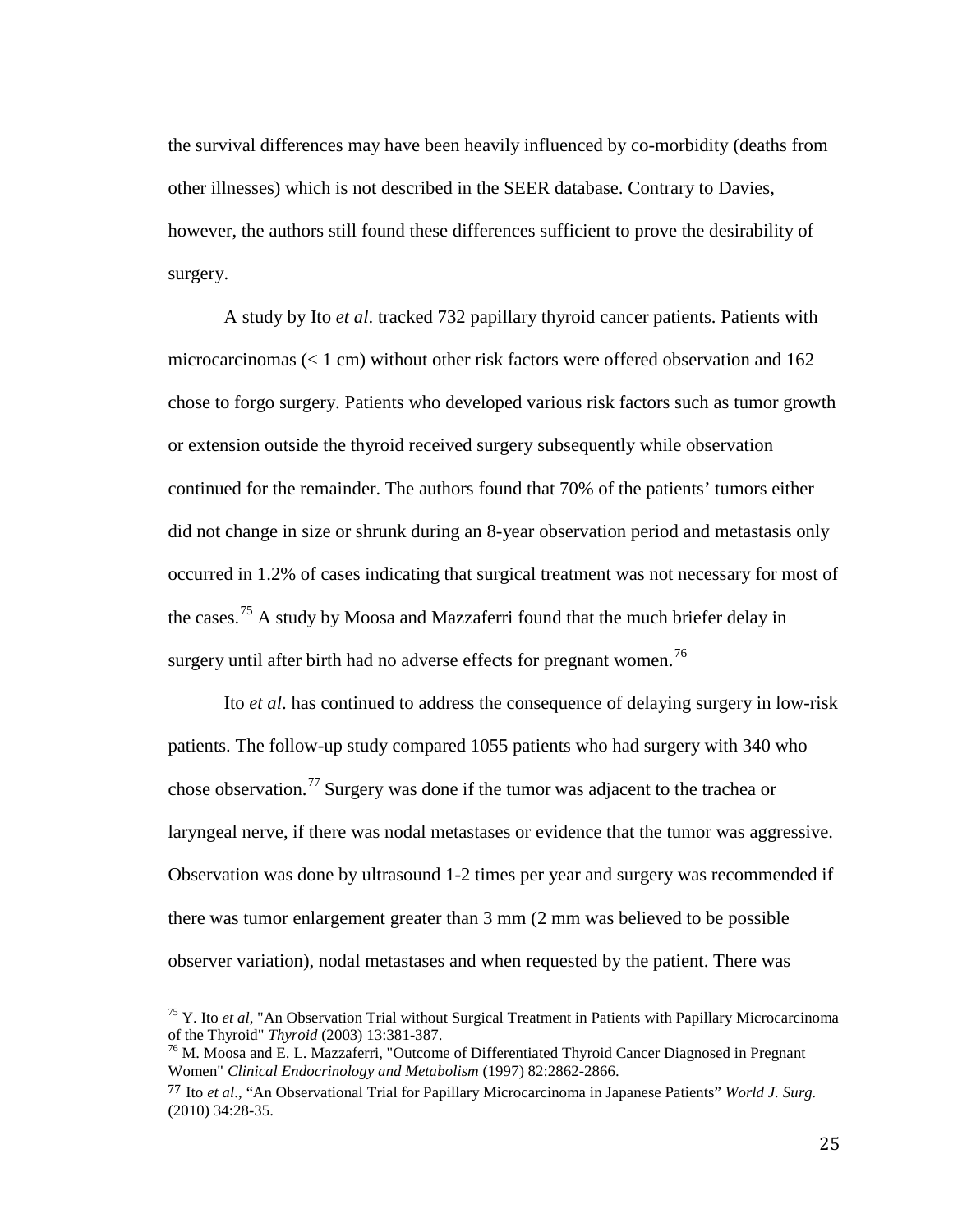enlargement after 10 years in 15.9%. Of the 340, 109 (31%) ultimately had surgery. This surgical group included patients who did not develop increased risk factors and excluded some who refused surgery despite developing risk factors. In comparing the two groups, there was no evidence that the delay in surgery had any adverse results. Ito's studies have been widely cited. There does not appear to be any indication in the literature, however, that appropriate patients should be advised of these results when considering whether to have surgery.

High-risk patients, particularly medullary and anaplastic, are less responsive to standard surgical and radiation treatment. Thyroidectomy has shown little benefit to these patients with metastatic thyroid cancer and doctors generally prescribe chemotherapy or radiation therapy with poor results.<sup>[78](#page-32-0)</sup> Stage III and IV patients are initially prescribed total thyroidectomy and administered higher concentrations of radioactive iodine postoperatively.[79](#page-32-1) Like low-risk thyroid cancer treatment, high-risk treatment is accompanied by thyroid hormone suppression therapy to keep TSH levels low. Because TSH stimulates thyroid growth, high-risk patients have more aggressive TSH suppression. Radioactive iodine supplementation, serum thyroglobulin assays, and TSH suppression have shown efficacy in decreasing recurrence rates and cancer-related mortality in high-risk patients though its efficacy in low-risk patients has not been established.<sup>[80](#page-32-2)</sup> External beam radiation (EBRT) is sometimes used as an adjunct to therapy but it has yet to be proven successful in curing patients. Patients require lifetime monitoring after therapy

<span id="page-32-0"></span><sup>78</sup> Brown, "Thyroid Cancer: Burden of Illness and Management of Disease" *Cancer* (2011) 2:193. <sup>79</sup> Beenken *et al*., "Extent of Surgery for Intermediate-Risk Well-Differentiated Thyroid Cancer" *Am J Surg*

<span id="page-32-1"></span><sup>(2000) 179:51-56.</sup>

<span id="page-32-2"></span><sup>80</sup> Brown, Thyroid Cancer: Burden of Illness and Management of Disease, *Cancer* (2011) 2:193.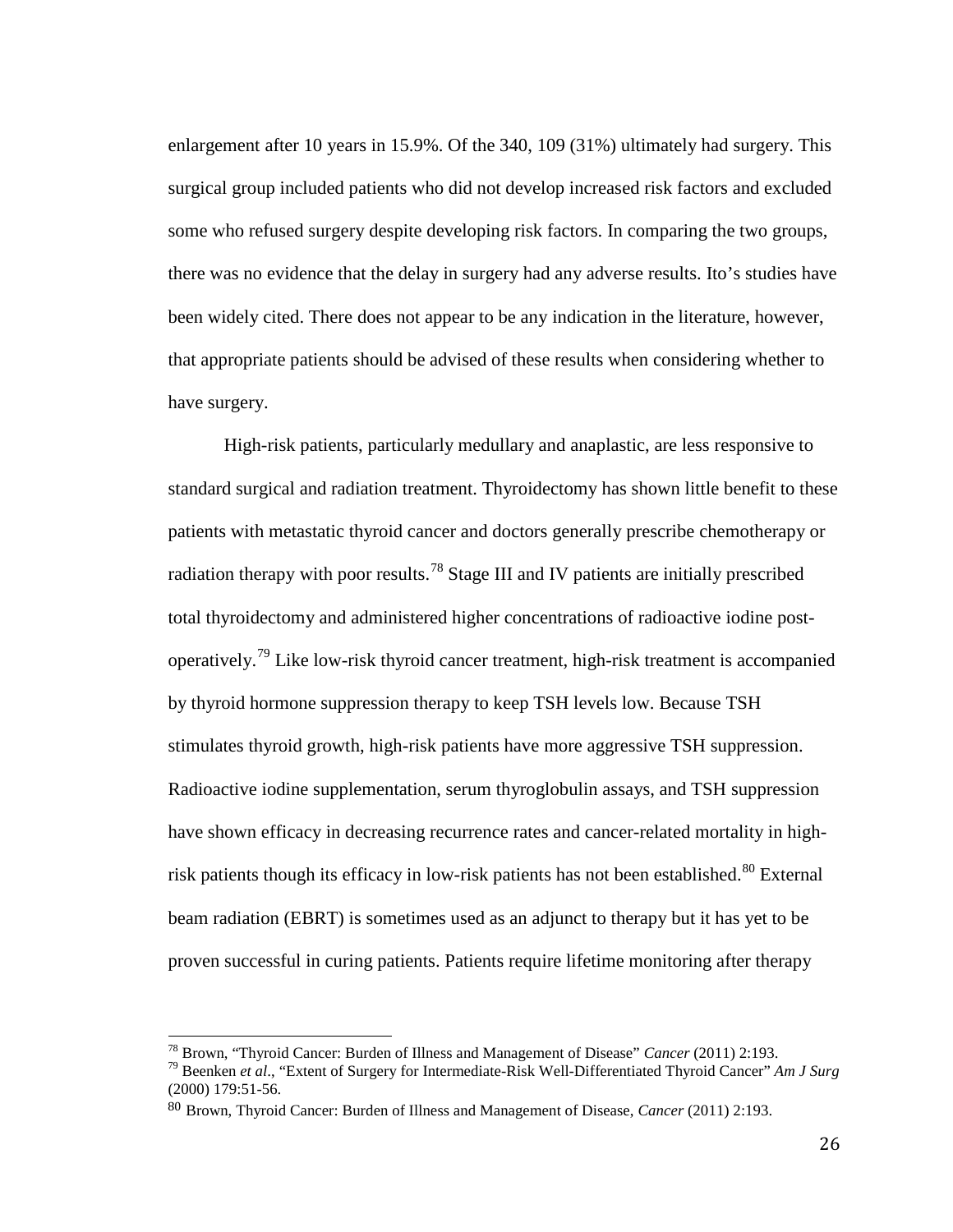because recurrence may occur years or decades later. Despite these efforts, anaplastic thyroid cancer in particular is essentially untreatable using currently available options.

Studies analyzing the prevalence of thyroid cancer in patients containing cancerlike nodules who are referred to surgery find approximately 45-55% malignancies in surgeries performed in teaching hospitals and highly specialized facilities.<sup>[81](#page-33-0)</sup> Much lower rates have also been reported. Stojadinovic *et al.,* for example, reports 61% misdiagnosis on ultrasound and fine needle aspiration biopsy (FNAB) with 70-80% of surgeries finding no malignancy. $82$  While FNAB guided by ultrasound is both the most costeffective and accurate diagnostic tool with very high levels of accuracy when malignant or benign diagnoses are made, there remains a significant percentage of nodules found to be suspicious or indeterminate. The extent to which these nodules when biopsied after surgery turn out to be benign determines to a great degree the percentage of surgeries which then appear unnecessary. The high level of misdiagnosis apparently is caused by the lack of clear distinctions in nodule image between benign and malignant nodules. Also critical are the experience and competence of the cytologist and radiologist and the selection process employed by the referring physician.<sup>[83](#page-33-2)</sup>

It should be noted, however, that many of the imaging studies become suspect soon after publication because of the rate of change in imaging technology. The newest

<span id="page-33-0"></span> <sup>81</sup> Lew, J. I., R. A. Snyder, Y.M. Sanchez and C.C. Solorzano, "Fine Needle Aspiration of the Thyroid: Correlation with Final Histopathology in a Surgical Series of 797 Patients" *Am Coll Surg* (2011) 213:188- 94; Yassa, Leila, *et al*., Long Term Assessment of a Multidisciplinary Approach to Thyroid Nodule Evaluation" *Cancer* (2007) 111:508-516.

<span id="page-33-1"></span><sup>82</sup> Stojadinovic, A. *et al*, "Development of a Clinical Decision Model for Thyroid Nodules" *BMC Surg* (2009) 9:12.

<span id="page-33-2"></span><sup>83</sup> Choi, Seon Hyeong et al, "Interobserver and Intraobserver Variations in Ultrasound Assessment of Thyroid Nodules" *Thyroid* 20:167-172; Kim, Sung Hun, *et al*., "Observer Variability and the Performance Between Faculties and Residents: US Criteria for Benign and Malignant Thyroid Nodules" *Korean J Radiol* (2010)11:149-155; Lew, J. I., *et al*., "Fine Needle Aspiration of the Thyroid: Correlation with Final Histopathology in a Surgical Series of 797 Patients" *Am Coll Surg* (2011) 213:188-94.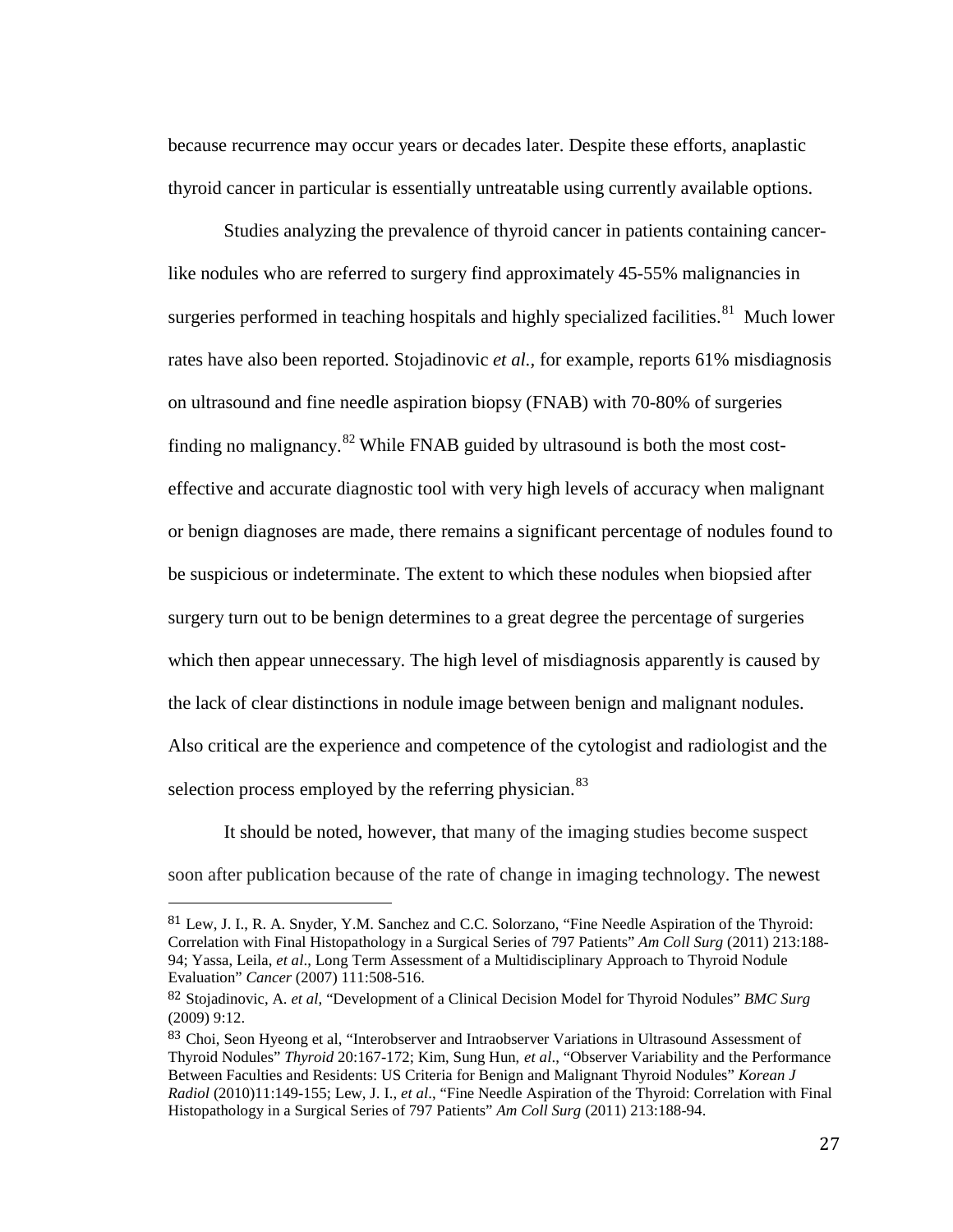technology, ultrasound elastography, which is based on the difference in stiffness in tumor walls compared to soft tissue, appears promising but has yet to be tested on a large-scale basis. $84$  The University of Miami and other institutions also have very recently implemented changes in the FNAB analysis classification system (the Bethesda system) which also are intended to reduce the number of unnecessary thyroidectomies.<sup>[85](#page-34-1)</sup>

Epidemiological studies on thyroid cancer patients yield possible risk factors for thyroid cancer. Ionizing radiation exposure is the only established causative risk factor for thyroid cancer. Before the advent of antibiotics, radiation therapy was commonly used as a treatment for a variety of medical issues such as acne and enlarged tonsils, thymus, or lymph nodes in the neck. Between 1920 and 1960, when its effects became noticeable, over 100 million Americans were exposed to radiation therapy. Exposure to nuclear energy fallout or too much low-dose radiation such as those found in X-rays and CT scans offers similar risk for thyroid cancer.

As was previously discussed, after radiation, the most significant risk factor is benign thyroid disease and goiter particularly among women.<sup>[86](#page-34-2)</sup> There does not seem to be any literature that attempts to directly correlate the increase in thyroid disease with the increase in PMTC in women. There is some support for dietary (other than iodine-

<span id="page-34-0"></span><sup>&</sup>lt;sup>84</sup> Luo *et al.*, "Screening of Thyroid Nodules by Ultrasound Elastography using Diastolic Strain Variation" *Conference Proceedings: Annual International Conference of the IEEE Engineering in Medicine and Biology Society. Conference* 1 (2009): 4420-4423.

<span id="page-34-1"></span><sup>85</sup> Lew, J. I., *et al*., "Fine Needle Aspiration of the Thyroid: Correlation with Final Histopathology in a Surgical Series of 797 Patients" *Am Coll Surg* (2011) 213:193.

<span id="page-34-2"></span><sup>86</sup> Gorges, R., "The Changing Epidemiology of Thyroid Cancer" in *Thyroid Cancer: Current Concepts in Diagnosis and Therapy*, ed. Biersack, H.J. and Grunwald, F. (Berlin Springer-Verlag (2d ed.) (2005) 20; Figge, James J., "Epidemiology of Thyroid Cancer" in *Thyroid Cancer: A Comprehensive Guide to Clinical Management*, ed. L. Wartofsky and Douglas Van Nostrand, 9.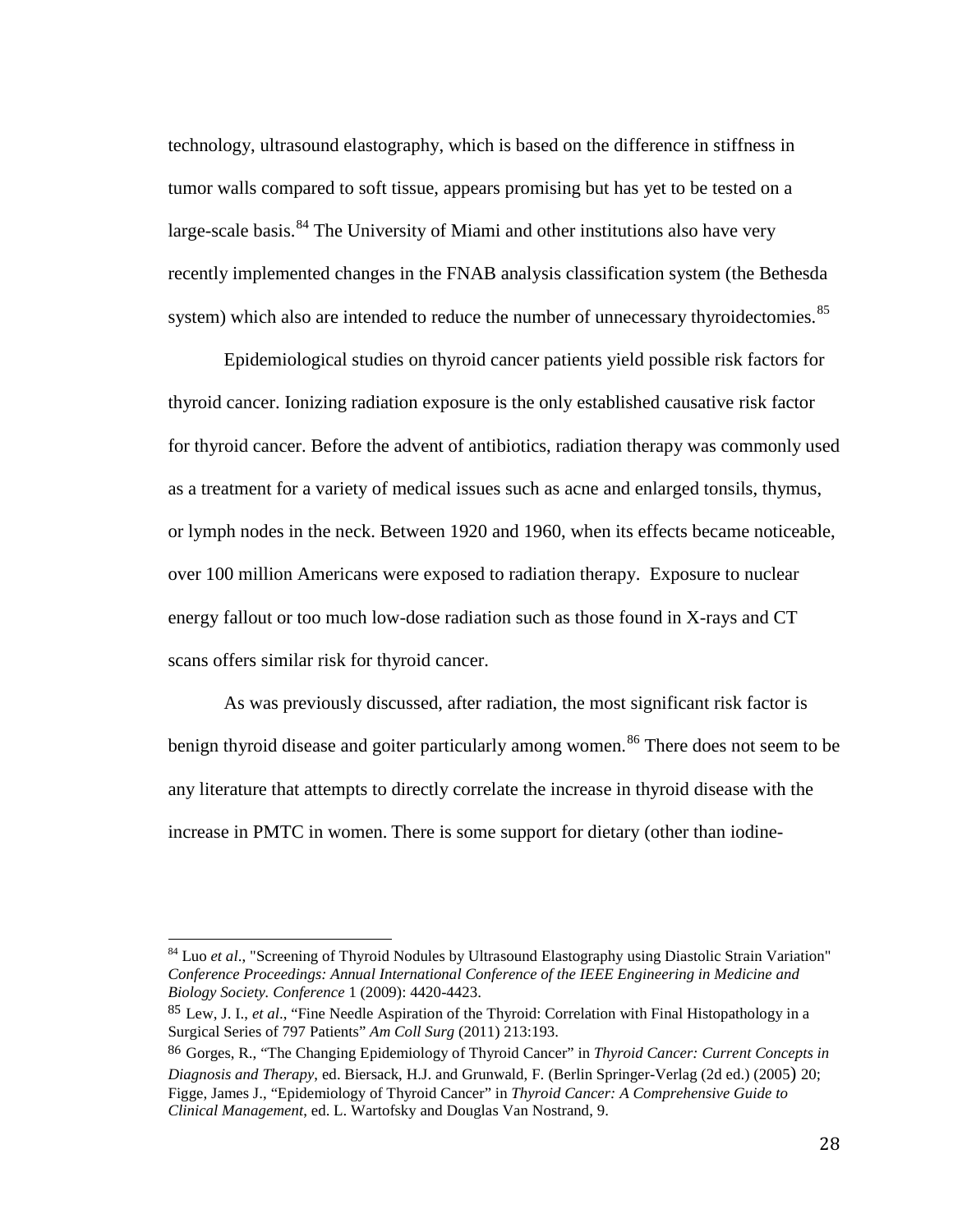related) risk factors but again no significant studies that have related specific dietary changes to increased incidence of thyroid cancer.<sup>87</sup>

Epidemiological studies on thyroid cancer yield some additional information on factors that are common across patients. Family history of thyroid cancer is the most generic known risk factor. Approximately 5% of papillary thyroid cancer patients and 25% of medullary thyroid cancer patients have a family member who has also been diagnosed with thyroid cancer.<sup>[88](#page-35-1)</sup> Age is another for more aggressive thyroid cancers with a poorer prognosis.

Dietary iodine is a controversial risk factor for thyroid cancer. It is well established that iodine deficiency negatively affects thyroid function. Iodine's association with thyroid cancer, however, is not clear. National Institute of Health research found that a diet deficient in iodine might increase the risk of follicular thyroid cancer. It also showed that over consumption of iodine increases a person's risk for papillary thyroid cancer. Other research seems to show that iodine supplementation in iodine-deficient areas increases the incidence of DTC but lowers the incidence of anaplastic thyroid cancer with no overall change in mortality rates.<sup>89</sup> Iodine supplementation is therefore worthy of consideration as a therapy for thyroid cancer prevention to the extent that papillary thyroid cancer becomes more treatable or perhaps should be provided to men to the extent research shows benefit due to their diminished vulnerability for papillary cancer.

<span id="page-35-0"></span> <sup>87</sup> Chen, Amy Y. *et al.* "Increased Incidence of Differentiated Thyroid Cancer in the United States, 1988- 2005" *Cancer* (2009) 115:3801.<br><sup>88</sup> C. Wang and L. M. Crapo, "The Epidemiology of Thyroid Disease and Implications for Screening"

<span id="page-35-1"></span>*Endocrinology and Metabolism Clinics of North America* (1997) 26:189-218.

<span id="page-35-2"></span><sup>89</sup> Gorges, R., "The Changing Epidemiology of Thyroid Cancer" in *Thyroid Cancer: Current Concepts in Diagnosis and Therapy, ed.* Biersack, H.J. and Grunwald, F., 19-20.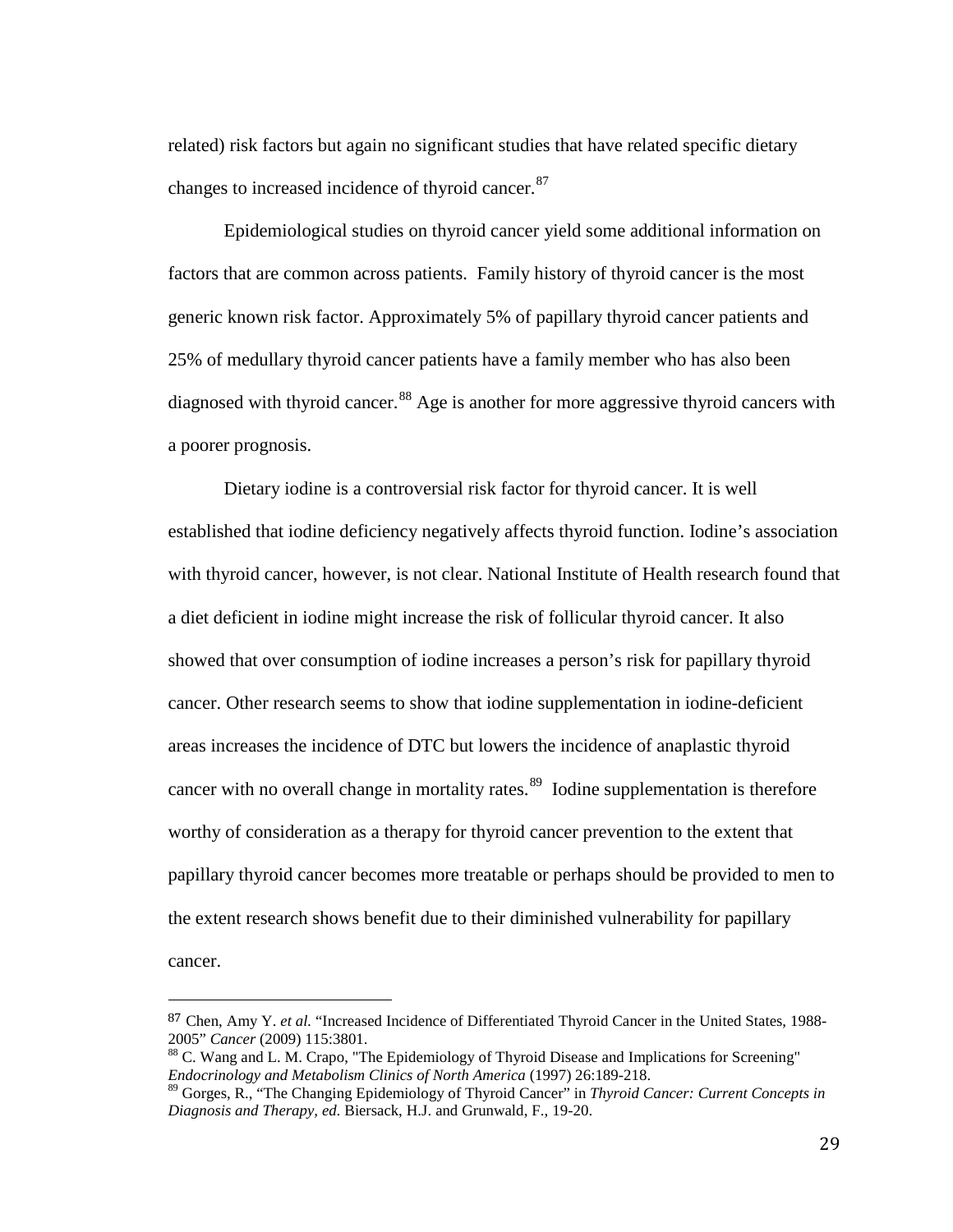Much of the current research on exposure to radioactive iodine has been associated with the nuclear energy industry because of radionuclides such as *I*-131 and *I*-129 that are released after nuclear accidents. Chernobyl has been a particular focus of investigation.[90](#page-36-0) *I*-131 is filtered quickly through the body, but *I*-129 has a half-life of 16 million years and concentrates in the thyroid where it is thought to cause cancer. More research is required to fully explore this issue.

<span id="page-36-0"></span> <sup>90</sup> Williams D, "Radiation carcinogenesis: Lessons From Chernobyl" *Oncogene* (2009) 27:9-18.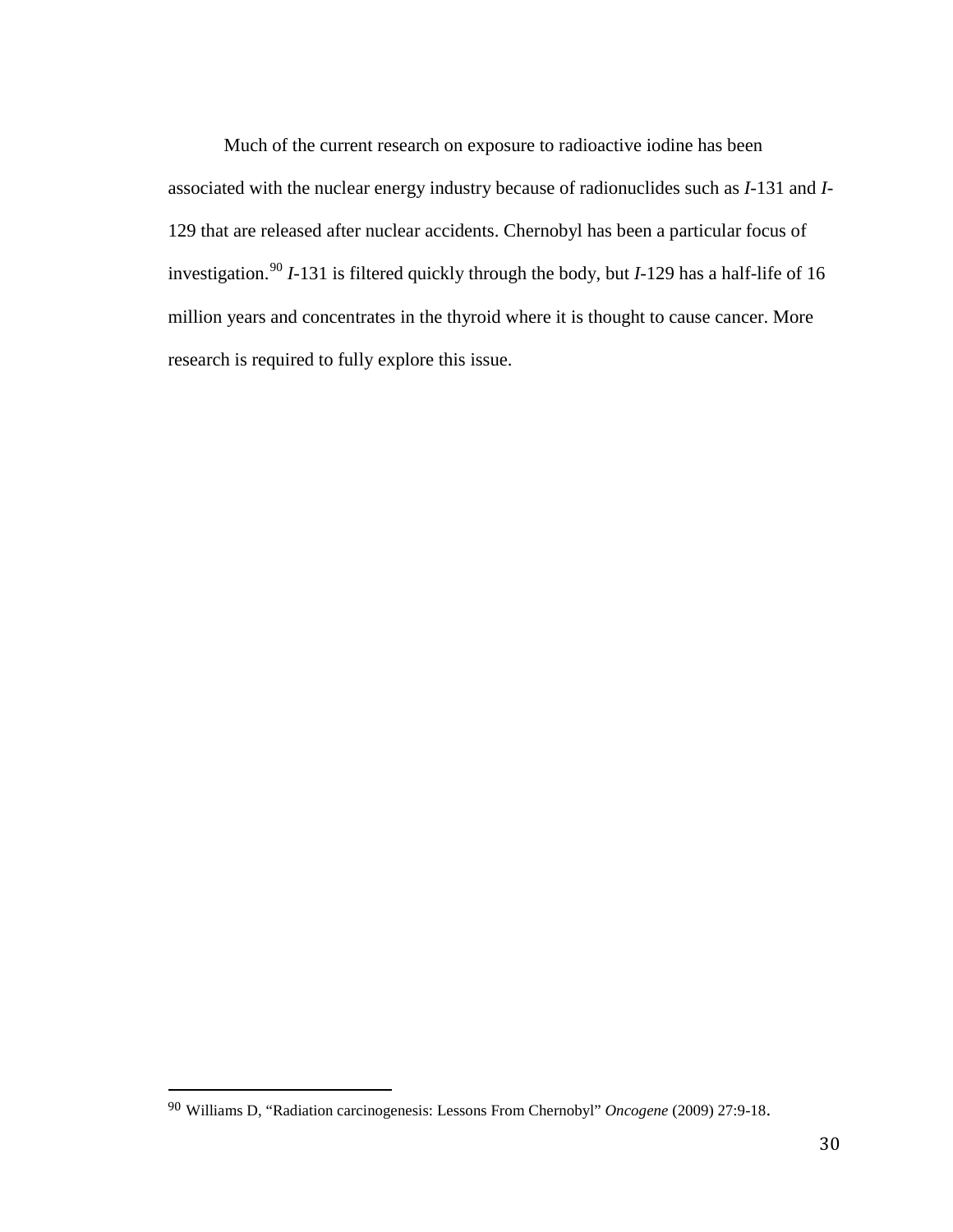

# The prevailing theory explaining a substantial portion of the increase is the improved ability to diagnose due to advancements in detection technology particularly in ultrasound and fine needle biopsy. A landmark report in 2006 by Davies and Welch investigated the trends in thyroid cancer between 1973-2002 and concluded

i<br>I



Fig 2. Trends in thyroid cancer histology (SEER).

Figure 1: Age-Adjusted Incidence of Thyroid Cancer. Figure 2: Incidence of thyroid cancer by histology. Images and data derived from National Cancer Institute." SEER Fast Stats " Survelliance Epidemiology and End Results. http://seer.cancer.gov/faststats/selections.php?#O utput (accessed 4/04/2012).

<span id="page-37-0"></span><sup>&</sup>lt;sup>91</sup> I. Mitchell *et al.*, "Trends in Thyroid Cancer Demographics and Surgical Therapy in the United States" *Surgery* (2007) 142:823-8; L. Davies and H. G. Welch, "Increasing Incidence of Thyroid Cancer in the United States, 1973-2002" *JAMA* (2006) 295:2164-2167.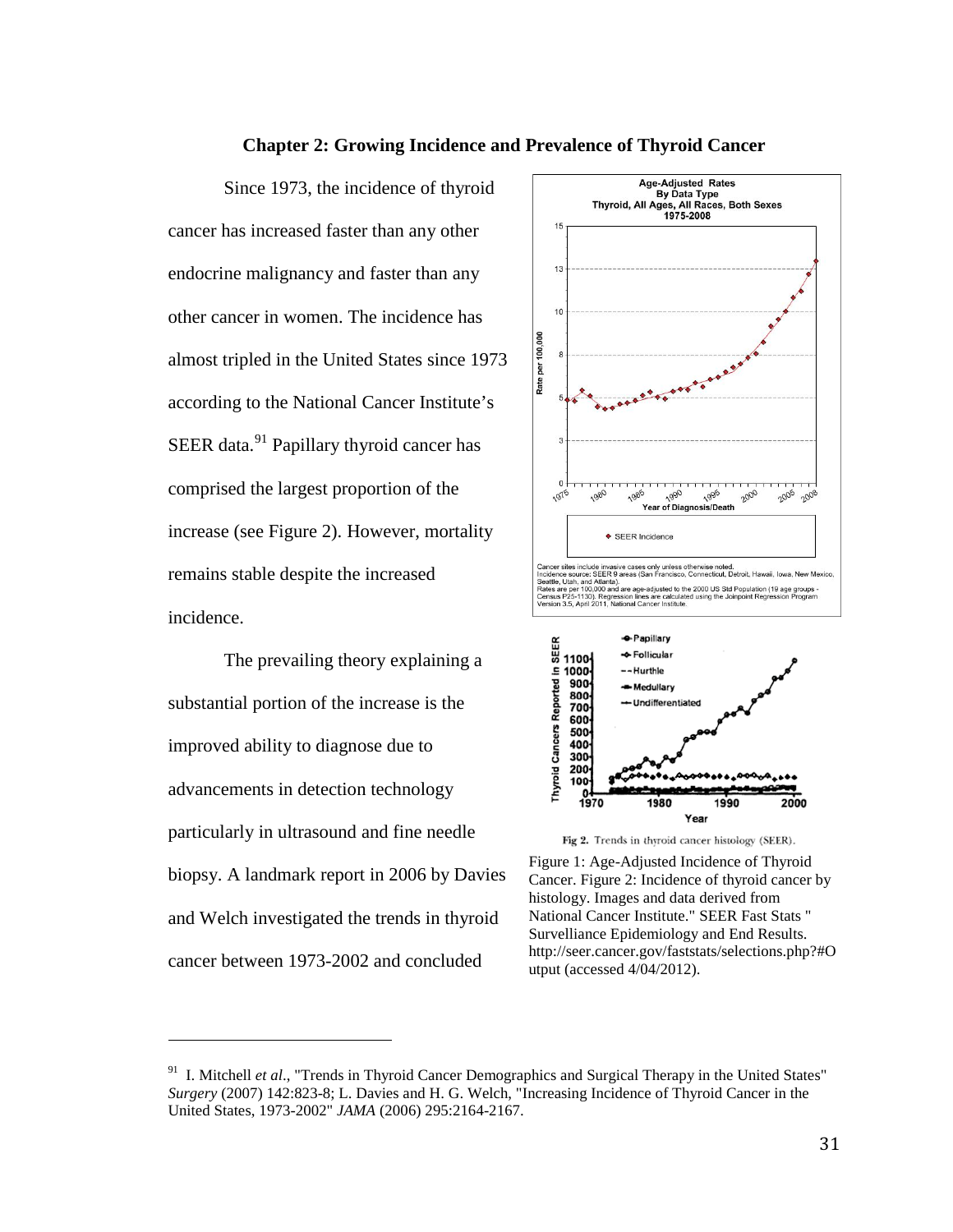that the increased incidence rate should be attributed to "overdiagnosis."<sup>[92](#page-38-0)</sup> The study found that 87% of the cases accounting for the increase were tumors smaller than 2 centimeters, with 49% smaller than 1 centimeter. Additionally, the authors said there was no evidence to prove that therapy for cancers has improved such that it would account for the stability of mortality rate. Proponents of this theory also cite the increase in the number of cases referred to endocrinologists in which the patient's thyroid tumor was found accidentally during imaging procedures taken for another reason.<sup>[93](#page-38-1)</sup>

Several studies subsequently concluded that the authors were partially mistaken. The increase did, in actuality, include some tumors of larger size and advanced stages, even those larger than 5 centimeters.<sup>[94](#page-38-2)</sup> A more recent study in *Cancer* that investigated trends in differentiated thyroid cancer between 1988-2005, for example, determined that increased detection could not be the only underlying cause for the increased incidence of larger cancers. The authors advocated for research to identify environmental, dietary, and genetic risk factors responsible for the increase.<sup>[95](#page-38-3)</sup> Although debate continues as to the extent of the real increase in incidence, it is clear that a significant part of the increase is only the diagnosis of what previously had been subclinical disease.

As was previously discussed, therapeutic radiation treatments are a known risk factor. Its use on over 100 million Americans between 1920 and 1960 could account for

<span id="page-38-1"></span> $\frac{93}{93}$  Ibid. L. Davies and H. G. Welch, "Increasing Incidence of Thyroid Cancer in the United States, 1973-2002" *JAMA* (2006) 295:2164-2167.

<span id="page-38-0"></span> $92$  Ibid; Carmen Phillips, "NCI Cancer Bulletin Special Report: Thyroid Cancer's Rising Incidence: Reality Or Illusion?" National Cancer Institute,<br>http://www.cancer.gov/aboutnci/ncicancerbulletin/archive/2008/021908/page5 (accessed 4/21/2012).

<span id="page-38-2"></span><sup>94</sup> X. M. Yu *et al*., "Should all Papillary Thyroid Microcarcinomas be Aggressively Treated? an Analysis of 18,445 Cases" *Annals of Surgery* (2011) 254:653-660.; L. Enewold *et a*l., "Rising Thyroid Cancer Incidence in the United States by Demographic and Tumor Characteristics, 1980-2005" *Cancer Epidemiology, Biomarkers & Prevention* (2009) 18:784-791.

<span id="page-38-3"></span><sup>&</sup>lt;sup>95</sup> Amy Y. Chen, Ahmedin Jemal and Elizabeth M. Ward, "Increasing Incidence of Differentiated Thyroid Cancer in the United States, 1988-2005" *Cancer* (2009) 115:3801.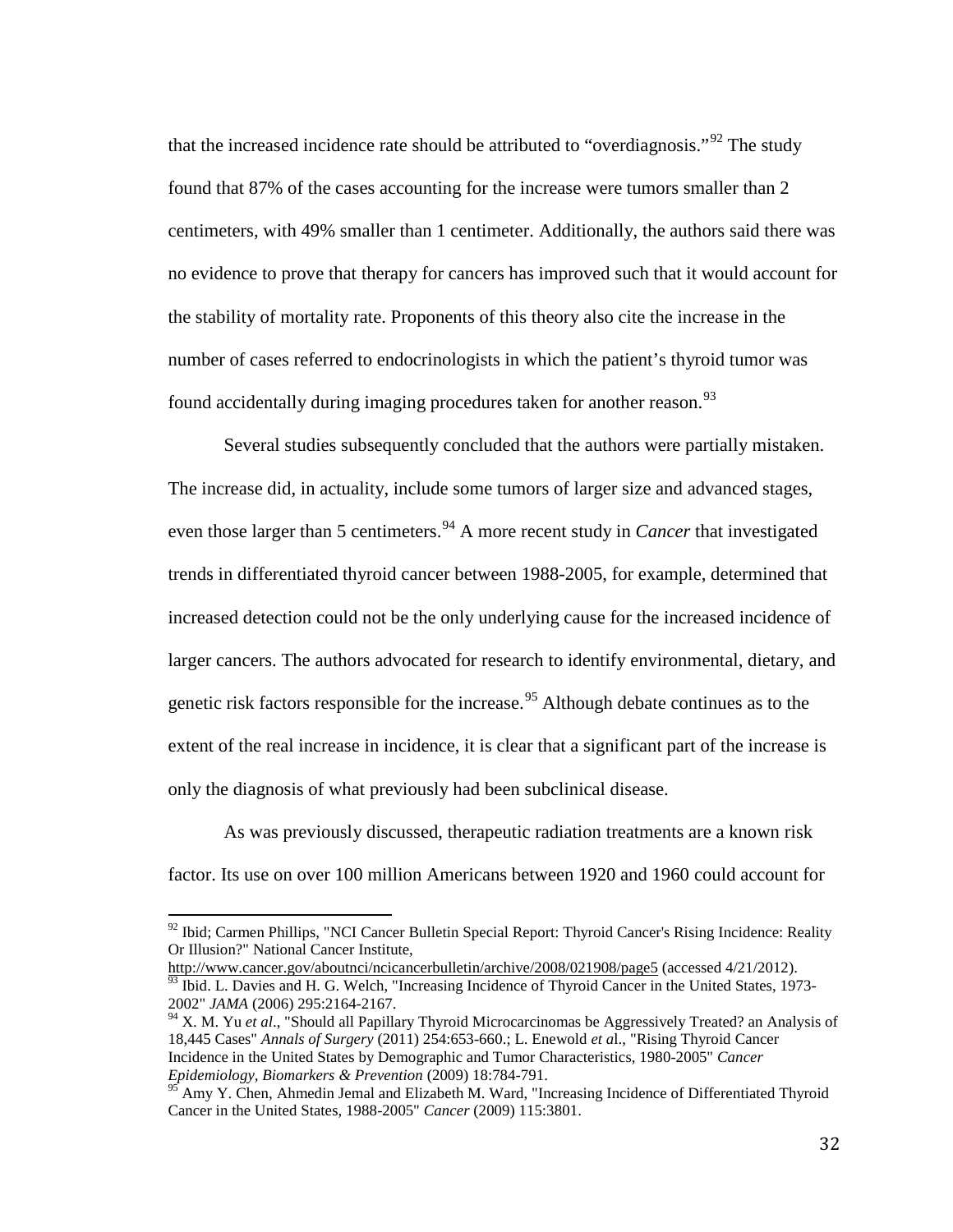some of the increase although the belief that radiation-induced thyroid cancer usually occurs within 5-20 years of exposure does not explain the continued increases after the 1980's. [96](#page-39-0)

Low-dose radiation remains an integral property of diagnostic imaging procedures. Procedures on children such as dental X-rays and increased use of CT scans in pediatric care could also account for some of the increase in cancer due to ionizing radiation. Children are known to be particularly vulnerable to thyroid cancer following radiation exposure.<sup>[97](#page-39-1)</sup>

There has also been an increase in the number of people near nuclear testing sites or nuclear accidents exposed to ionizing radiation, which may contribute to diagnosed cases. Belarus, Russia, and Ukraine are experiencing a significant increase in thyroid cases as a direct result of the Chernobyl nuclear accident. Studies in the United States of nuclear testing areas such as in Nevada, Tennessee, Ohio, Kentucky, Colorado, South Carolina, New Mexico, Idaho, New York, Texas, California, and Washington States also report not only an increase in thyroid cancer incidence but general autoimmune thyroid disease incidence as



Figure 2: Estimated Number of CT Scans Performed Annually in the United States. The most recent estimate of 62 million CT scans in 2006 is from an IMV CT Market Summary Report.3 Brenner, David J. and Eric J. Hall. "Computed Tomography — an Increasing Source of Radiation Exposure." *N Eng J Med* (2007) 357: 2277- 2284.

<span id="page-39-1"></span><span id="page-39-0"></span>

<sup>&</sup>lt;sup>96</sup> McDougall, I. Ross. *Thyroid Cancer in Clinical Practice* (*London Springer-Verlag, 2007*) 7.<br><sup>97</sup> Enewold *et al., Rising Thyroid Cancer Incidence in the United States by Demographic and Tumor Characteristics, 1980-2005*, (2009) 18:784-791.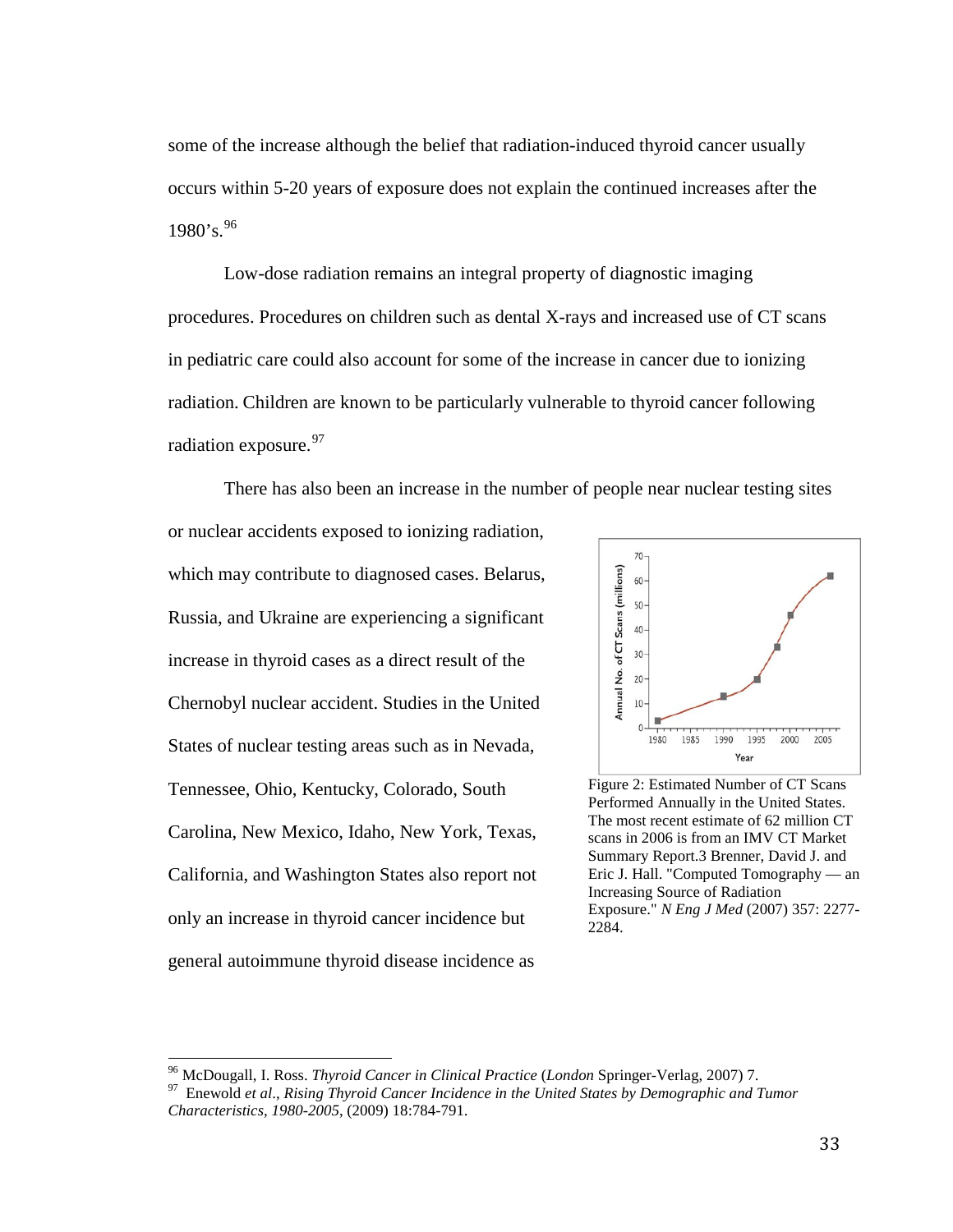well.<sup>[98](#page-40-0)</sup>

Recent evidence suggests that CT scans are the most dangerous current source of therapeutic radiation. Over 70 million people are diagnosed using CT scans per year, including thyroid cancer patients. CT scan use higher radiation doses than most imaging technology such as X-rays or MRIs and these doses are within a range that could increase cancer risk.<sup>[99](#page-40-1)</sup> In a National Cancer Institute Bulletin, Dr. David Brenner, of the Center of Radiological Research at Columbia said, "Given the relatively short latency period for radiation-induced thyroid cancer…it is quite possible that CT is influencing current thyroid cancer rates in the United States in young people." Current studies are looking into the risk.

There has also been an increase in exposure to toxic substances that are known to inhibit thyroid function but have yet to be associated with thyroid cancer. Perchlorate, a naturally occurring and manmade chemical used in rockets, missiles and other explosives, and fluoride are abundant in food and water supplies and are both known to interfere in iodine uptake in the thyroid. Polybrominated diphenyl ethers (PBDE) have also been linked to thyroid disorders. They are commonly used as a flame retardant in consumer goods in everything from clothing to electronics, including children's products. Teflon, too has been found to affect thyroid function.<sup>[100](#page-40-2)</sup> Smoking is also a potential risk factor for thyroid problems, though it has not been explicitly linked to thyroid cancer. Cigarettes contain an anti-thyroid agent called thiocyanate. Soy consumption is also a

<span id="page-40-0"></span><sup>&</sup>lt;sup>98</sup> McDougall, I. Ross. *Thyroid Cancer in Clinical Practice* (*London Springer-Verlag, 2007*) 3-10; Sara Rosenthal, *The Thyroid Cancer Book* (Canada: Trafford Publishing, 2002), 25.

<span id="page-40-1"></span><sup>&</sup>lt;sup>99</sup> D. J. Brenner and E. J. Hall, "Computed Tomography--an Increasing Source of Radiation Exposure"<br>New England Journal of Medicine (2007) 357:2277-2284.

<span id="page-40-2"></span><sup>&</sup>lt;sup>100</sup> Yu, X. M., Y. Wan, R. S. Sippel, and H. Chen. "Should all Papillary Thyroid Microcarcinomas be Aggressively Treated? An Analysis of 18,445 Cases" *Annals of Surgery* (2011) 254:653.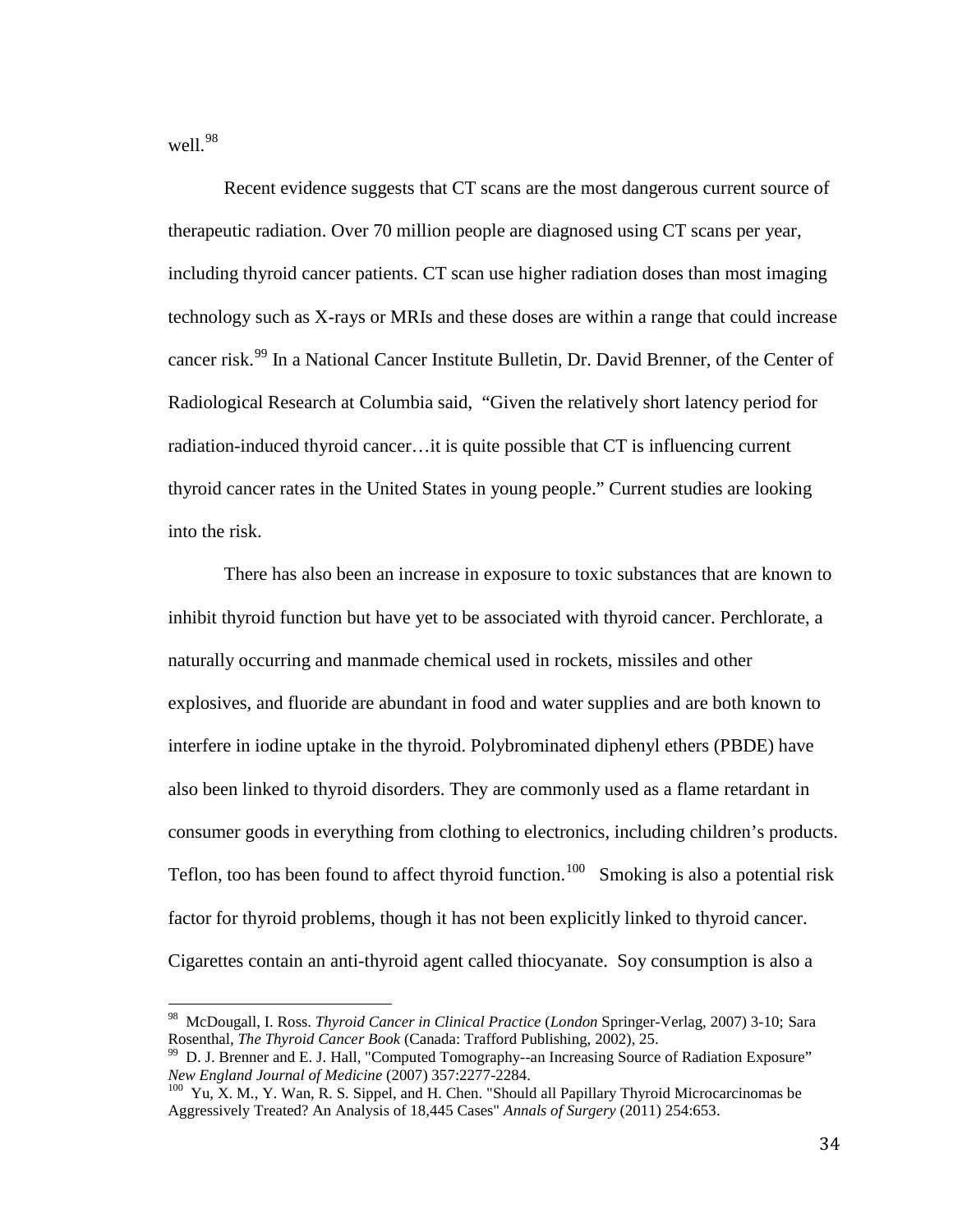potential risk factor because soy has been shown to mimic the effects of estrogen in the body thereby triggering problems with hormonal regulation, a significant feature of the thyroid. There is speculation that the increase may be due to wireless radiation in cell phones based on studies with rats.<sup>[101](#page-41-0)</sup>

 Some doctors are attributing increases in thyroid cancer and thyroid malignancies overall in the United States to iodine deficiency. Iodine deficiency is not common in the United States since the addition of iodine into table salt. However, data from the National Health and Nutrition Examination Surveys (NHANES) since the 1970s showed that the rate of iodine deficiency in the United States has since quadrupled, directly correlating with the increased thyroid cancer rate data seen in National Cancer Institute surveys. The first NHANES survey showed only 2.6% of Americans between 1971-1973 demonstrated iodine deficiencies. Between 1988-1994 the figure increased to 11.7%. The study found a notable increase of iodine-deficient pregnant women (from 1% in 1974 to 7% in 1994), which is particularly alarming not only for the thyroid health of the baby but for mental health as well. It is possible that the recommendations for decreased salt intake for hypertension were responsible for the decreased intake.<sup>[102](#page-41-1)</sup> The ICCIDD speculates that decrease also may be attributed to an increased diet of processed and fast foods, which commonly do not use iodized salt. $103$ 

Diagnosing iodine deficiency in patients can be difficult. Although bodily iodine can be easily measured through urine samples, a cut-off value for iodine deficiency has

<span id="page-41-0"></span> $101$  Ibid.

<span id="page-41-1"></span><sup>102</sup> International Council for the Control of Iodine Deficiency Disorders, "IDD Newsletter Nov 1999" International Council for Control of Iodine Deficiency Disorders, [http://www.iccidd.org/media/IDD](http://www.iccidd.org/media/IDD%20Newsletter/1991-2006/nov1999.htm#a5)  [Newsletter/1991-2006/nov1999.htm#a5](http://www.iccidd.org/media/IDD%20Newsletter/1991-2006/nov1999.htm#a5) (accessed 4/17/2012).<br><sup>103</sup> International Council for the Control of Iodine Deficiency Disorders, "IDD Newsletter" (Feb 2011): 1-

<span id="page-41-2"></span><sup>20 (</sup>accessed 4/21/2012).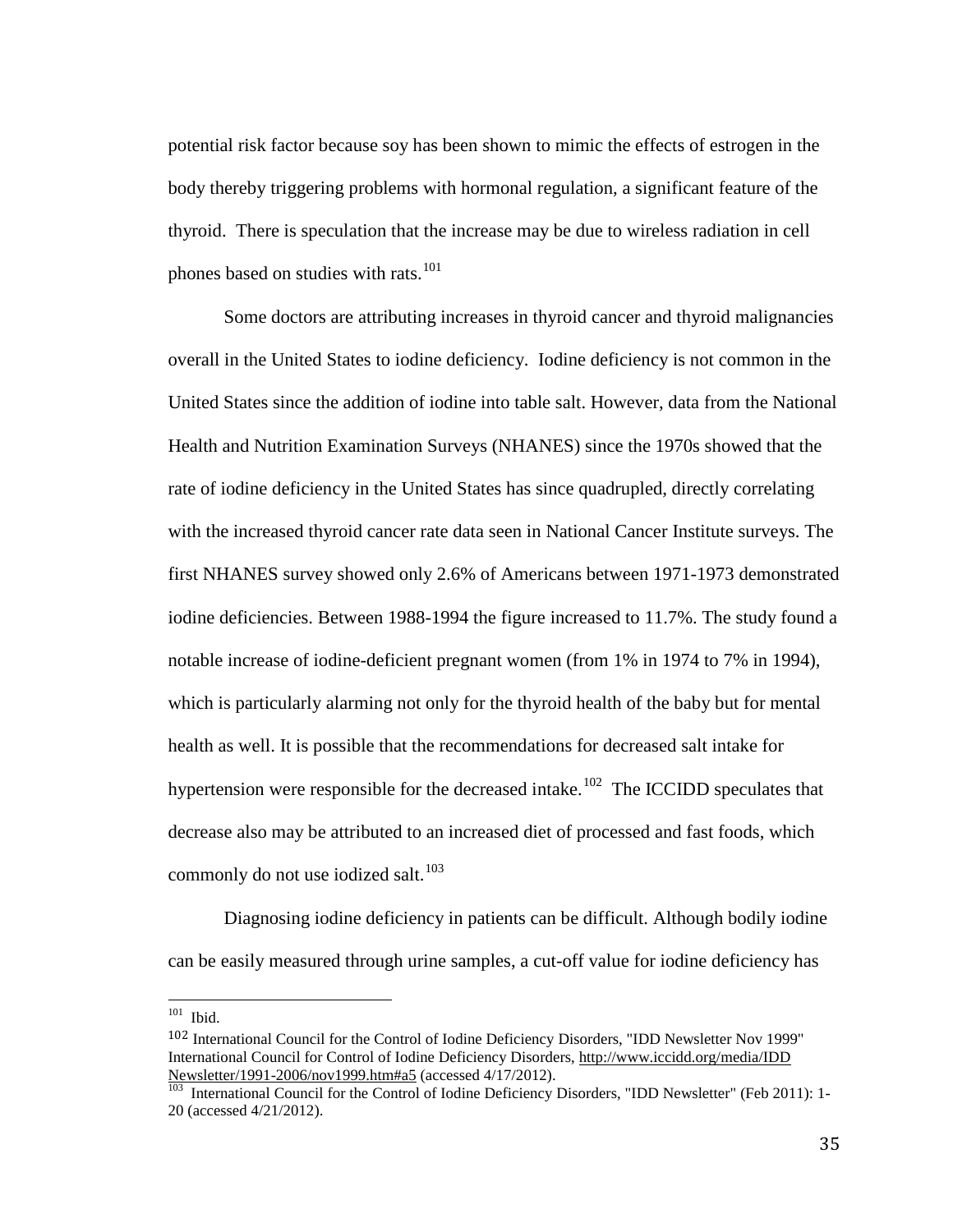never been established. Instead of diagnosing on the basis of each individual, iodine deficiency is diagnosed across populations as a median urinary iodine concentration less than 50 μg/L in the population of interest. Iodine deficiency is also generally treated as a public health measure across populations by adding iodine to common foods rather than treating individuals.<sup>[104](#page-42-0)</sup> The FDA, however, does not require the listing of iodine as an ingredient in food labels.

<span id="page-42-0"></span><sup>&</sup>lt;sup>104</sup> "Thyroid.Org: Iodine Deficiency" [http://www.thyroid.org/patients/patient\\_brochures/iodine\\_deficiency.html](http://www.thyroid.org/patients/patient_brochures/iodine_deficiency.html) (accessed 4/9/2012).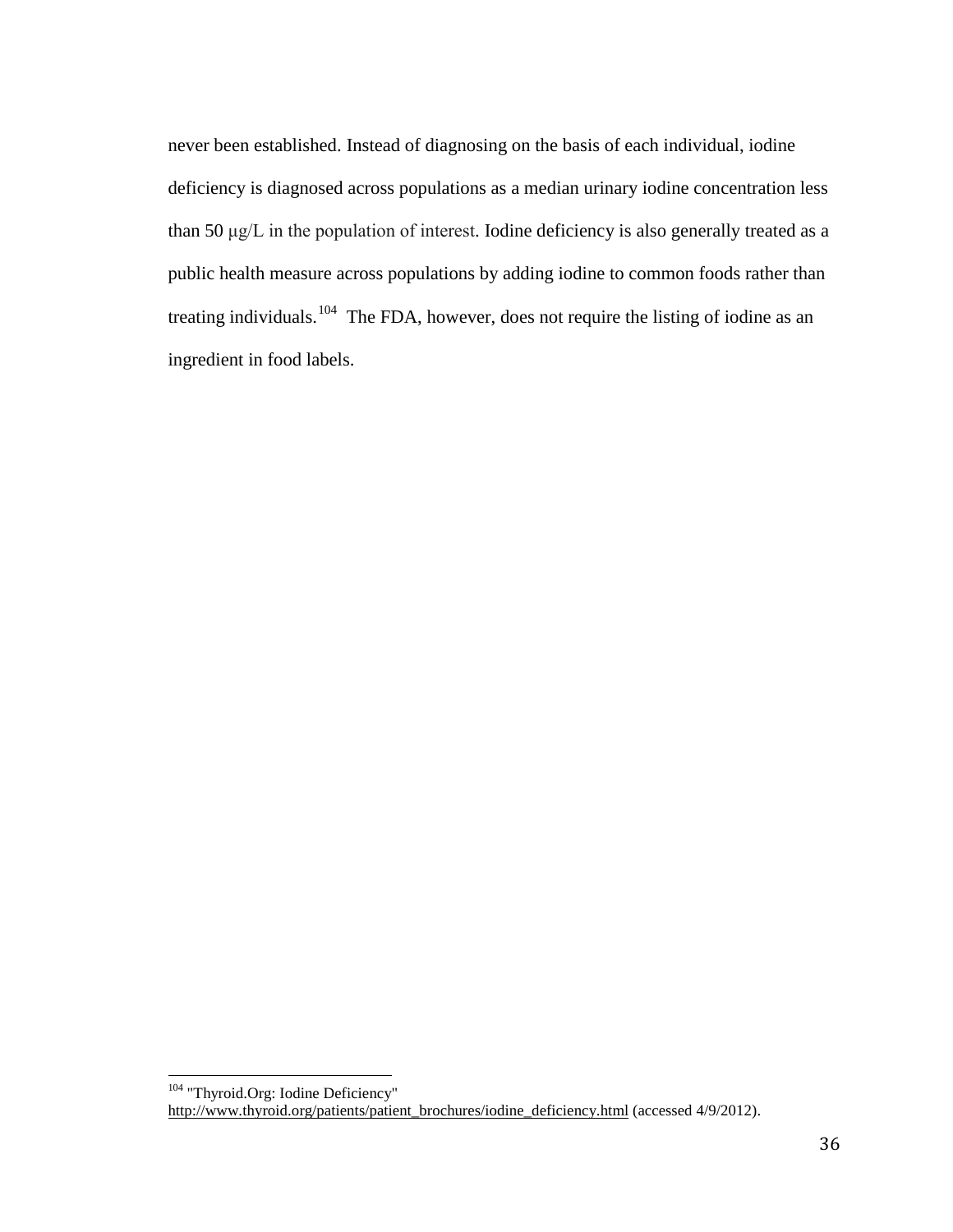#### **Chapter 3: Gender Distinctions in Thyroid Cancer**

It is well established that the incidence of thyroid cancer is significantly higher for females than males.<sup>[105](#page-43-0)</sup> Females account for about 75% of all thyroid patients. The incidence pattern is fairly consistent across all geographical and racial spheres. The ratio between female to male incidence has remained almost constant with the increased overall incidence since 1973, with females higher than males. There is some evidence that female incidence may be even higher for papillary thyroid microcarcinoma. The National Cancer Institute's Surveillance, Epidemiology and End Result (SEER) database for 1988 to 2007 contains 18,445 papillary thyroid microcarcinoma patients of which females were  $82.7\%$ .<sup>[106](#page-43-1)</sup> The largest follow up study in the literature showed a 8.9 to 1 female/male ratio for Japanese patients.<sup>[107](#page-43-2)</sup>

The marked variation between male and female disease incidence has led to speculation on whether gender is a possible epidemiologic risk factor. The AMES risk categorization system discussed earlier explicitly relies on gender as a critical variable.<sup>[108](#page-43-3)</sup> Further analysis has shown that the gender distinctions differ among types of thyroid cancer and the patient age. Differentiated thyroid cancer is about 3:1 female dominated, anaplastic thyroid carcinoma is 2:1 female dominated, and medullary (which does not develop from follicular cells like the other cancers) is equal incidence among genders.<sup>[109](#page-43-4)</sup> Faratati *et al.* found that, at puberty, the female-to-male incidence ratio was as high as

<span id="page-43-0"></span><sup>105</sup> Rebecca L. Brown, "Thyroid Cancer: Burden of Illness and Management of Disease" *Cancer* (2011) 2:193.

<span id="page-43-1"></span><sup>106</sup> Yu, Xiaoo-Min, *et al*., Should All Papillary Thyroid Microcarcinomas be Aggressively Treated?" *Annals of Surg* (2011) 254:654.

<span id="page-43-3"></span><span id="page-43-2"></span>

<sup>107</sup> Noguchi, Shiro, *et al.,* Papillary Microcarcinoma" *World J Surg* (2008) 32:747-753. <sup>108</sup> Reina Yao *et al*, "Gender Differences in Thyroid Cancer: A Critical Review" *Expert Review of Endocrinology & Metabolism* (2011) 6:216.

<span id="page-43-4"></span><sup>109</sup> Ibid 6:215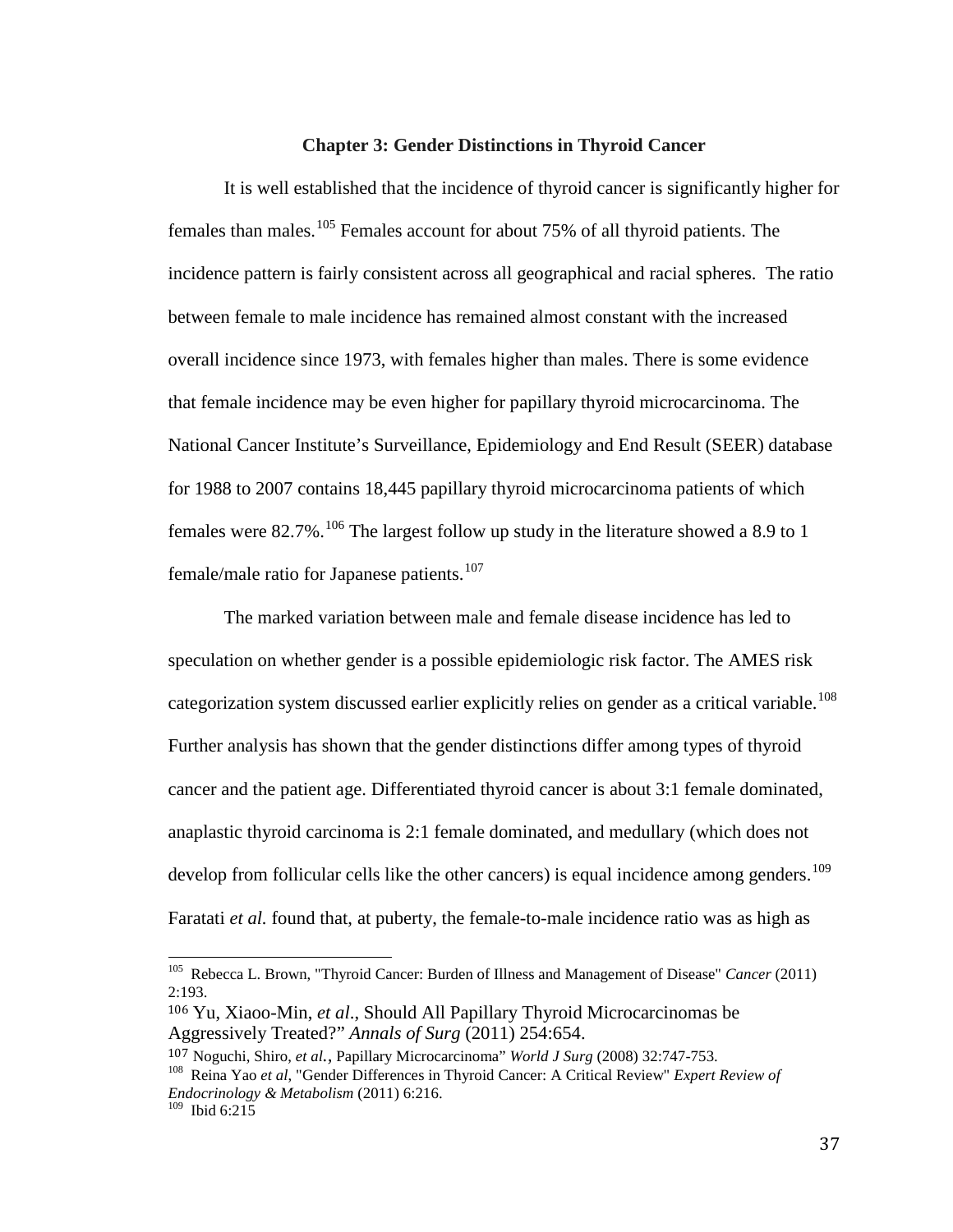14:1 in DTC and then declines with age. Incidence rates in females peaks between 45-49, just before menopause when disease prognosis is also at its worst.<sup>[110](#page-44-0)</sup> The peak age for males is between  $65-69$ .<sup>[111](#page-44-1)</sup>

Although females have an increased incidence of thyroid cancer, males demonstrate a poorer prognosis after diagnosis. The presence of large (greater than 5 cm) tumors doubles in males. $112$  Their tumors are also more likely to metastasize, both regionally and distally.<sup>[113](#page-44-3)</sup> Unsurprisingly, Mitchell et al. found that males were more likely to have advanced stage tumors at diagnosis. These factors, combined with the increased age at which men develop thyroid cancer, contribute to higher mortality rates among males  $(7.1\%)$  compared to women  $(3.5\%)$ .<sup>[114](#page-44-4)</sup>

Not only is the mortality rate higher in males, but numerous studies have also provided evidence to show that gender is a significant independent predictor of mortality, even when stratified by age and stage of diagnosis.<sup>[115](#page-44-5)</sup> SEER data suggest males have a higher rate of reappearance of cancer after therapy even though females undergo less aggressive therapy.<sup>[116](#page-44-6)</sup>

<span id="page-44-0"></span>110 Ibid; L. E. Sanders and B. Cady, "Differentiated Thyroid Cancer: Reexamination of Risk Groups and Outcome of Treatment" *Archives of Surgery* (1998) 133:419-425; J. Farahati *et al*., "Characteristics of Differentiated Thyroid Carcinoma in Children and Adolescents with Respect to Age, Gender, and Histology" Cancer (1997) 80:2156-2162.

<span id="page-44-1"></span>Histology" *Cancer* (1997) 80:2156-2162. <sup>111</sup> Yao *et al*., "Gender Differences in Thyroid Cancer: A Critical Review*" Expert Review of* 

<span id="page-44-3"></span><span id="page-44-2"></span>*Endocrinomics*<br><sup>112</sup> Ibid.<br><sup>113</sup> I. Mitchell *et al.*,"Trends in Thyroid Cancer Demographics and Surgical Therapy in the United States" *Surgery* (2007) 142:823-8; Edgar Frazell, David Schottenfeld and Robert Hutter, "The Prognosis and Insurability of Thyroid Cancer Patients," CA: A Cancer Journal for Clinicians,

<span id="page-44-4"></span><http://onlinelibrary.wiley.com/doi/10.3322/canjclin.20.5.270/pdf> (accessed 3/16/2012).<br><sup>114</sup> Mitchell *et al.*, Trends in Thyroid Cancer Demographics and Surgical Therapy in the United States,<br>*Surgery* (2007) 142:823-8.

<span id="page-44-6"></span><span id="page-44-5"></span><sup>&</sup>lt;sup>115</sup> Yao et al., "Gender Differences in Thyroid Cancer: A Critical Review" Expert Review of *Endocrinology & Metabolism* (2011) 6: 116 Ibid.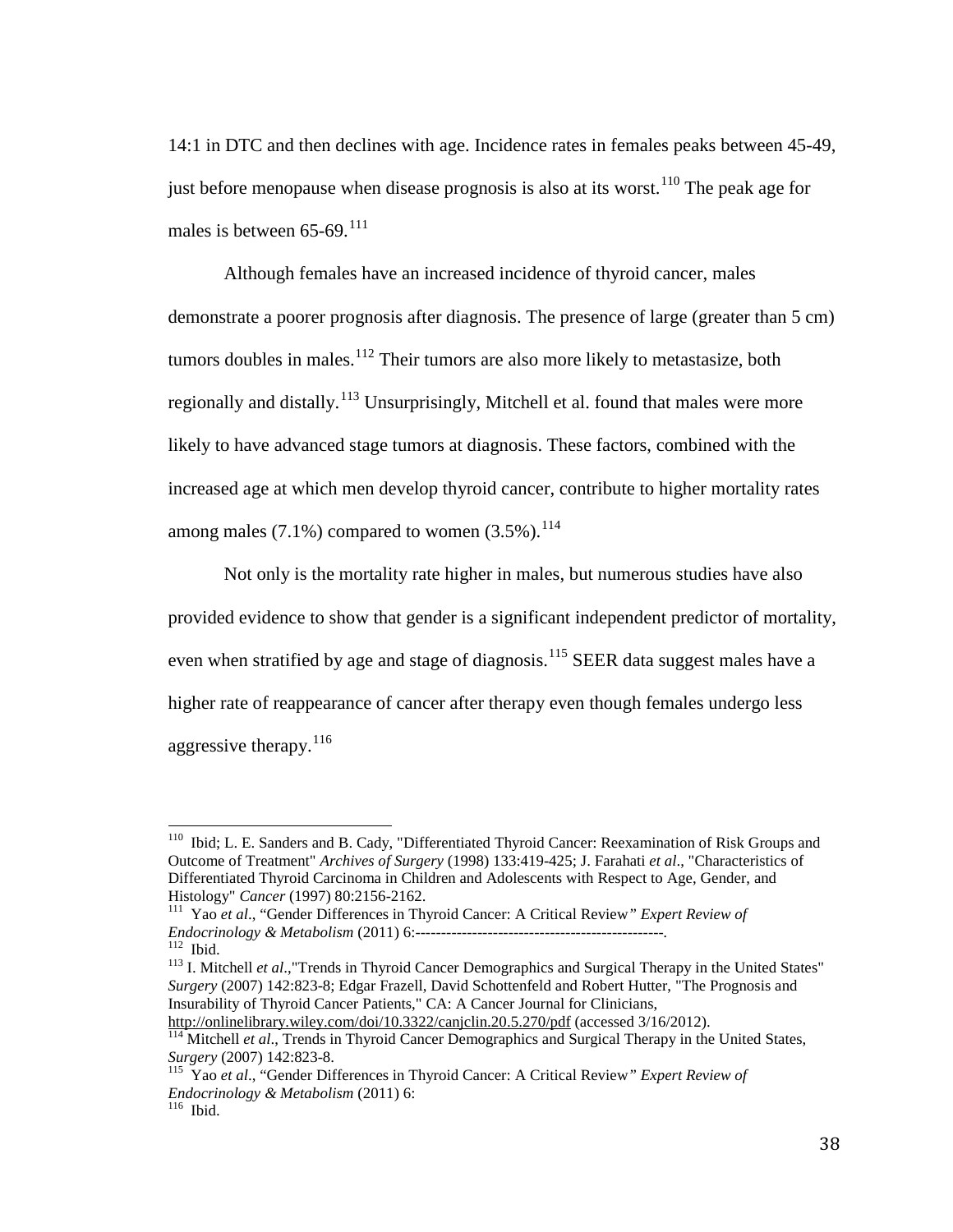The reasons behind the discrepancy are poorly understood. The studies are inconsistent and controversial, but there are a number of prevailing theories. The four major theories proposed to account for the difference among genders in incidence levels are disproportionate screening, gender-specific behavior differences, variations in tumor biology, and biological sex differences.

Because women are nine times more likely to develop non-cancerous thyroid conditions than men, doctors are more likely to prescribe surgical procedures or diagnostic imaging that would result in the discovery of a tumor.<sup>[117](#page-45-0)</sup> This also means that women have a greater tendency to be screened for thyroid conditions overall. In fact, the American College of Physician Guidelines include running blood tests to check for thyroid stimulating hormone levels for women over 50, while men rarely have their thyroid examined during routine medical visits.

Social behavioral differences among men and women in medical settings could also account for some of the difference in incidence. Women across all socioeconomic and racial groups are more likely to actively participate in their healthcare treatment then men. They utilize doctors and medical services to a greater extent and are more likely to engage with their doctors during visits, attend follow-up appointments, and listen to medical advice. Doctors unconsciously have a tendency to order more tests for active patients. A side-result of this is that women are much more likely to undergo diagnostic testing (making it more likely for women to receive a diagnosis of cancer). This could partially account for why males are more likely to be diagnosed later in life.<sup>[118](#page-45-1)</sup> Although

<span id="page-45-1"></span><span id="page-45-0"></span><sup>&</sup>lt;sup>117</sup> Ibid.<br><sup>118</sup> Yao *et al.*, "Gender Differences in Thyroid Cancer: A Critical Review" *Expert Review of Endocrinology & Metabolism* (2011) 6: 217.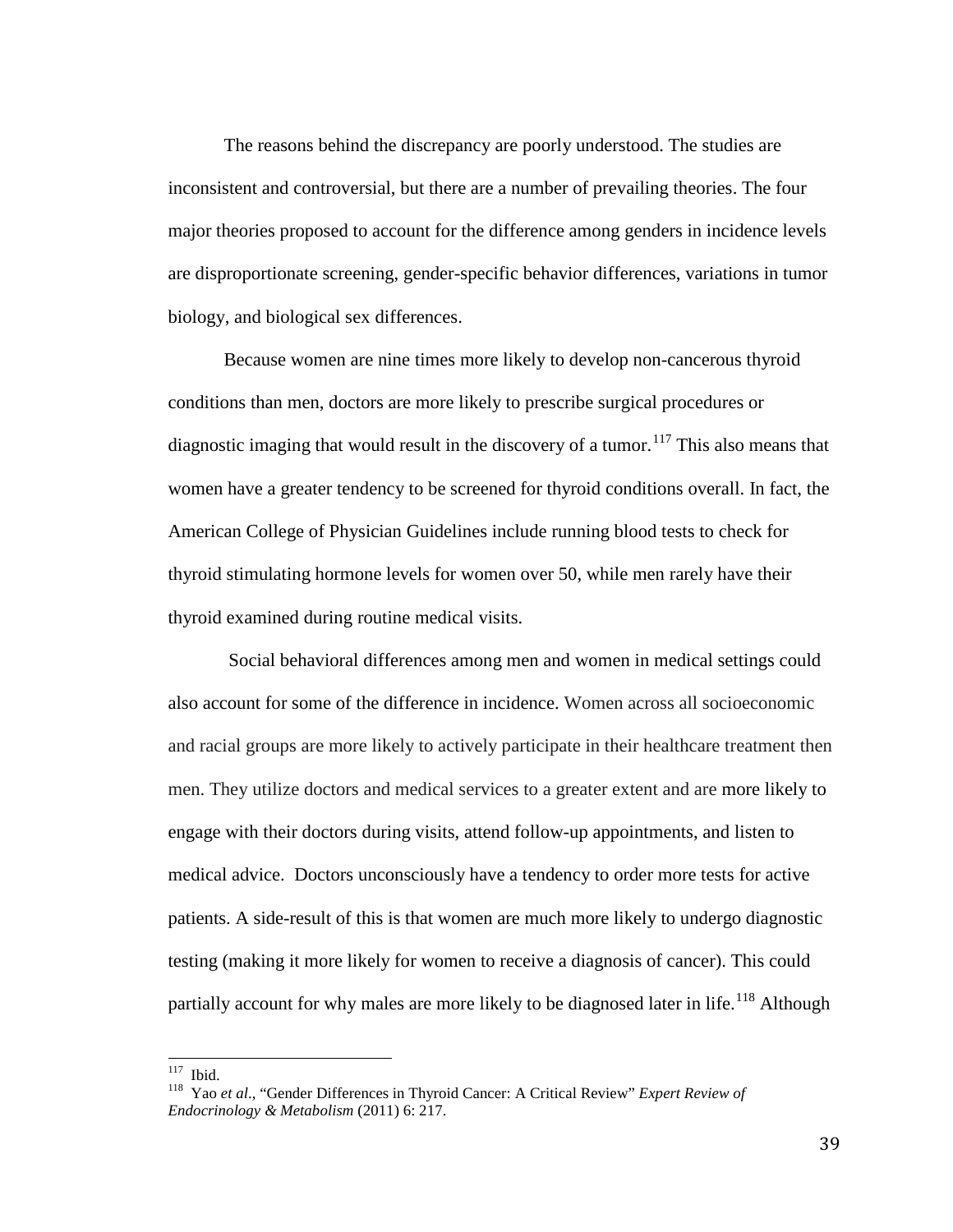these social and cultural hypotheses may have some degree of validity, it seems unlikely that they could account for all of the discrepancy. It is more probable that at least some of the discrepancy is founded on biological differences.

Autopsy studies generally do not show any difference in male/female prevalence<sup>[119](#page-46-0)</sup> It has been postulated that the lack of male/female discrepancy in autopsy results is due to the difference in onset in which females have fast-growing nodules while males have slow-growing and eventually larger, and more easily visualized nodules.<sup>[120](#page-46-1)</sup> This hypothesis has not been tested.

An interesting alternative hypothesis also focuses on the many small, clinically irrelevant thyroid tumors that are only seen on autopsy studies, but never affect quality of life or mortality rates. Large autopsy studies demonstrate a high prevalence of incidental discovery of clinically unapparent tumors, especially in iodine-deficient areas with a high prevalence of nodular goiter.<sup>[121](#page-46-2)</sup> Some studies suggest that up to 50% of the population contain these tumors.<sup>[122](#page-46-3)</sup> Furthermore, it also seems that the determined frequencies in autopsies depend on the thickness and completeness of slices microscopically examined. The more closely the gland is studied, the more frequently such lesions are found. This has led some to suggest that the presence of these microcarcinomas may be "normal." Since some of these microtumors, do become clinically significant, and do so at a 3 to 1 female/male ratio, it is argued that there must be a biological basis for the transformation.

<span id="page-46-0"></span><sup>&</sup>lt;sup>119</sup> Y. Yamamoto *et al.*, "Occult Papillary Carcinoma of the Thyroid. A Study of 408 Autopsy Cases" *Cancer* (1990) 65:1179.

<span id="page-46-2"></span><span id="page-46-1"></span><sup>120</sup> H. Biersack and F. Grunwald (eds), *Thyroid Cancer: Current Concepts in Diagnosis and Therapy*. 121 Ibid 6.

<span id="page-46-3"></span> $122$  Ibid 4.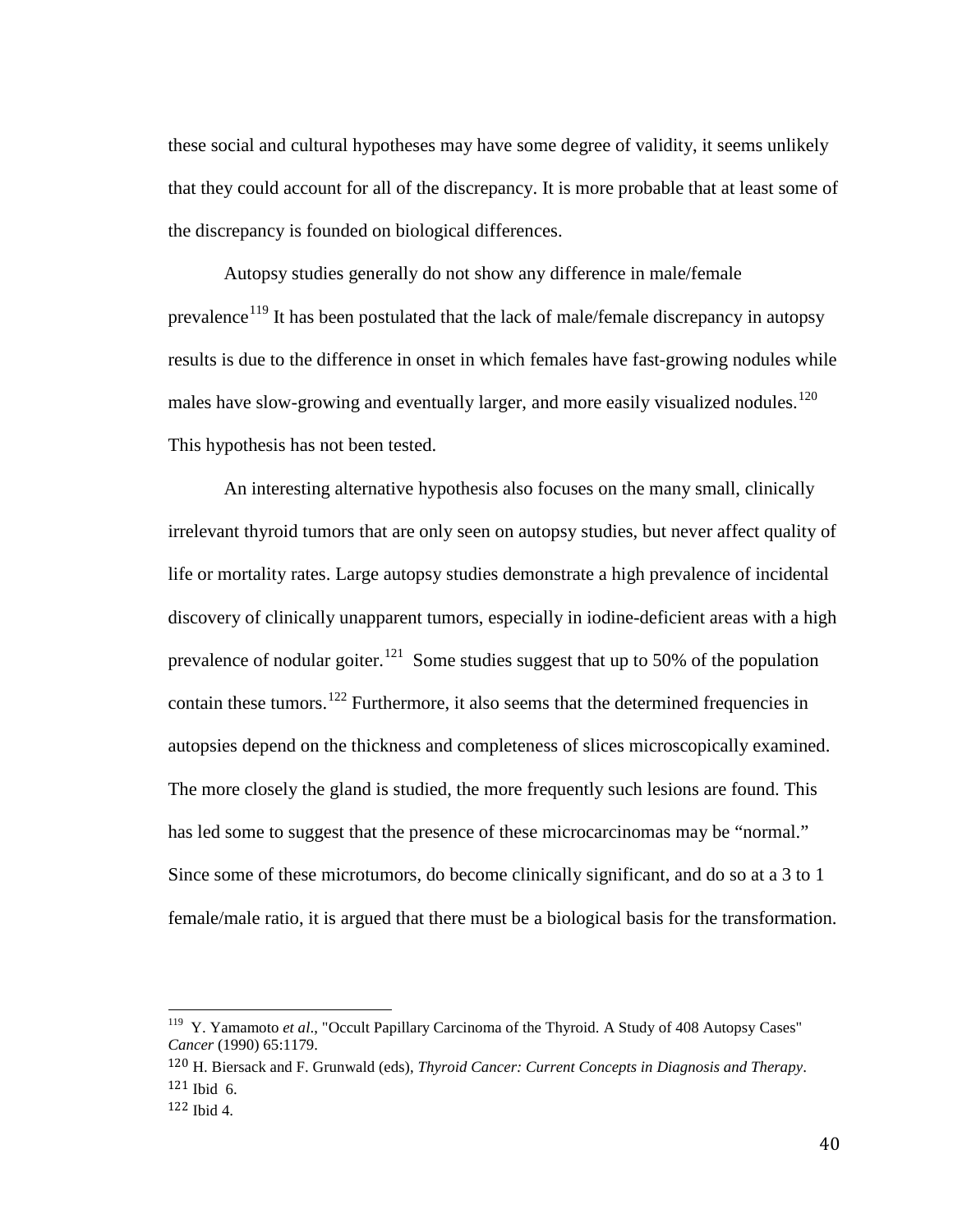Some propose that normal thyroid tissue varies among sexes with female tissue more susceptible to the formation of tumors (tumorigenesis).<sup>[123](#page-47-0)</sup> Sex-specific hormones are known to play a role in disease, but there is little understanding of their role in normal thyroid function. A study used injections of estrogen and testosterone to show that the thyroid cell growth among female and male rats differed in association with sex-specific hormones.<sup>[124](#page-47-1)</sup> Further research is required to confirm this hypothesis.

The most plausible theory for the cause of the gender distinctions, however, is the idea that female sex hormones, primarily estrogen, play a role in the pathology of thyroid cancer. As a result, estrogen has become a major target for new therapy research in thyroid cancer. Its primary evidentiary support is the decrease in incidence for females after menopause. Elevated TSH levels are associated with increased thyroid cell growth. TSH in women is known to elevate during parts of the menstrual cycle, during pregnancy, during treatment with hormone replacement therapy, and with birth control.<sup>[125](#page-47-2)</sup> As discussed in the introduction, mitochondria may be implicated in these biological pathways.

There is no conclusive information on the link between estrogen and the development of thyroid cancer. Estrogen receptor status, however, has been shown to differ according to the type of thyroid cancer though estrogen receptor expression in cell

<span id="page-47-1"></span><span id="page-47-0"></span><sup>&</sup>lt;sup>123</sup> *Ibid.* 124 S. K. Banu, P. Govindarajulu and M. M. Aruldhas, "Testosterone and Estradiol Differentially Regulate TSH-Induced Thyrocyte Proliferation in Immature and Adult Rats" *Steroids* (2002) 67:573-579. <sup>125</sup> Yao et al., "Gender Differences in Thyroid Cancer: A Critical Review" *Expert Review of* 

<span id="page-47-2"></span>*Endocrinology & Metabolism* (2011) 6: 216.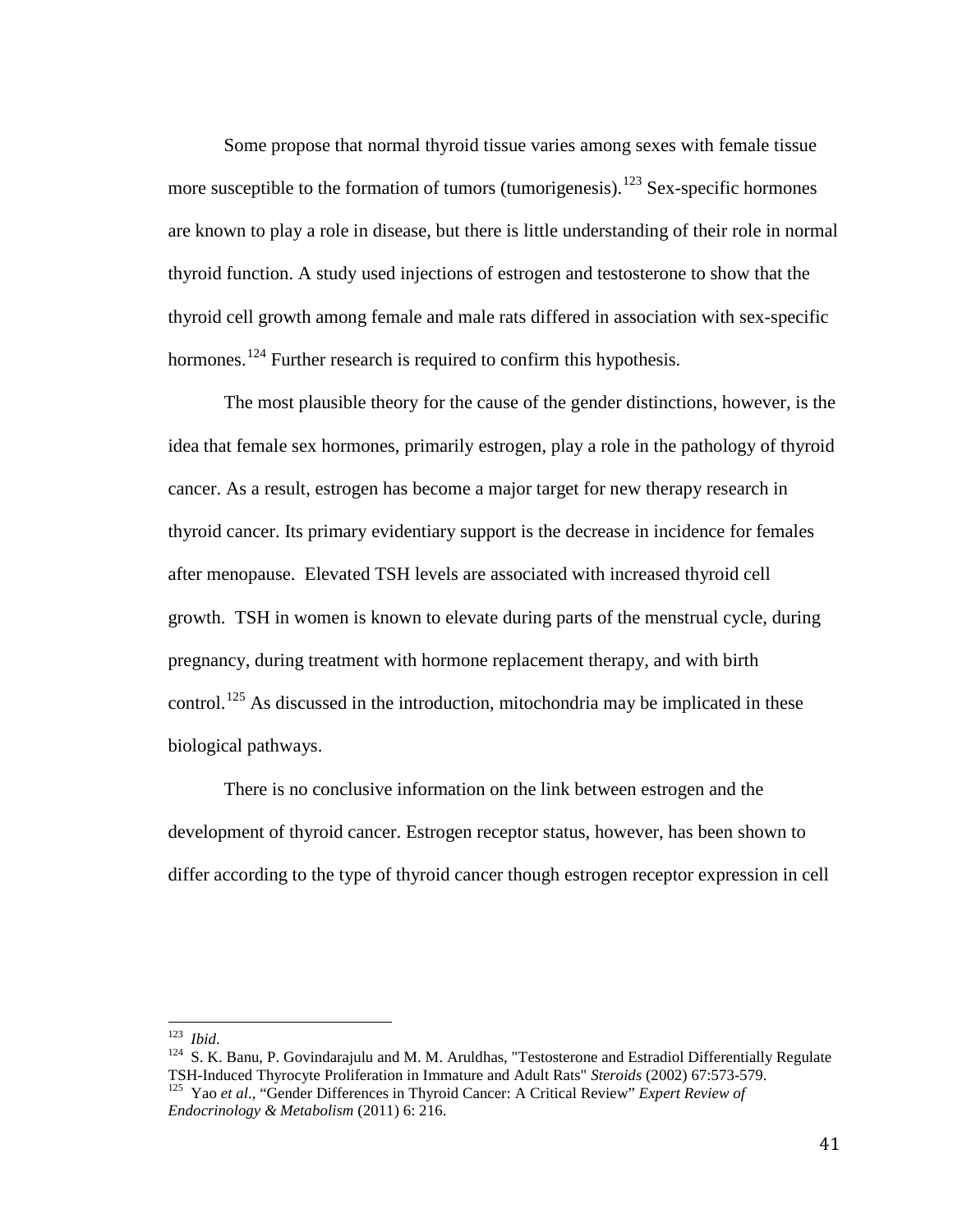growth is not yet understood. As such, there is no definitive molecular element to explain the molecular basis of gender differences in thyroid cancer.<sup>[126](#page-48-0)</sup>

Studies on the influence of menopausal status have provided inconsistent evidence. The majority of studies have found that menopause does not have statistically significant correlation with thyroid cancer but that artificially induced menopause through surgery has an overwhelming association with thyroid cancer.<sup>[127](#page-48-1)</sup> Interestingly, women who had undergone only a partial oophorectomy (removal of ovaries), allowing some estrogen production had a decreased and nonsignificant risk for thyroid cancer. However, women who were given hormone replacement therapy following their surgery continued to show the same risk.<sup>[128](#page-48-2)</sup> Yao *et al.* hypothesize that the increased cancer risk in surgical menopause is due to the "sudden drop in estrogen levels with oophorectomy compared with the more drawn-out changes seen with natural menopause."<sup>[129](#page-48-3)</sup> Surprisingly, hormone replacement therapy, though found to deliver an increased risk in a number of different cancers, has no significant association with the development of thyroid cancer.<sup>[130](#page-48-4)</sup>

Understanding the role of gender in thyroid cancer prevalence is important before any steps can be taken to treat it. Estrogen function seems to be the most promising theory. However, it is clear that our understanding remains limited and further research is necessary before we can be certain about the cause of the discrepancy.

<span id="page-48-0"></span> <sup>126</sup> R. Rahbari, L. Zhang and E. Kebebew, "Thyroid Cancer Gender Disparity" *Future Oncology* (2010) 6:1771-1779.<br><sup>127</sup> F. Levi *et al.*, "Female Thyroid Cancer: The Role of Reproductive and Hormonal Factors in

<span id="page-48-1"></span>Switzerland" *Oncology* (1993) 50:309-315.<br><sup>128</sup> Ibid: 217.<br><sup>129</sup> Ibid: 217.

<span id="page-48-2"></span>

<span id="page-48-4"></span><span id="page-48-3"></span><sup>&</sup>lt;sup>130</sup> Ibid: 217.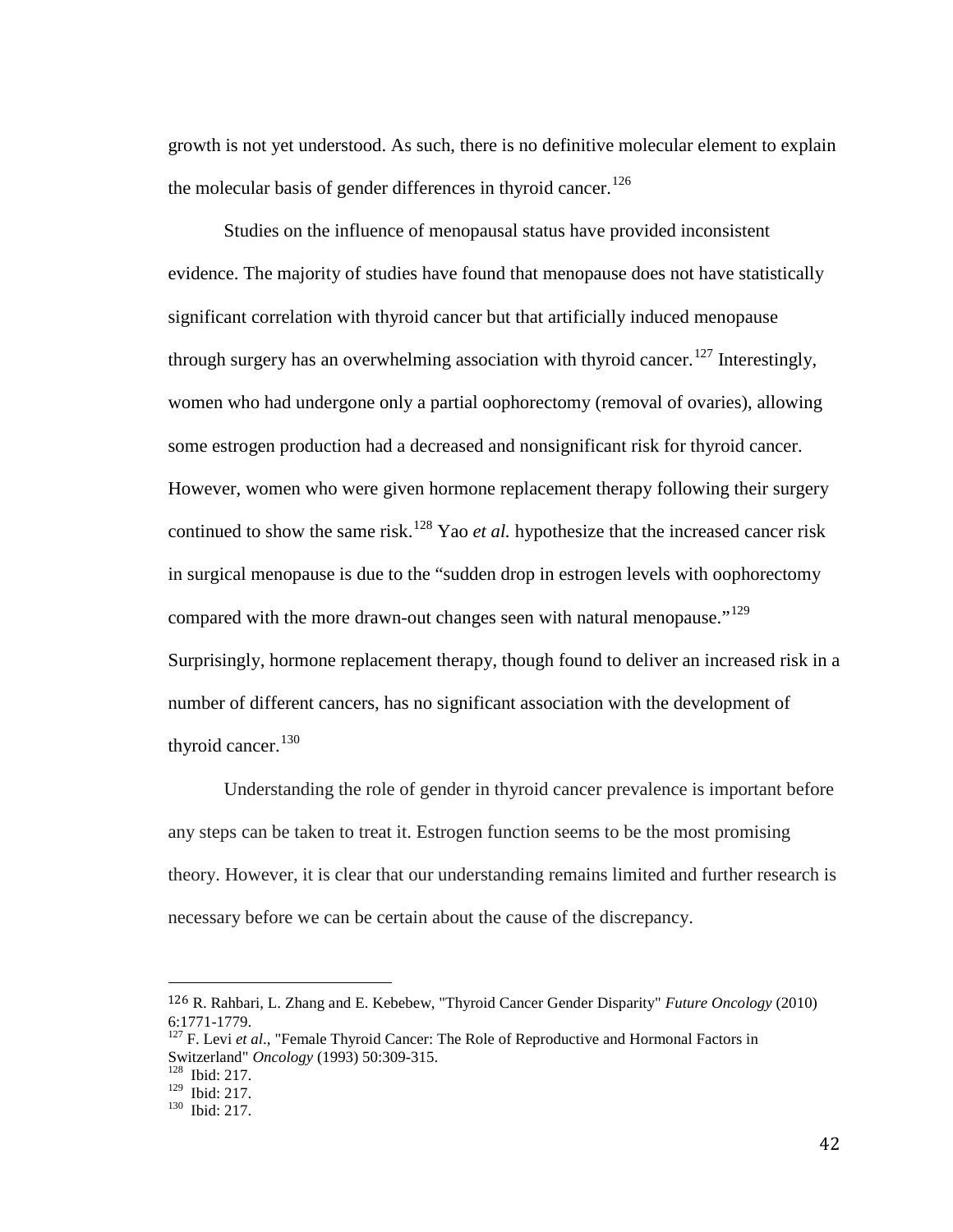# **Chapter 4: Thyroid Cancer as a Women's Issue**

The ultimate cause for all cancers remains mysterious. As has been frequently noted, we do know that it is not caused by an insufficiency in surgical technique or a lack of sufficiently advanced pharmaceuticals. While limited progress has been made in curing cancer, public perception of cancer has changed dramatically in the last 50 years. There are now dedicated grants and institutions for the war on cancer and cancers that once held stigma for patients have become rallying points for people across the country, raising millions in funds for research and therapy. More importantly, changes in public perception have provided the impetus needed for public policy changes and awareness of the economic and political considerations necessary for successful approaches to treatment and medical advances in cancer.

Thyroid cancer has not experienced the same level of public awareness and medical success that other cancers have seen. This perhaps can be attributed to its relatively small incidence rate, comprising only 1% of all cancer incidence internationally and almost 2% in the United States. Attention is rarely given to diseases of low mortality that are not accompanied by a dramatically decreased quality of life. Thyroid cancer has neither a high mortality nor dramatically decreased quality of life and many who die do so fairly late in life. The median age of death from thyroid patients between 2005-2009 was 73 years old.<sup>[131](#page-49-0)</sup> The prevailing belief that the increase was attributed to improved diagnostic capability rather than actual incidence also may have discouraged additional attention.

<span id="page-49-0"></span> <sup>131</sup> National Cancer Institute, "Cancer of the Thyroid - SEER Stat Fact Sheets" <http://seer.cancer.gov/statfacts/html/thyro.html> (accessed 4/21/2012).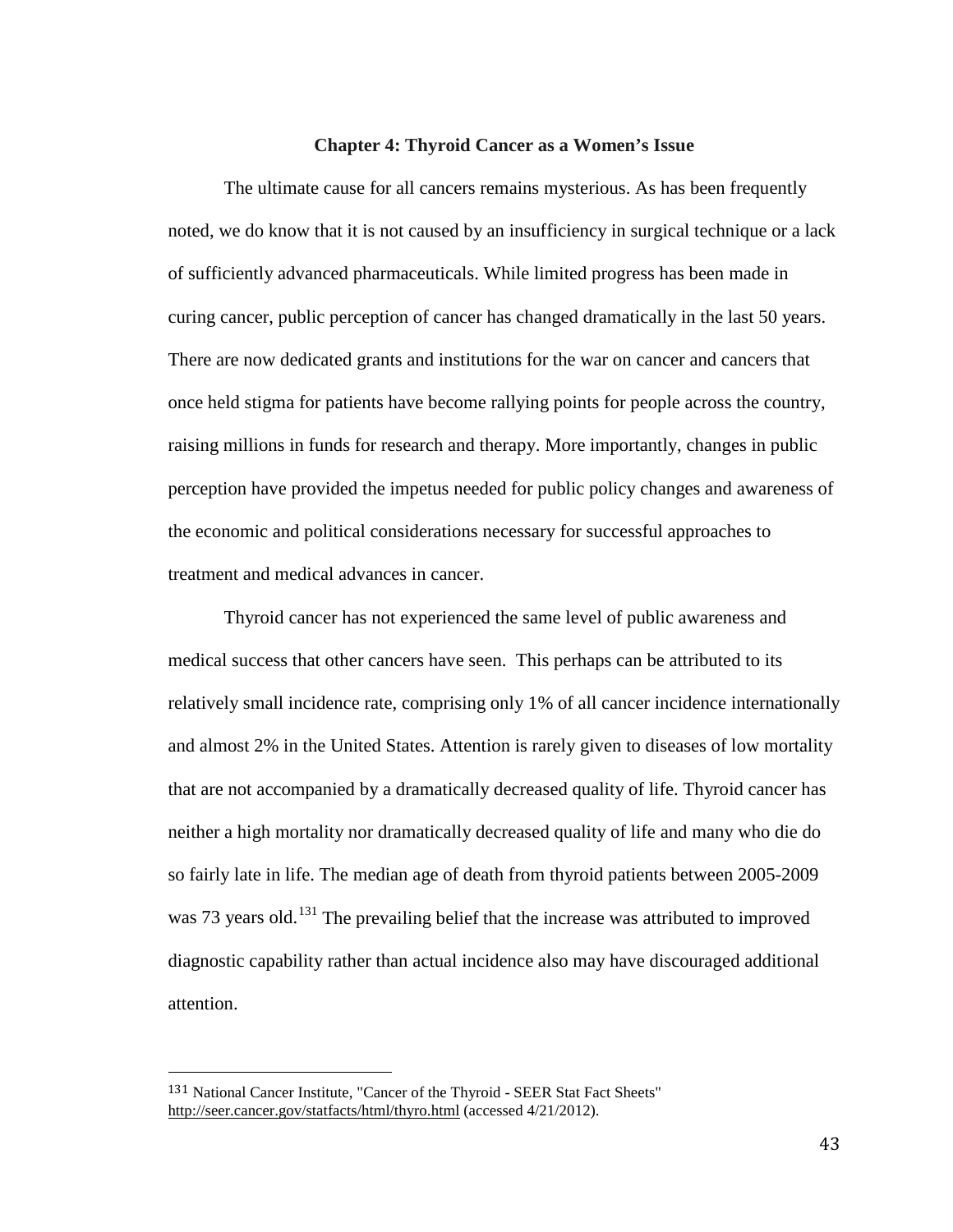However, with the number of studies now demonstrating an actual increase, together with the massive increase in the number of patients, it is peculiar that thyroid cancer has not elicited more attention, if not for its prevalence among women, then simply because it is a type of cancer. The absolute numbers of people living with thyroid cancer is large enough for thyroid cancer to warrant becoming a political force. The National Cancer Institute's SEER data state that "On January 1, 2009, in the United States there were approximately 496,901 men and women alive who had a history of cancer of the thyroid  $-108,920$  men and 387,981 women."<sup>[132](#page-50-0)</sup>

The struggle for visibility in thyroid cancer is reflected in its failure to become a women's issue despite its existence as a growing problem for young women. Approximately 10% of the DTC cases affecting women during their reproductive years,

occur during pregnancy or within a year of childbirth.<sup>[133](#page-50-1)</sup> Although twice as many women are diagnosed with thyroid cancer as ovarian cancer each year in the United States, it has yet to be classified as a woman's cancer by the National Cancer Institute.<sup>[134](#page-50-2)</sup>

Because of the lack of awareness and distinguishable symptoms, doctors often overlook signs that indicate a thyroid cancer diagnosis. Most symptoms resemble "female" problems associated with menstruation and menopause. These include fatigue, nausea, skin and hair hypopigmentation, and general discomfort. These symptoms frequently are disregarded as feelings rather than concrete indicators like fever.

Women do not even realize what a diagnosis of thyroid cancer entails. In an article entitled, "Dear Thyroid, Thanks for Nothing, You Jerk," Megan Johnson writes:

<span id="page-50-1"></span><span id="page-50-0"></span><sup>132</sup> Ibid. <sup>133</sup> Haq, Masud S. and Clive Harmer, "Non-surgical Management of Thyroid Cancer" in *Practical Management of Thyroid Cancer: A Multidisciplinary Approach 175.* <sup>134</sup> National Cancer Institute, *Cancer of the Thyroid - SEER Stat Fact Sheets.* 

<span id="page-50-2"></span>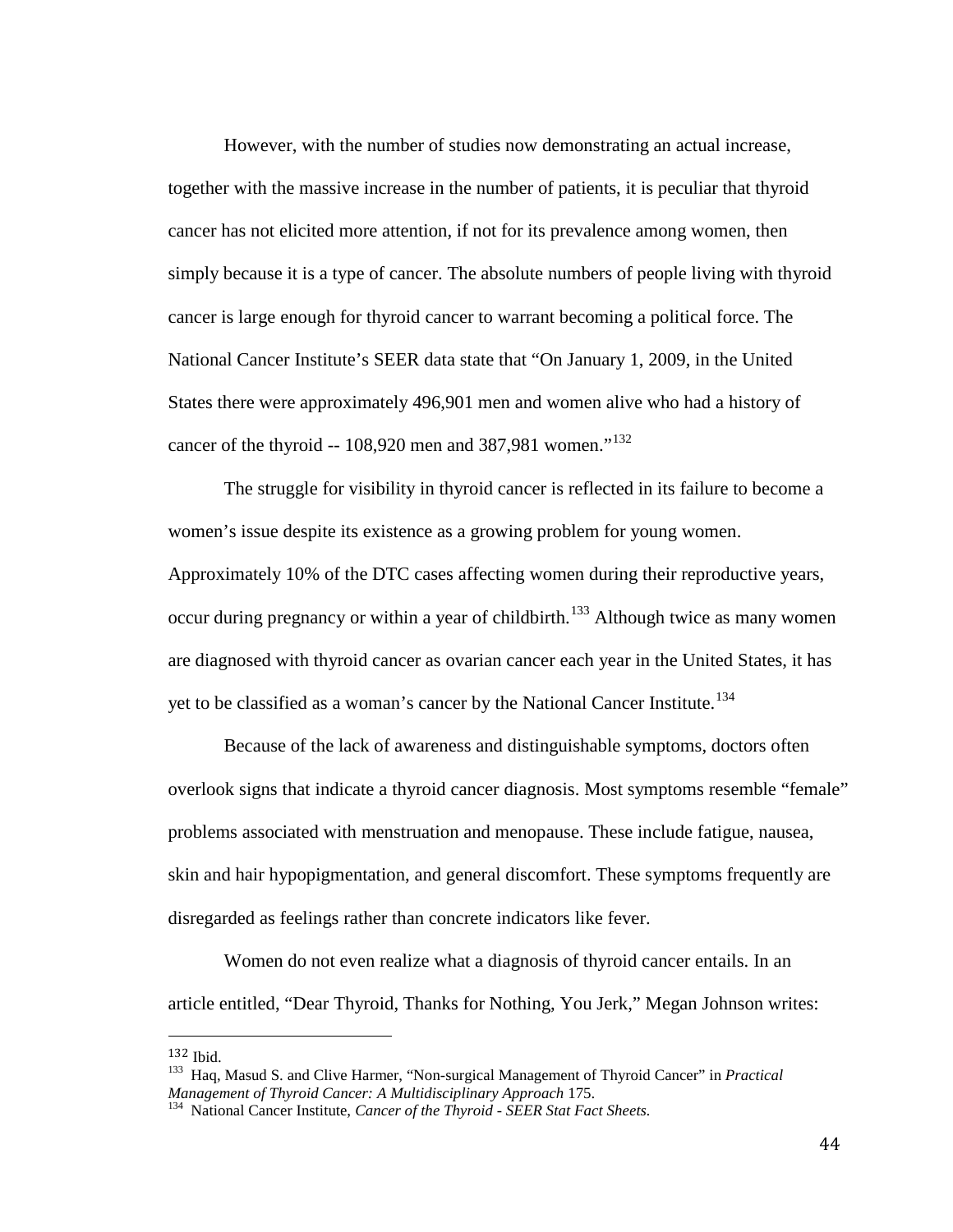I couldn't even get *the cancer* other women get. No, my disease doesn't come in pink, isn't globally recognizable and supported, doesn't have multiple multimillion-dollar fundraising organizations attached to it – even the treatments are different. Every time someone learns I have cancer, I have to explain how I didn't have chemo, how my hair didn't fall out, and how I even GAINED weight. No one understands why, now that it's "gone," I still can't stay up late or get fewer than 8-9 hours of sleep without feeling ill.<sup>[135](#page-51-0)</sup>

Johnson, along with countless other thyroid cancer patients, recounts years of struggle through the medical establishment with diagnoses of depression, unexplained weight gain, or goiter, before their doctors arrive at the accurate diagnosis.

Breast cancer, in contrast, has gained momentous attention over the past two decades. Prior to the 1980s, breast cancer was a stigmatized subject, rarely mentioned in public. In the late 1970s, Betty Ford came out as the symbol of breast cancer, advocating its awareness for the first time. More recently, pink ribbons have become synonymous with the campaign for breast cancer awareness. There are countless walks and fundraising events to support breast cancer patients and research. There is no doubt that the publicity has paid off financially: in 2010, the National Cancer Institute spent \$631.6 million on breast cancer, 40 times more than that spent on thyroid cancer. Recently, breast cancer became one of the few cancers with a decreasing incidence rate.

Despite the difference in societal perception, the two cancers share similar biological features. Studies have found an increased risk of thyroid cancer in individuals with a history of breast cancer and an increased risk of breast cancer in those individuals

<span id="page-51-0"></span><sup>&</sup>lt;sup>135</sup> Meggan Ann Johnson, "Dear Thyroid, Thanks for Nothing, You Jerk" [\(http://dearthyroid.org/dear](http://dearthyroid.org/dear-thyroid-thanks-for-nothing-you-jerk/)[thyroid-thanks-for-nothing-you-jerk/,](http://dearthyroid.org/dear-thyroid-thanks-for-nothing-you-jerk/) Dear Thyroid™, 2011) (accessed 4/21/2012).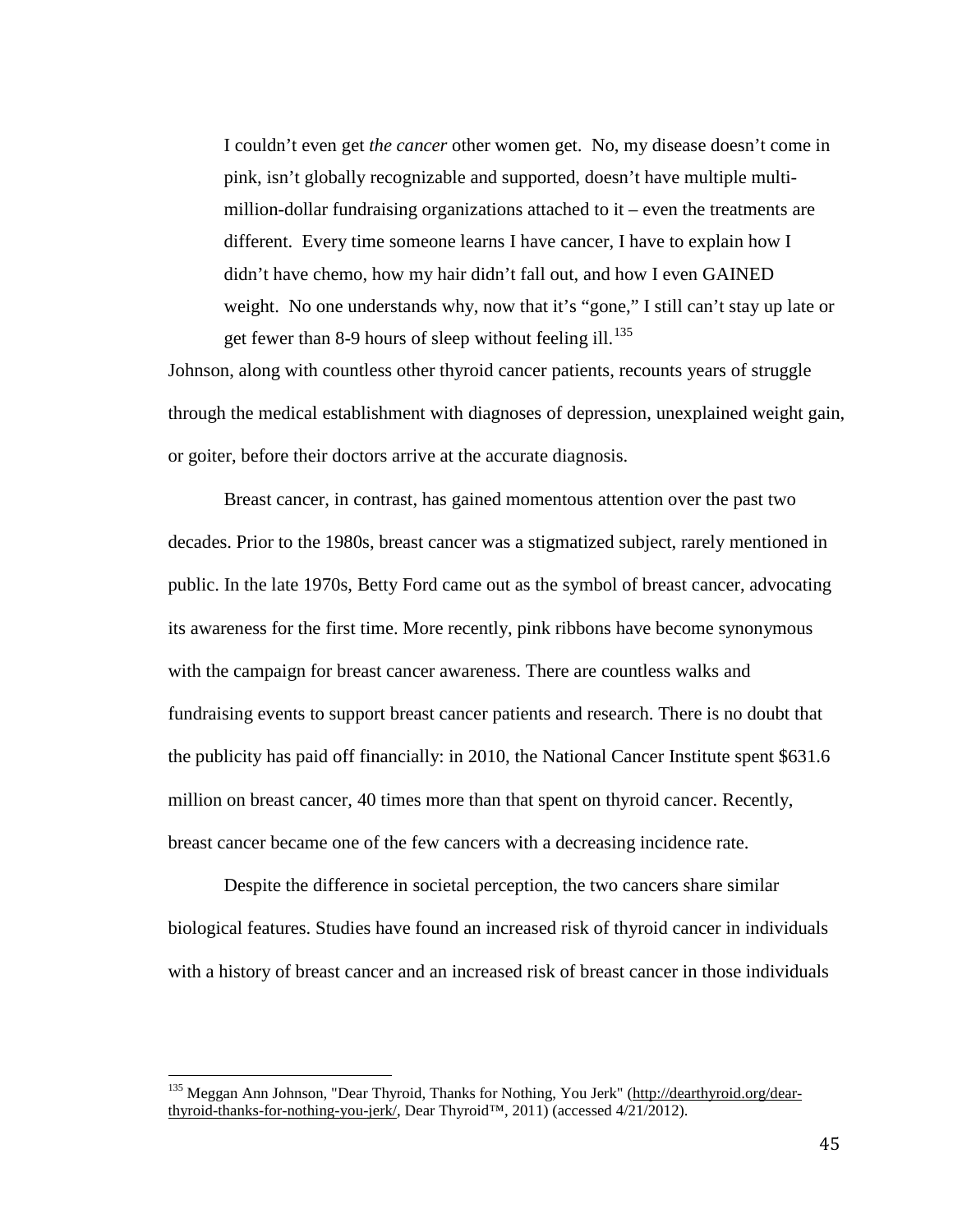with a history of thyroid cancer.<sup>[136](#page-52-0)</sup> There is increasing concern that the <sup>131</sup>I treatment for thyroid cancer is a risk factor for breast cancer.<sup>[137](#page-52-1)</sup> Some, however, believe that breast cancer and thyroid cancer are simply both primarily found in women, that someone who suffers from one form of cancer is more susceptible to other cancers or that women are generally more susceptible to cancer and that no causative factor exists between the two.<sup>[138](#page-52-2)</sup> Both thyroid and breast cancer have been associated with sex steroid receptor mutations and the presence of estrogen receptor and progesterone receptor expression can affect disease prognosis and treatment options. These similarities could provide the link needed to generate a new level of awareness.

Thyroid cancer has failed to produce any advocates or anything concrete for which to advocate. Whereas breast cancer patient advocate groups could fight for insurance coverage of mammograms, thyroid cancer has no rallying point. There is nothing to demonstrate cost-effectiveness of screening for thyroid cancer. No preventative measures have been established to date.<sup>[139](#page-52-3)</sup> As a result, thyroid cancer patients do not have a platform to promote thyroid health. Whereas doctors can annually screen for cervical cancer via pap smear, DTC thyroid cancer has no similarly useful diagnostic tool. There is nothing that is known to prevent thyroid cancer. If thyroid cancer treatment could achieve the same level of urgency as breast cancer, research might identify measures needed for its prevention.

<span id="page-52-3"></span><span id="page-52-2"></span><span id="page-52-1"></span><span id="page-52-0"></span> <sup>136</sup> McDougall, I. Ross. *Thyroid Cancer in Clinical Practice*. London Springer-Verlag, (2007). 73-74. <sup>137</sup> *Ibid*. <sup>138</sup> *Ibid*. <sup>139</sup> American Cancer Society, *Cancer Facts & Figures 2012, 31.*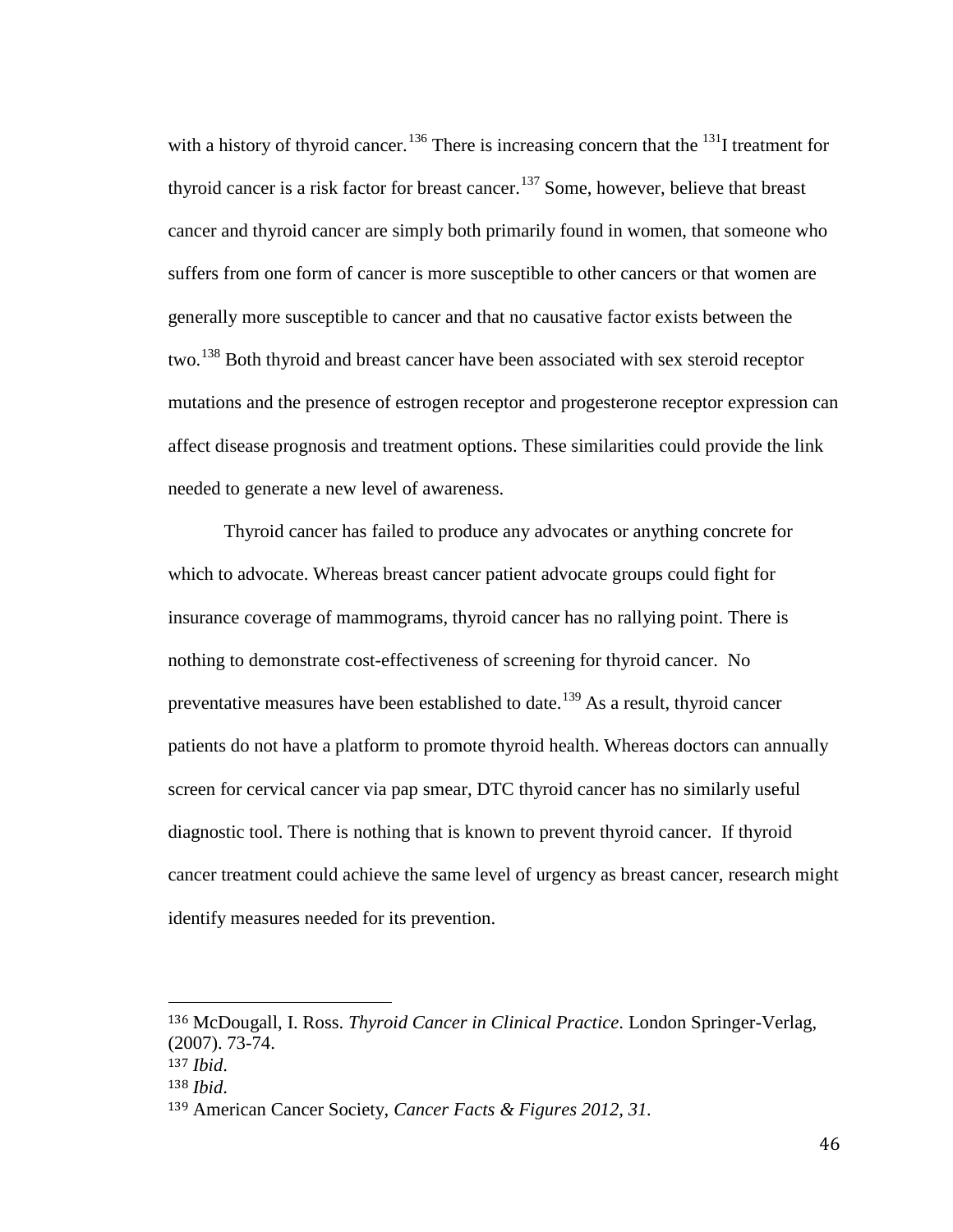Current thyroid cancer treatment has some obvious corollaries with the early treatment of breast cancer. The late 1880s saw the development of initial surgeries for breast cancer and the discovery that post-operative cancer recurrence could be attributed to parts of the original tumor that metastases and escaped the knife. In response, Halstead developed his radical mastectomy, cutting out not only breast tissue, but also the pectoralis minor and through the pectoralis major, the muscle responsible for significant movement in the shoulder and hand. As Siddhartha Mukherjee relates in his biography of cancer, "even more breast tissue was removed during the initial operation. Since the margins of extirpation were the problem, then why not extend the margins?"<sup>[140](#page-53-0)</sup> When that failed to cure cancer, surgeons would excavate even deeper into the chest, through the collarbone, and strip out the lymph nodes underneath.<sup>[141](#page-53-1)</sup>

The procedure remained the height of surgery for almost 50 years, forcing women to undergo indiscriminate, disfiguring and gruesome operations without any benefit. Its allure and glamour inspired surgeons across all cancers and increasingly radical surgeries were performed each day. By 1929, an English surgeon wrote "the measure of operability depend[ed] on the question: 'Is the lesion removable?' and not on the question: 'Is the removal of the lesion going to cure to patient?"<sup>[142](#page-53-2)</sup>

The treatment of thyroid cancer appears to follow the same thought process. In the case of thyroid cancer, the primary lesion is always removable through thyroidectomy. Haymart hypothesizes that increased detection of low-risk disease can lead to overestimation of treatment efficacy and a subsequent increase in use of therapy and it

<span id="page-53-0"></span><sup>140</sup> Siddhartha Mukherjee, *The Emperor of all Maladies: A Biography of Cancer (*New York Scribner <sup>2010</sup>*)*. <sup>141</sup> *Ibid*. <sup>142</sup> *Ibid*.

<span id="page-53-2"></span><span id="page-53-1"></span>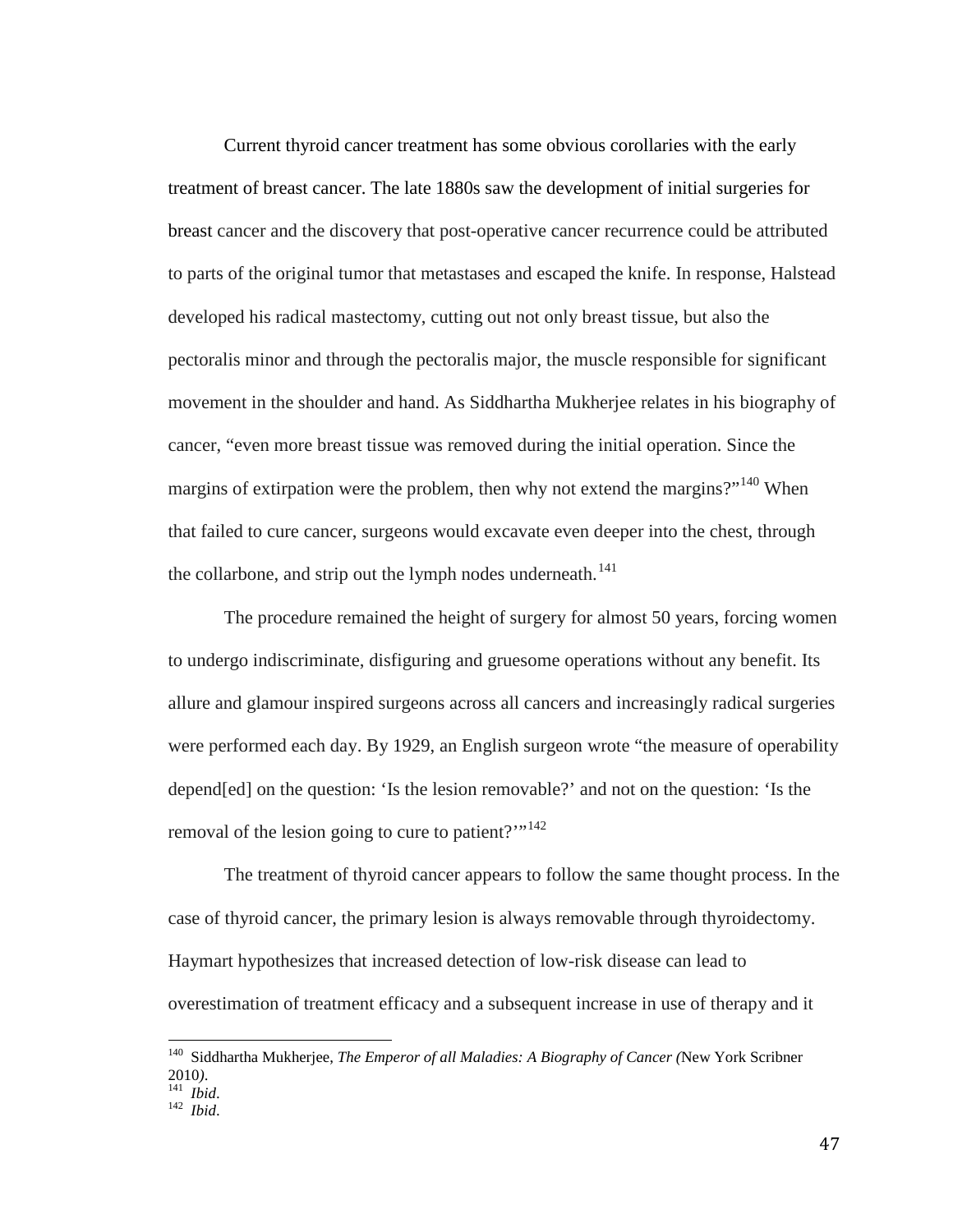certainly makes sense to remove a malignancy prior to metastasis. The problem is that there may already have been metastasis or it may have been a malignancy that would never have become clinically significant. The continuing difficulty is the lack of change in mortality rates. If 50% of the increased incidence is simply the result of improved diagnosis, what is the basis for believing that its treatment is beneficial to the patient?

The history of the radical mastectomy has showed the importance of research to determine what is clinically significant and this research remains lacking in thyroid cancer. As the main beneficiaries of thyroid cancer awareness and treatment, it is important for women to come forward to advocate for thyroid cancer research to ensure that history does not continue to repeat itself. Thyroid cancer results in a significant and increasing amount of surgery on women. Furthermore, female thyroid cancer disproportionally accounts for the large number of the cases of small tumors which appear to be clinically irrelevant. The ethical issues relating to treating huge numbers of patients simply because it will benefit an unidentifiable much smaller number of patients deserves considerably more attention than it has received in the literature.

Although the literature does not seem to suggest that women are being treated disproportionately due to gender bias, gender bias must be considered due to its high prevalence in the American health care system. Traditionally, research on diseases specific to females receives low priority unless directly related to reproduction.<sup>[143](#page-54-0)</sup> More emphasis needs to be placed on generating female interest groups in thyroid cancer to advocate for more research to determine appropriate treatment for hundreds of thousands of women.

<span id="page-54-0"></span><sup>&</sup>lt;sup>143</sup> L. Baider and J. Bengel, "Cancer and the Spouse: Gender-Related Differences in Dealing with Health Care and Illness" *Critical Reviews in oncology/hematology* (2001) 40:115.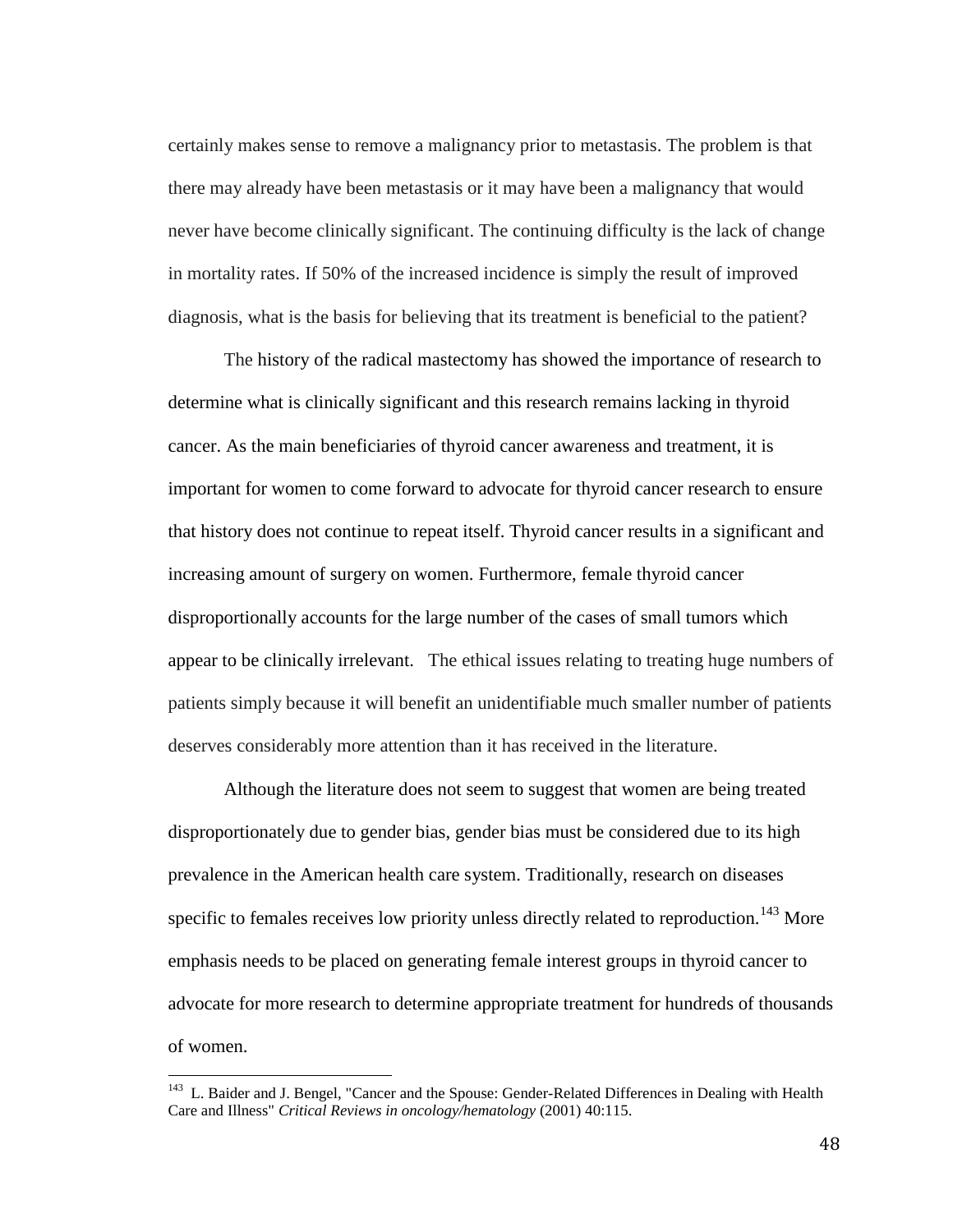# **Chapter 5: Implications for Health Policy**

Thyroid cancer and particularly differentiated thyroid cancer present public policy challenges on several levels. There are the medical/public health problems of identifying the most appropriate care and addressing the burdens of hundreds of thousands of patients who do not have functioning thyroids. Because medical certainty is not likely in the near future, there also are ethical issues concerning how best to communicate choices to low-risk patients that respect patient autonomy. Finally, there are the economic issues presented by the costs of treatment.

As the fastest growing cancer and an illness that affects the lives of hundreds of thousands each year, the impact of these challenges will be magnified in the next decade. A significant part of this impact will be the result of medical decisions based on incomplete data. The 2009 Guidelines, for example, recommend surgery for any malignant nodules larger than 1 centimeter. This fairly arbitrary cut off, if followed, creates a population of patients. A decision to remove smaller nodules expands the pool of patients. Many malignant modules have no clinical significance as measured by mortality. This is shown by the lack of mortality change despite enormous increases in the number of patients treated. Treatment decisions therefore are being made which presumably benefits some subset of patients at the cost of unnecessary treatment to others.

It is possible to begin to imagine the scale of this issue. It is estimated that 10-18 million adults in America have a palpable thyroid nodule, 95% of which are benign.<sup>[144](#page-55-0)</sup> Studies have found that anywhere from 2-60% of the population have small benign thyroid nodules and it appears that many of these will be diagnosed as

49

<span id="page-55-0"></span><sup>144</sup> A. B. Mariotto *et al*., "Projections of the Cost of Cancer Care in the United States: 2010-2020" *National Cancer Institute* (2011) 103:117-128.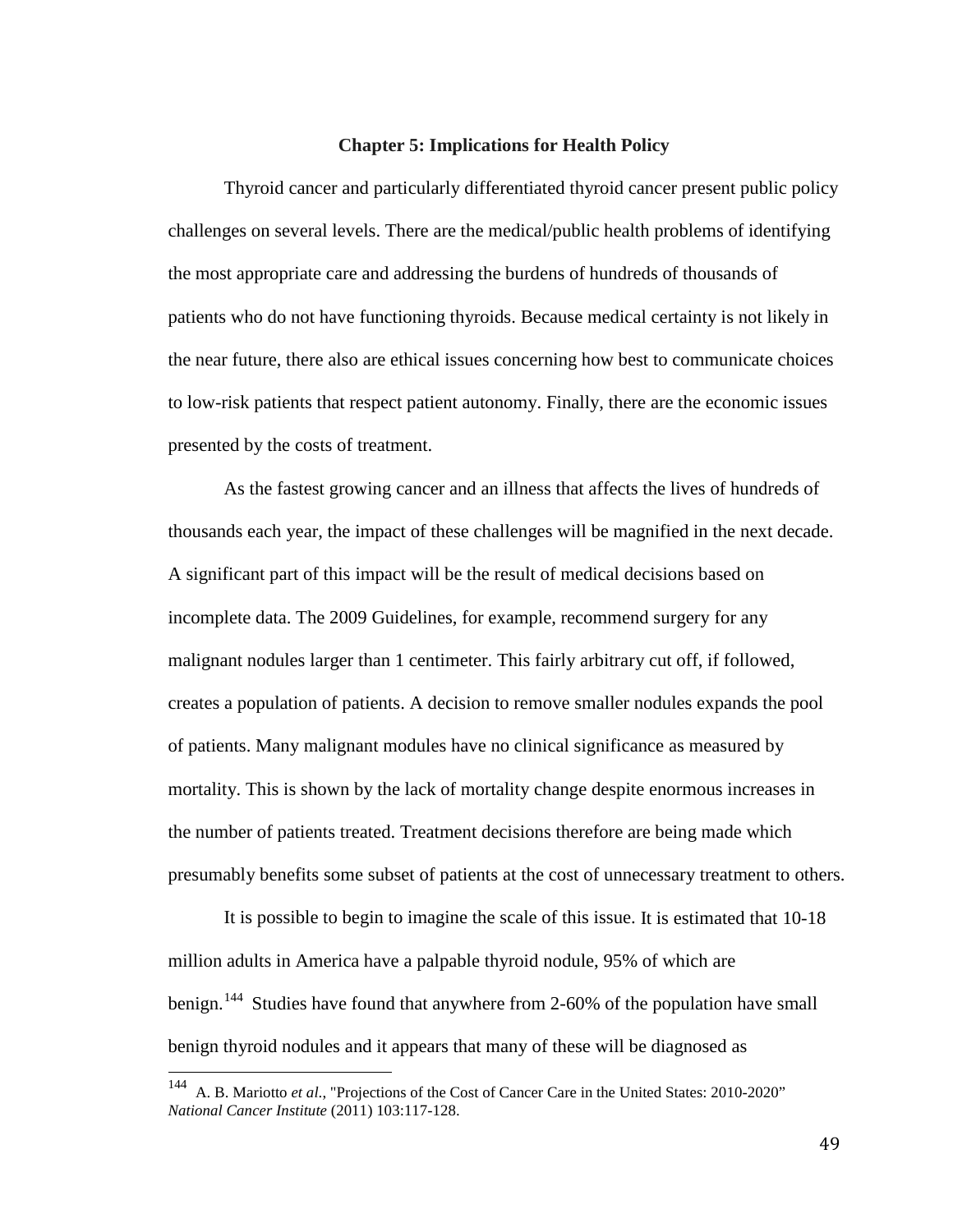cancer.<sup>[145](#page-56-0)</sup> The potential impact of these kinds of numbers is illuminated by Sarlis and Gourgiotis' summary based on other estimates of the magnitude of malignant thyroid cancer nodules in the United States:

From the above data, it appears that clinically occult TC [thyroid cancer] has minimal clinical importance. The very same data pose the dilemma of optimal management of incidentally discovered thyroid nodules, given the fact that the size threshold—among experienced examiners—for palpation of thyroid nodules is 1.0-1.5 cm. Most experts advocate fine needle aspiration biopsy (FNAB) of all thyroid nodules larger than 1.0 cm. By applying the above criterion and assuming that ~40-50% of the population harbors inapparent thyroid nodules, as well as that  $\sim$ 30% of these nodules will be greater than 1.0 cm in size, one would then conclude that  $\sim$ 10-12% of the population could be candidates for a diagnostic FNAB. Theoretically, if all the above individuals were biopsied, and with an estimated 5% malignancy rate, up to 0.6%-0.7% of the general population could end up with a diagnosis of TC! This rationale could well create a public health conundrum, considering that the majority (>80%) of the TCs diagnosed in this manner would never become clinically significant during an individual's lifetime.<sup>[146](#page-56-1)</sup>

The impact of current treatment practices is also apparent upon consideration of

Yu *et al.'s* summary of the papillary thyroid microcarcinoma patient files in the SEER database for 1988-2007.<sup>[147](#page-56-2)</sup> The 18,445 patients had 10-year and 15-year disease specific survival rates of 99.5 and 99.3 respectively with an overall survival of 94.6 and 90.7. There were 49 deaths from thyroid cancer. If we accept Davies' estimate of a 2% increase in survival from surgery, there are thousands of surgeries required to prevent 1 death. If we accept Ito's finding that 70% of the low risk patients do not require surgery, the conclusion is similar. Davies' estimate of surgical advantage could be increased by an

<span id="page-56-0"></span><sup>145</sup> L. Davies and H. G. Welch, "Increasing Incidence of Thyroid Cancer in the United States, 1973-2002" *JAMA* (2006) 295:2164-2167; Y. Yamamoto *et al.*, "Occult Papillary Carcinoma of the Thyroid. A Study of 408 Autopsy Cases" *Cancer* (1990) 65:1173-1179.

<span id="page-56-1"></span><sup>&</sup>lt;sup>146</sup> N. J. Sarlis and L. Gourgiotis, "Unresolved Issues, Dilemmas and Points of Interest in Thyroid Cancer: A Current Perspective" *Hormones* (2004) 3:149-170.

<span id="page-56-2"></span><sup>147</sup> Yu *et al*, "Should All Papillary Microcarcinomas be Aggressively Treated?" *Annals of Surgery* (2011) 254:653.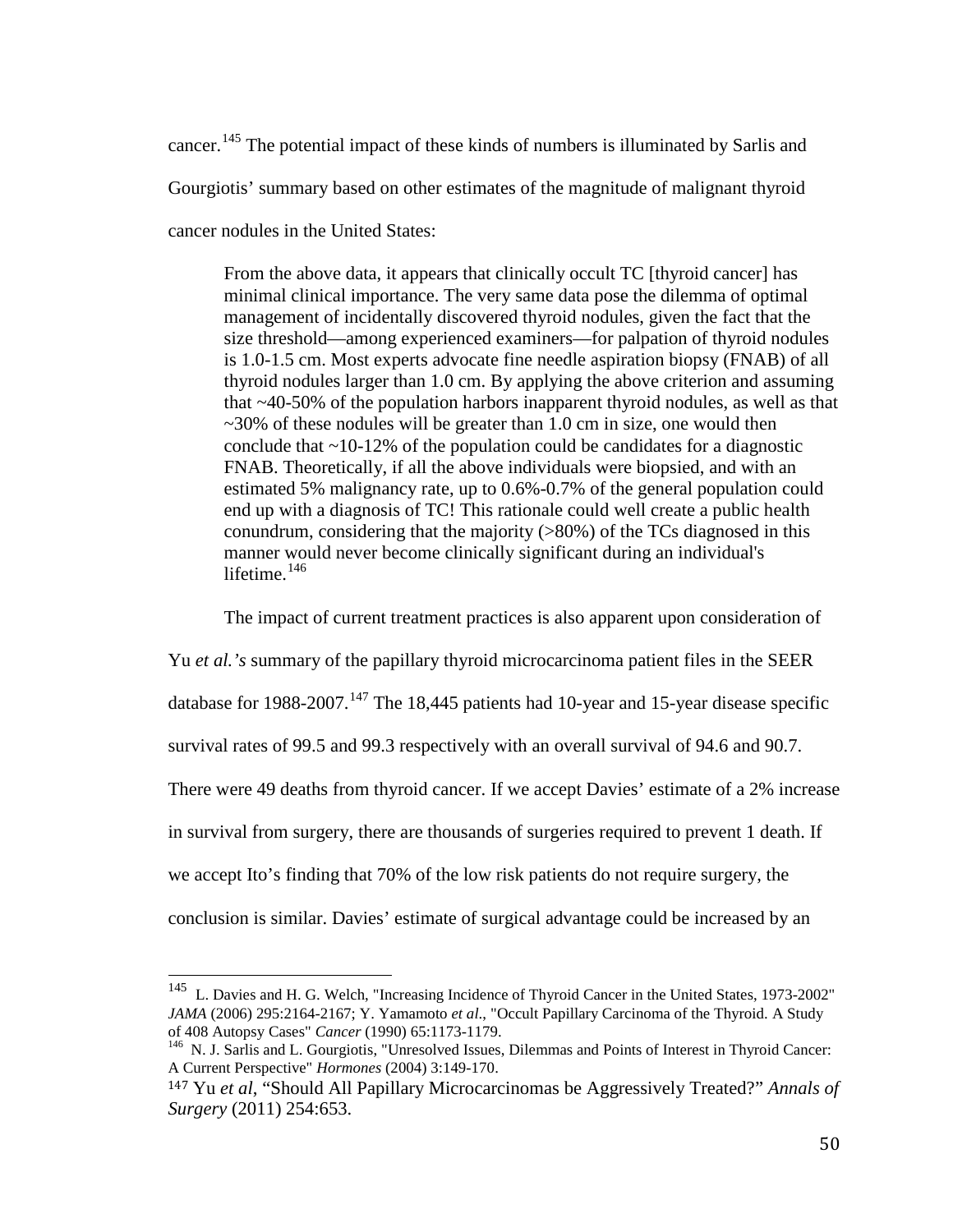order of magnitude without a substantial change in the issues raised by current treatment practices. Ito is not even challenging current treatment practices but simply suggesting observation as an initial stage for a subset of patients who have been repeatedly shown to have little risk. This attempt to quantify the many thyroid cancer patients who gain limited or no benefit from surgery also does not include those who go through surgery and have negative findings for cancer when the thyroid is examined.

It seems evident that more focus on avoiding unnecessary surgery is required. Recognizing that some papillary cancer patients have potentially aggressive disease which requires treatment, is not grounds for treating patients who do not meet this profile. In reviewing the literature, part of the problem appears to be the use of diagnostic labels that blur the issues. Discussion of "thyroid cancer," for example, is virtually meaningless in many contexts. The different histological variants are simply different diseases with different diagnoses and prognoses. While reference to the subset of DTC is an improvement, there still is too much variation for clinical utility. Given the generally benign outcome of PTC, a long-term study which includes tall cell or columnar papillary cancer within a broader group of PTC patients may change the results in a statistically significant manner. Similarly, assuming for example the reliability of data showing that there is a 2.7 per 100,000 mortality rate for persons >age 65 compared to  $.1$  <age 65, a 27 times difference, studies need to take care to separate out these patient populations based on the various identified risk factors.<sup>[148](#page-57-0)</sup>

<span id="page-57-0"></span> <sup>148</sup> Yu *et al*, "Should All Papillary Microcarcinomas be Aggressively Treated?" *Annals of Surgery* (2011) 254:657.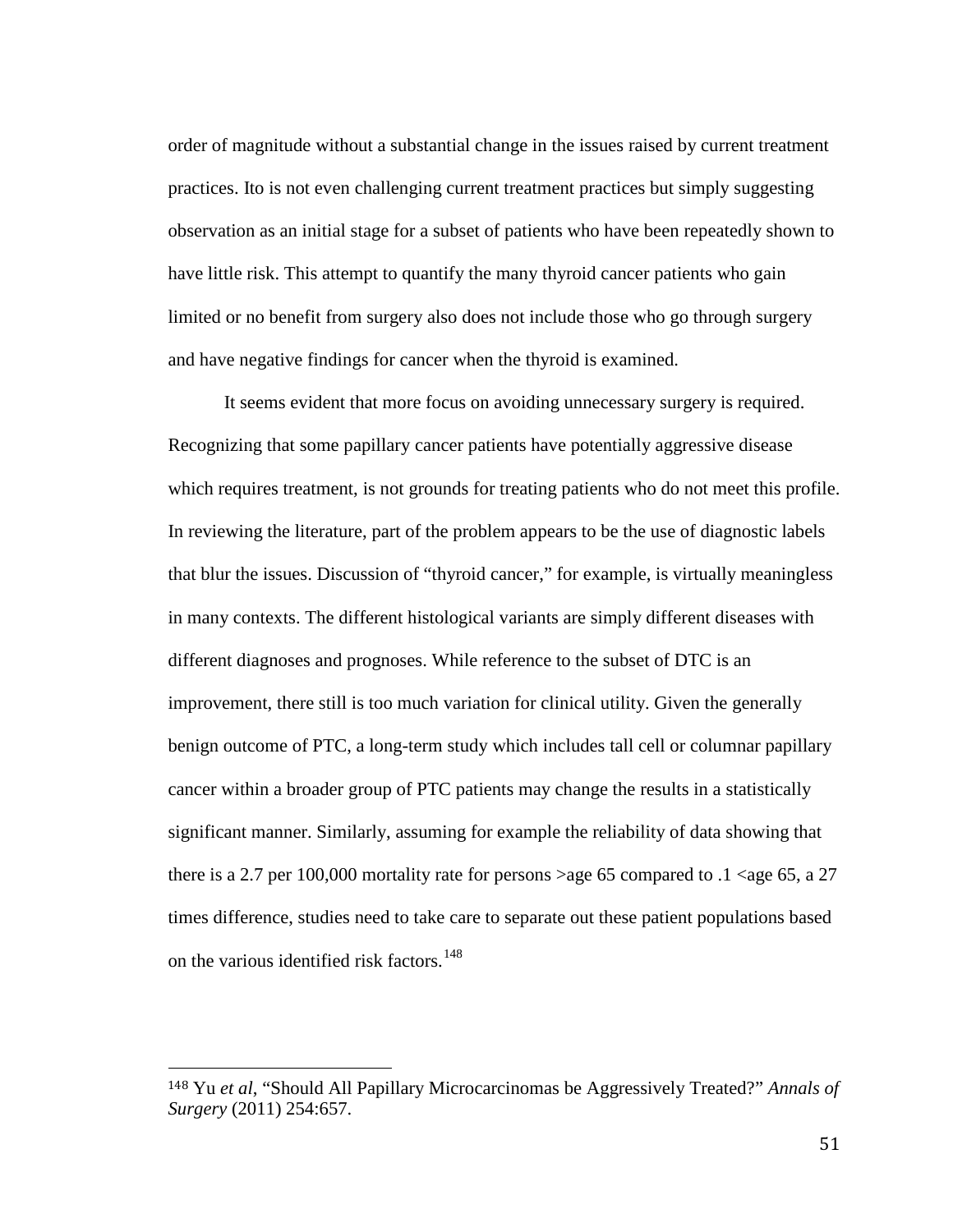Another somewhat similar issue is the continued use of older studies to justify overtreatment and to continue past practices. There have been significant advances in measuring tumor size and in the ability to visualize and monitor nodules technologically and significant expansion in clinical experience resulting from the dramatically increased patient volumes, which make many studies obsolete. It is not particularly clear, for example, why the current practice of measuring a tumor by its longest diameter is more meaningful than measuring volume. Recent developments in genetics are resulting in new subsets of patients whose clinical experience may vary from broader less specific patient cohorts. If we are going to assume that any substantial portion of the increased incidence is real, the assumption that a prospective study is too expensive will probably not survive the changed economics created by hundreds of thousands of thyroid cancer and thyroidectomy patients.

The need to start focusing on eliminating unnecessary care also is based on economics. The American health care system is exorbitantly expensive. In 2007, Americans spent more than \$2.3 trillion and more than 16% of GDP on health care.<sup>[149](#page-58-0)</sup> In 2005 the cost was \$5,267 per capita on health care per year, almost two and half times the industrialized world's median of  $$2,193$ .<sup>[150](#page-58-1)</sup> Both figures are more than those of any other developed country in the world. Current projections anticipate increases to almost \$4.5 trillion and a 19.3% share of GNP by the end of the decade.<sup>[151](#page-58-2)</sup> The cost of health care

<span id="page-58-1"></span><span id="page-58-0"></span><sup>&</sup>lt;sup>149</sup> Drew Altman, "Health Reform, What's Next?" (2010).<br><sup>150</sup> Malcolm Gladwell, "The Moral-Hazard Myth," *New Yorker* (08/29, 2005) 81:44-49.<br><sup>151</sup> Altman, *Health Reform, What's Next?* 

<span id="page-58-2"></span>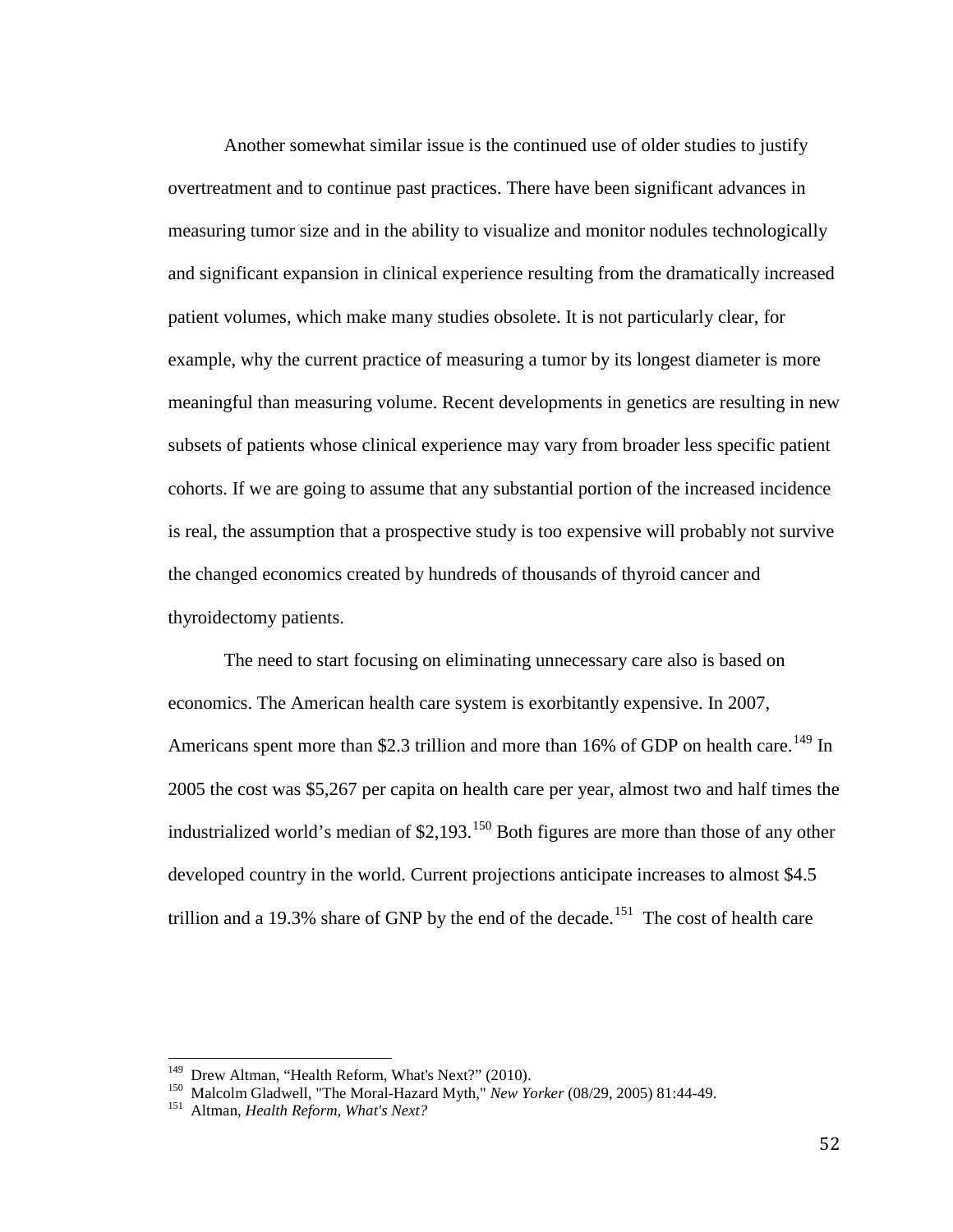increases about 12.5% annually, contributing substantially to the growing number of Americans without health insurance.<sup>[152](#page-59-0)</sup> Cost of Cancer Care by Phase of Care, Head and Neck, All Ages,

Quantifying the financial burden of cancer specifically is difficult. Conservative estimates for medical expenditures for cancer in 2010 are \$124.6 billion. The highest costs are associated with breast cancer (\$16.5 billion), then colorectal cancer (\$14 billion), lymphoma (\$12 billion), lung cancer (\$12 billion) and prostate cancer (\$12 billion). The costs are projected to reach \$158 billion in 2010 dollars by 2020, assuming that cancer



Assumptions:<br>Incidence - Constant (2003 - 05 average rate)<br>Survival - Constant (2005 rate)<br>Cost Increase - 0% per year wered by Corda Figure 1: Cost of Cancer in 2010 as determined by the National Cancer Institute. Cost is divided into 3 categories: Initial Treatment, Continuing Care, and End of Life (Last) Care. Image generated from National Cancer Institute. "SEER Fast Stats" Survelliance Epidemiology and End Results. [http://seer.cancer.gov/faststats/selections.php?#Outpu](http://seer.cancer.gov/faststats/selections.php?#Output) [t](http://seer.cancer.gov/faststats/selections.php?#Output) (accessed 4/22/2012, 2012).

incidence and survival rates and costs remain the same.<sup>[153](#page-59-1)</sup> The rising cost of innovative procedures in cancer diagnosis, pharmaceuticals and other treatment, and follow-up care makes these assumptions unrealistic, however, and a more accurate projection, according to the National Cancer Institute would be at least \$207 billion. Future health care resource allocation will therefore need to become more focused and efficient to remain affordable.

<span id="page-59-0"></span><sup>&</sup>lt;sup>152</sup> Ceci Connolly, "Medicine; A Few Diseases Fuel Healthcare's Rising Cost; Citing 15 Major Illnesses, a Study Says Proactive, Affordable Treatments can Help Stem the Tide." *Los Angeles Times* Sep 6, 2004, [http://proquest.umi.com/pqdweb?did=688481411&Fmt=7&clientId=42799&RQT=309&VName=PQD.](http://proquest.umi.com/pqdweb?did=688481411&Fmt=7&clientId=42799&RQT=309&VName=PQD)<br><sup>153</sup> National Cancer Institute, "Cancer Costs Projected to Reach at Least \$158 Billion in 2020,"

<span id="page-59-1"></span><http://www.cancer.gov/newscenter/pressreleases/2011/CostCancer2020> (accessed 4/18/2012); Mariotto *et al*., *Projections of the Cost of Cancer Care in the United States: 2010-2020*, National *Cancer Institute* (2011) 103:117-128.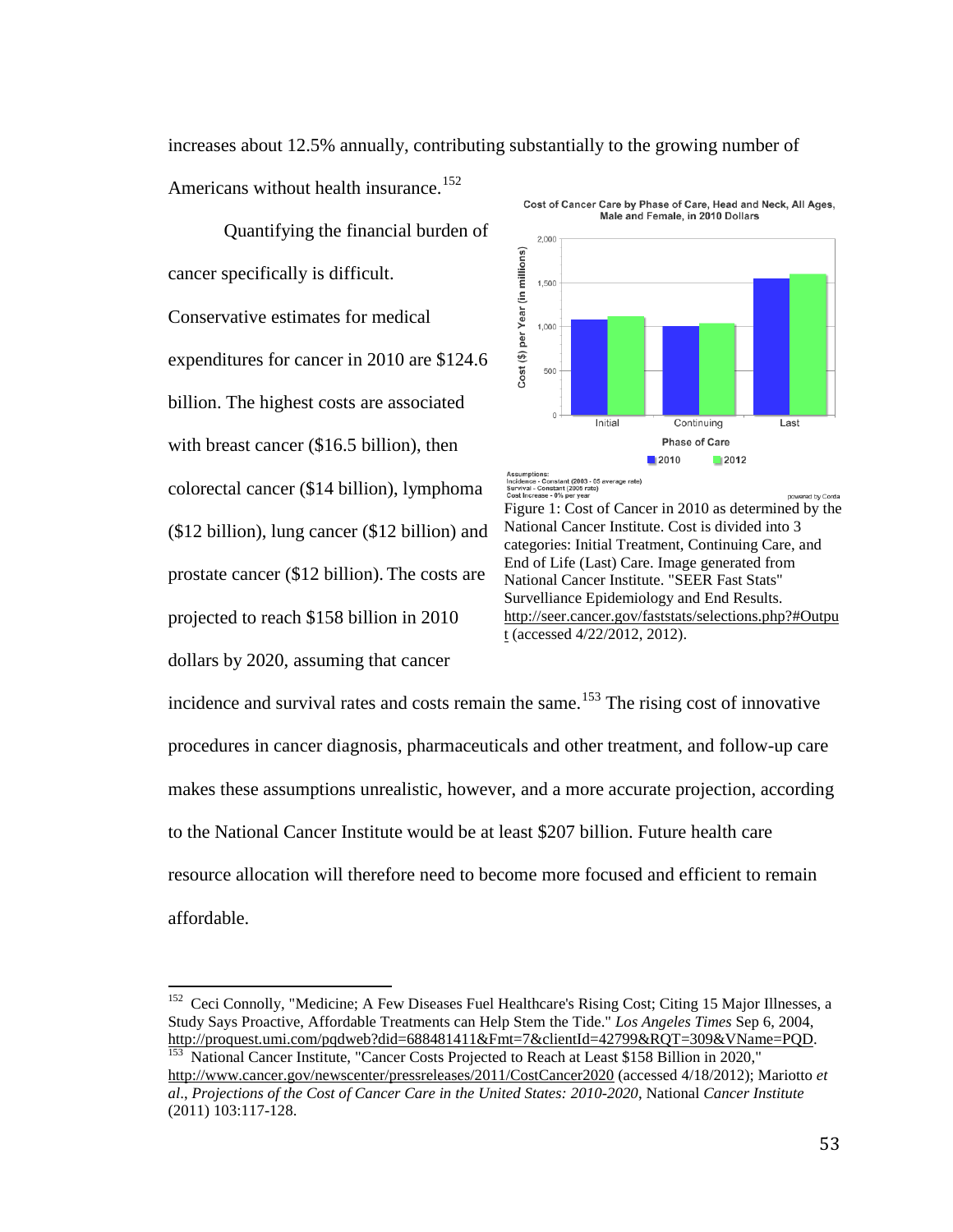The total cost associated with treating thyroid cancer is even more difficult to determine. There does not appear to be any published data regarding total costs of non-metastatic thyroid cancer or management of long-term care for thyroid cancer.<sup>[154](#page-60-0)</sup> There also does not appear to be any published data on the costs of treating patients for potential thyroid cancer. Some idea of the scale of this latter issue is shown by estimates that there will be approximately 250,000-300,000 thyroid fine needle aspiration biopsies in 2012 of which an estimated 70% will be benign.<sup>[155](#page-60-1)</sup> There has been some limited research demonstrating the unsurprising conclusion that avoiding unnecessary radioactive iodine treatment would achieve cost savings and it is obvious that avoiding unnecessary treatment itself would yield enormous cost savings.<sup>[156](#page-60-2)</sup>

The National Cancer Institute estimates health care costs associated with total neck and head cancer will amount to approximately \$3.5 billion in 2012 (figure 1). Two of the assumptions on which this estimate is based, that incidence will remain constant based on 2003-05 average rate and that costs will not increase, appear to be mistaken. Some perspective on the actual scale of increase in thyroid cancer alone is shown by the estimated 18,400 cases diagnosed in 2000, the 25,700 in 2005, 37,000 in 2009 and the estimated 56,000 in 2012. As discussed below, the 2012 costs of metastatic thyroid cancer alone may exceed \$3.5 billion. Thyroid cancer represents the overwhelming percentage of head and neck cancers and it accordingly may be assumed that current costs substantially exceed the \$3.5 billion estimate.

<span id="page-60-0"></span>154 Rebecca L. Brown, "Thyroid Cancer: Burden of Illness and Management of Disease" *Cancer* (2011) 2:193.

<span id="page-60-1"></span><sup>&</sup>lt;sup>155</sup> S. Luo *et al.*, "Screening of Thyroid Nodules by Ultrasound Elastography using Diastolic Strain Variation " *Conference Proceedings: Annual International Conference of the IEEE Engineering in* 

<span id="page-60-2"></span><sup>&</sup>lt;sup>156</sup> P. Z. Pace-Asciak *et al.*, "Cost Savings of Patients with a MACIS Score Lower than 6 when Radioactive Iodine is Not Given" *Archives of Otolaryngology--Head & Neck Surgery* 133 (2007): 870-873.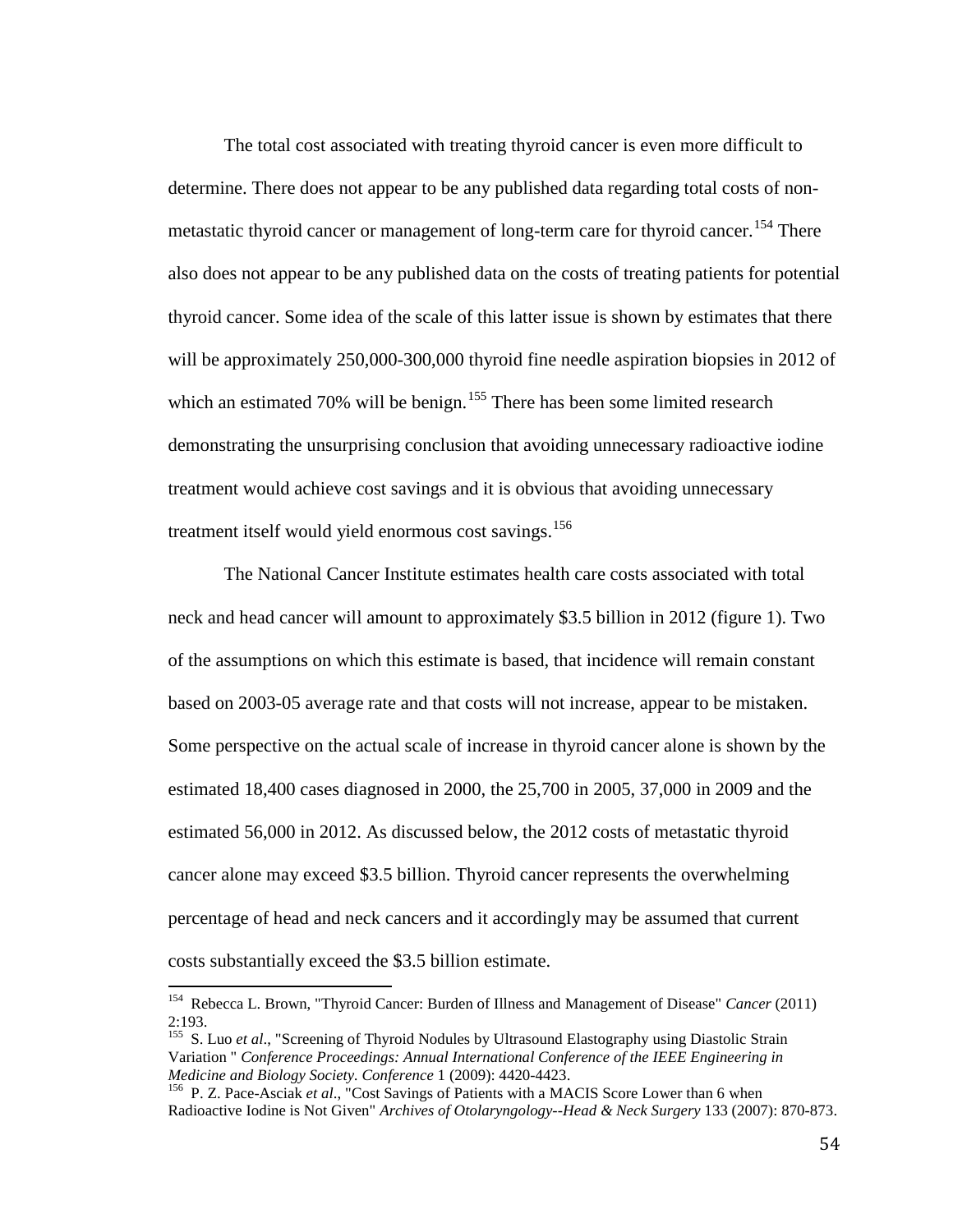Metastatic thyroid cancer expenditures have received some attention in policymaking among thyroid cancer cases perhaps due to the much higher death rates. Studies indicate that 1-4% of DTC patients will present with metastatic cancer and another 5-23% will have a reoccurrence of metastatic cancer after surgery with survival rates below 50% after 10 years. A study using a US health insurance database, which covered over 14 million lives, determined the per patient costs of metastatic thyroid cancer between 2003 and 2005 to be \$60,196 during the first year and \$35,189 during the second year of follow-up. The retrospective longitudinal cohort study followed 183 patients with newly metastatic thyroid cancer.<sup>[157](#page-61-0)</sup> Inpatient care was the main driver of the total healthcare expenditure, and represented 43% of all costs. Radiation therapy was used in 23%, <sup>131</sup>I therapy in 19%, thyroid surgery in 13%, and chemotherapy in 11% of patients.

There were 2823 people diagnosed with metastatic thyroid cancer in 2011.<sup>[158](#page-61-1)</sup> If there were no increases in costs from the 2003-05 figures and no increase in patients from 2011, this represents a \$2.8 billion expense assuming approximately similar numbers were in follow-up care. If the 12.5% estimated average annual increase in health care costs is applicable here, then actual costs after the seven years from 2005 will be more than double the estimate.<sup>159</sup>

It also seems likely that this study significantly understates current costs. For example, it did not consider the extremely high costs of newer targeted agents, drugs

<span id="page-61-0"></span><sup>&</sup>lt;sup>157</sup> A. Berger *et al.*, "Healthcare (HC) Utilization and Costs in Patients (Pts) with Newly Diagnosed Metastatic Thyroid Cancer (mTC)." *Clinical Oncology 2007 ASCO Annual Meeting Proceedings Part I* 25, no. 18S (2007) (accessed 4/21/2012).

<span id="page-61-1"></span><sup>&</sup>lt;sup>158</sup> National Cancer Institute, "Cancer of the Thyroid - SEER Stat Fact Sheets" <http://seer.cancer.gov/statfacts/html/thyro.html> (accessed 4/21/2012).

<span id="page-61-2"></span><sup>159</sup> Connolly, *Medicine; A Few Diseases Fuel Healthcare's Rising Cost; Citing 15 Major Illnesses, a Study Says Proactive, Affordable Treatments can Help Stem the Tide* F.3.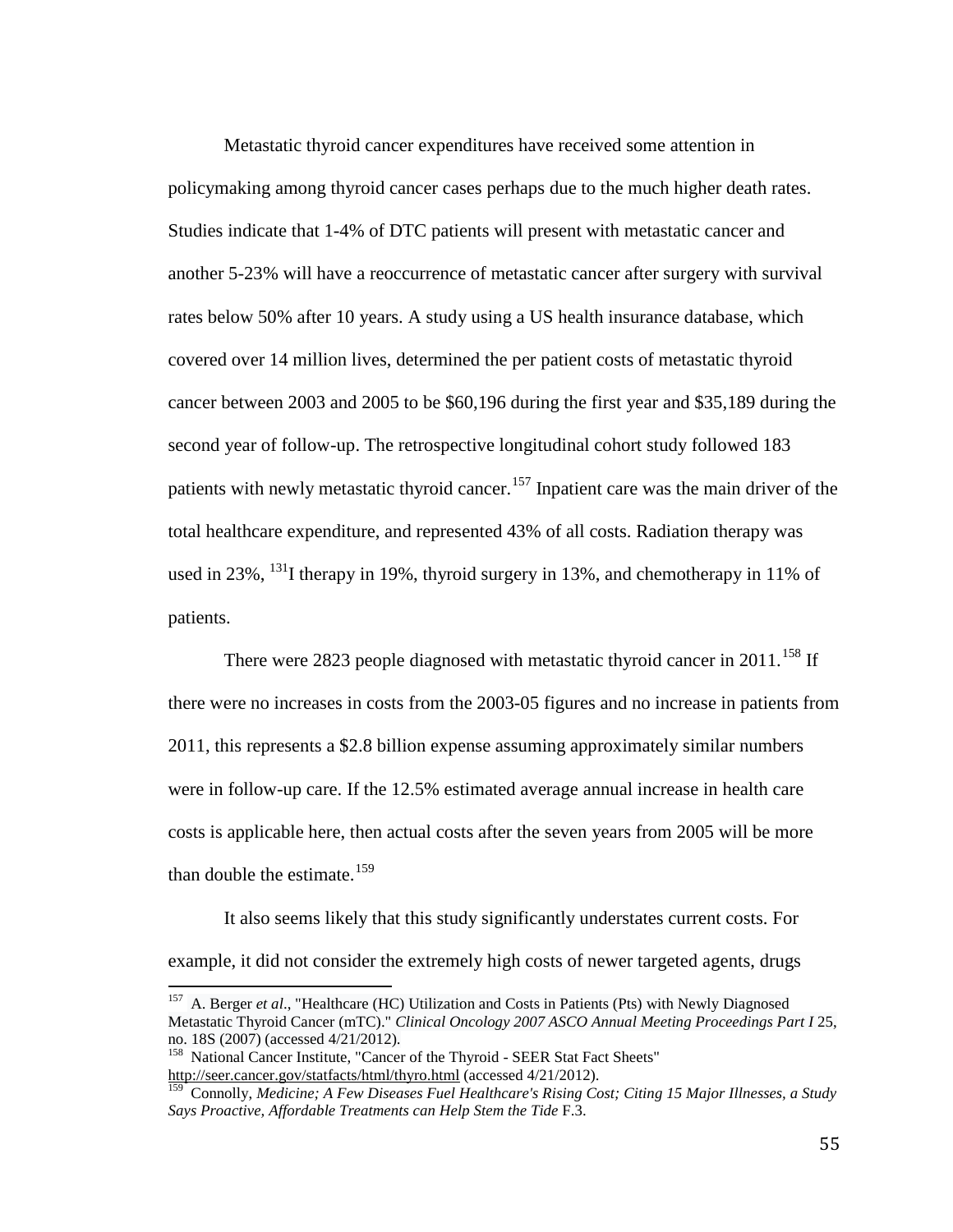expressly designed to address specific pathways in differentiated thyroid cancer. The National Institute for Health and Clinical Excellence (NICE) in Great Britain has considered this issue for the same drugs in relation to other types of cancer. NICE, which is required to determine the cost effectiveness of new medications in comparison to the older treatment, has determined as to several targeted agents that they are not cost effective. Unless the relevant pharmaceutical company chooses to dramatically decrease drug costs, it seems likely that similar determinations will be made as to their use in thyroid cancer.  $160$ 

It is also apparent that the decision whether to invest public health resources in thyroid cancer care will have to be made using very limited information. Biersack and Grunwald, for example, state that in the United States only about 60% of diagnosed thyroid cancer cases are reported to the National Cancer Institute.<sup>[161](#page-62-1)</sup> More importantly, because overall prognosis for DTC is so good, the epidemiological research necessary to make diagnostic and therapeutic decisions requires analyses of very large cohorts over extended periods of time.<sup>[162](#page-62-2)</sup> The lengthy amount of time between disease onset and symptoms with subsequent limited mortality makes it hard to detect beneficial practices or who would have done well regardless of treatment. Over the course of lengthy studies, it also is likely that there will be significant changes in treatment and there may be changes in environmental, cultural or other factors that themselves will have an impact on interpretation of results. The studies then will fail to provide information on the current protocol, and will likely fail to accurately determine causation resulting from

<span id="page-62-1"></span><span id="page-62-0"></span><sup>160</sup> Brown, "Thyroid Cancer: Burden of Illness and Management of Disease" Cancer (2011) 2:197-198.<br><sup>161</sup> Gorges R., "The Changing Epidemiology of Thyroid Cancer" in *Thyroid Cancer: Current Concepts in Diagnosis and Thera* 

<span id="page-62-2"></span><sup>&</sup>lt;sup>162</sup> *Ibid.* at 2. Villaret and Mazzaferri in Mazzaferri, *Practical Management* 135.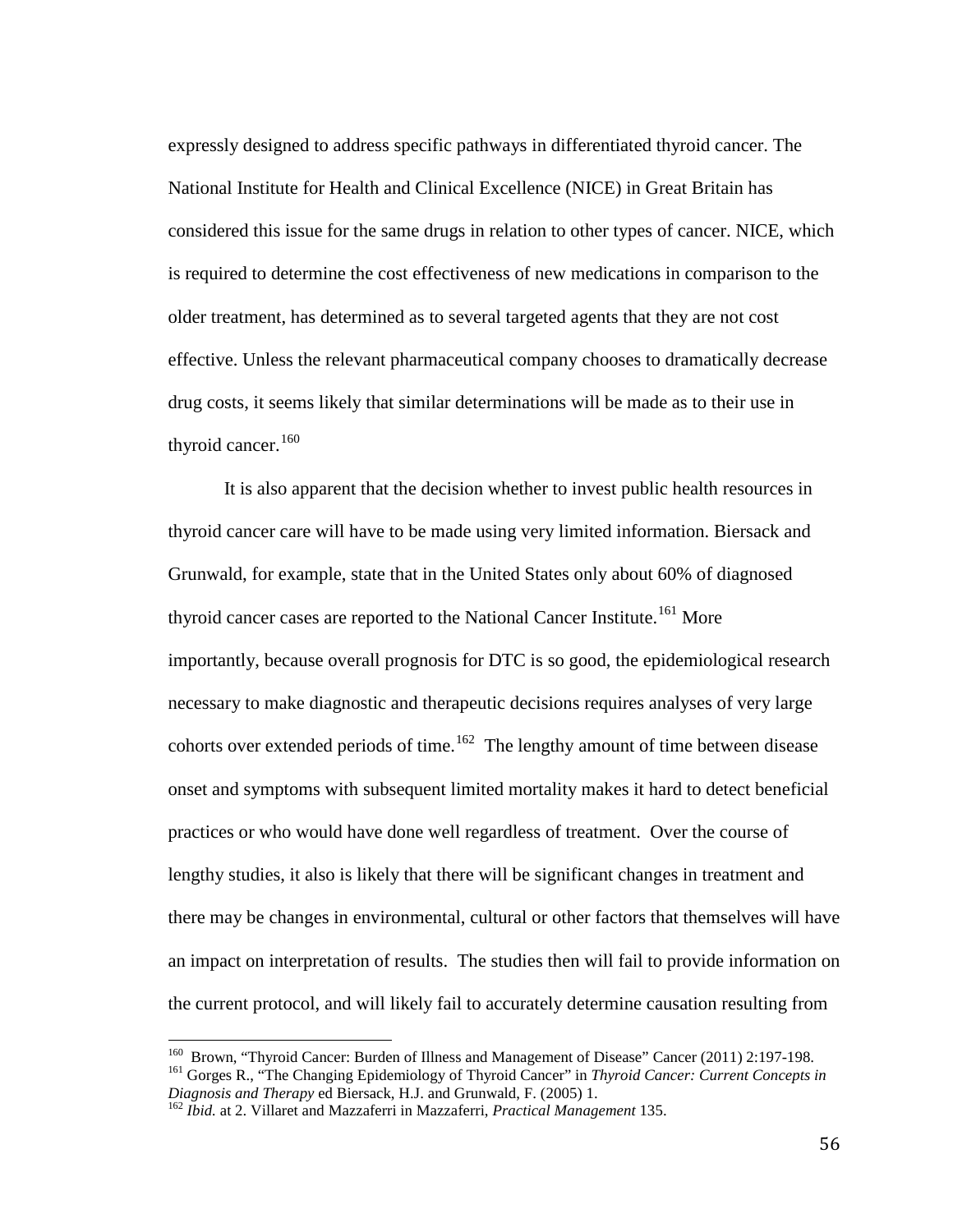the impact from changes in technology. Considerations like national representativeness of the population sample, method of diagnosis, and determination of the long-term survival rates will further complicate the reliability of epidemiological studies.<sup>[163](#page-63-0)</sup>

The screening conundrum in thyroid cancer has some obvious parallels with the current controversy with mammography policy in breast cancer and PSA testing policy in prostate cancer. Both have been used in the general population despite a lack of conclusive clinical-trial evidence that they save lives, and as the tests are becoming more available there is concern that they themselves are causing damage. Studies estimate that about half of men and women who are screened annually will receive a false-positive. In a study in Detroit of 1,087 people who were tested for prostate, ovarian, colorectal and lung cancer, 43% had false-positives for cancer.

There is a significant financial and emotional toll on the cancer patients and their families for cancer diagnosis as well as false-positives. According to the Wall Street Journal:

"The assumption has been that as long as a person eventually find out that first test was wrong [or does not indicate certain death], any distress is transitory and minor – and that the cost of additional testing is worthwhile for the peace of mind it brings. Instead, several studies reveal that the impact of false positives can be serious and persist far longer than expected…A study in the American Journal of Medicine found that a significant proportion of men who had an elevated PSA test [for prostate cancer] followed by a benign biopsy result still felt negative psychological effects from the experience six weeks later…And the medical costs of unnecessary additional testing can be considerable. In a study published [in 2004] researchers found that men and women who had false-positive screening

<span id="page-63-0"></span><sup>163</sup> Gary Taubes, "Do We Really Know What Makes Us Healthy?" *New York Times Magazine* (09/16, 2007): 52[, http://search.ebscohost.com/login.aspx?direct=true&db=aph&AN=28697580&site=ehost-live.](http://search.ebscohost.com/login.aspx?direct=true&db=aph&AN=28697580&site=ehost-live)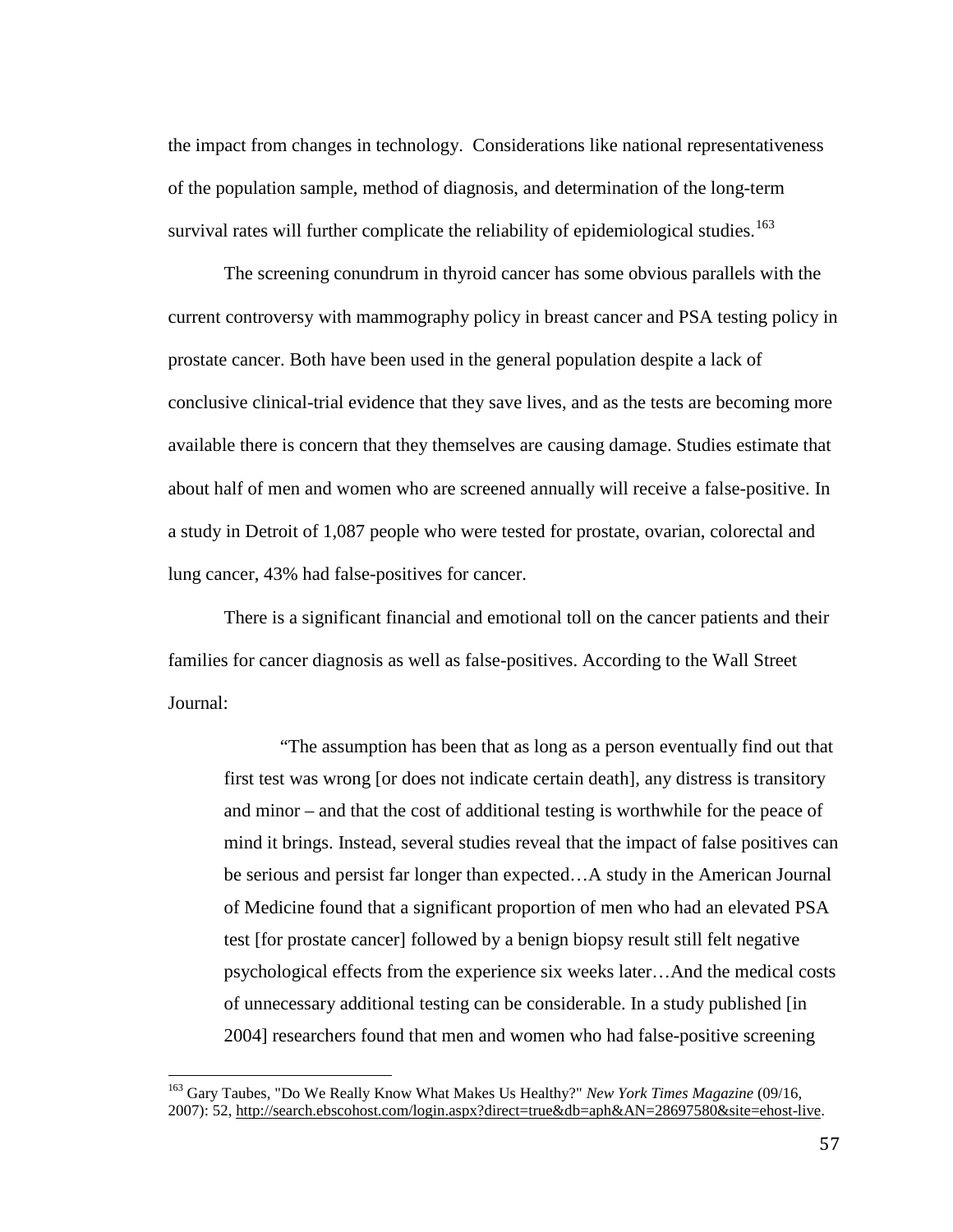results averaged more than \$1,000 each in follow-up care in the year following the test."<sup>[164](#page-64-0)</sup>

The same study found that 25% of the men who were in the group that had a benign biopsy said that they had additional biopsies because their doctors wanted to make sure that the first one truly was benign.<sup>[165](#page-64-1)</sup>

However, while in mammography and PSA testing the major issue is the financial and emotional expense of screening disease with significant mortality but uncertain benefit, in thyroid cancer, the major issue is that there are so many people who present with nodules known to be clinically insignificant that it is uncertain whether any treatment is appropriate. As was discussed above, there are significant side effects to thyroidectomies and radioactive iodine treatment. If increased screening results in increased treatment, there will be a small portion of patients who may benefit, but there appears to be an even larger portion who, in addition to being screened for no reason, may be being harmed for no reason.

<span id="page-64-1"></span><span id="page-64-0"></span><sup>&</sup>lt;sup>164</sup> Marcus, Amy Dockser, "The Hidden Toll of Cancer Testing," *The Wall Street Journal* Dec 28, 2004.<br><sup>165</sup> M. McNaughton-Collins *et al.*, "Psychological Effects of a Suspicious Prostate Cancer Screening Test Followed by a Benign Biopsy Result" *The American Journal of Medicine* (2004) 117:719-725.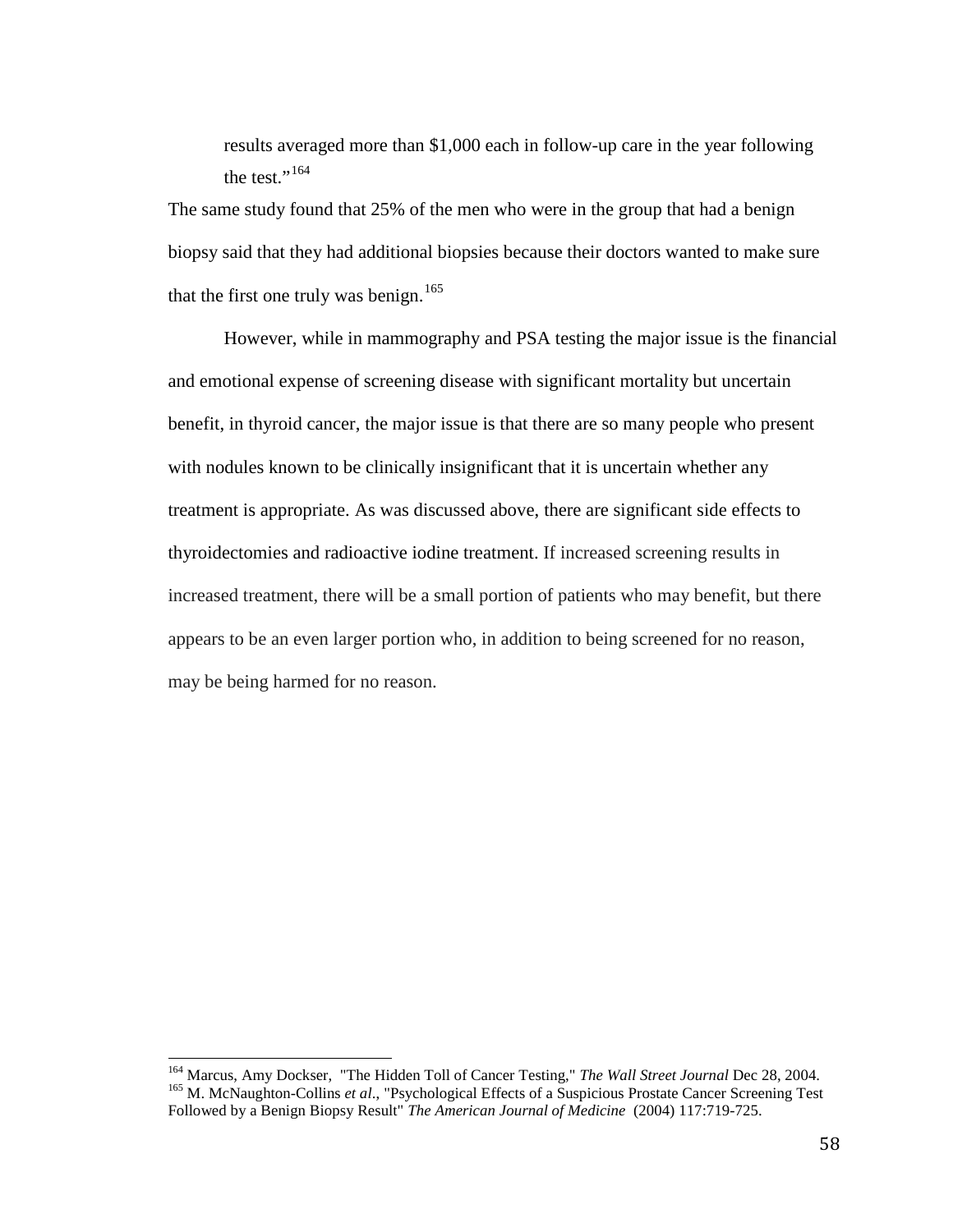### **Conclusion**

The issues discussed in the previous chapters demonstrate the limits of our current knowledge in thyroid cancer. We have yet to understand the factors that influence cancer outcomes, especially in thyroid cancer, and have difficulty evaluating, much less implementing the best outcome for each thyroid cancer patient. The diagnosis and incidence of thyroid cancer is increasing at such an alarming rate as to warrant increased research. The National Cancer Institute's SEER data shows that there were approximately 500,000 living Americans who had a history of thyroid cancer in 2009.<sup>[166](#page-65-0)</sup> This 0.5 million patient population will increase dramatically without changes in our current approach to thyroid cancer issues. Thorough investigation is needed to stop treatment of those cancers that lack clinical significance.

Patient education is a neglected aspect of thyroid treatment. Public awareness in thyroid cancer is limited. It is common knowledge that too much sun exposure may cause skin cancer and smoking dramatically increases the risk of lung cancer. Relatively few people in the general population, however, know anything about risk factors for thyroid cancer or even the location of the thyroid in their body.

It also is quite possible that the increase in papillary thyroid cancer, and the corresponding increase in overall thyroid disease that is not due to improved technology, is an indication of some environmental contamination. Instead of disregarding thyroid cancer because of its low mortality, the medical community should consider the possibility that it is a canary in a public health mine. Women in particular need to demand greater attention of this issue.

<span id="page-65-0"></span><sup>166</sup> National Cancer Institute, *Cancer of the Thyroid - SEER Stat Fact Sheets.*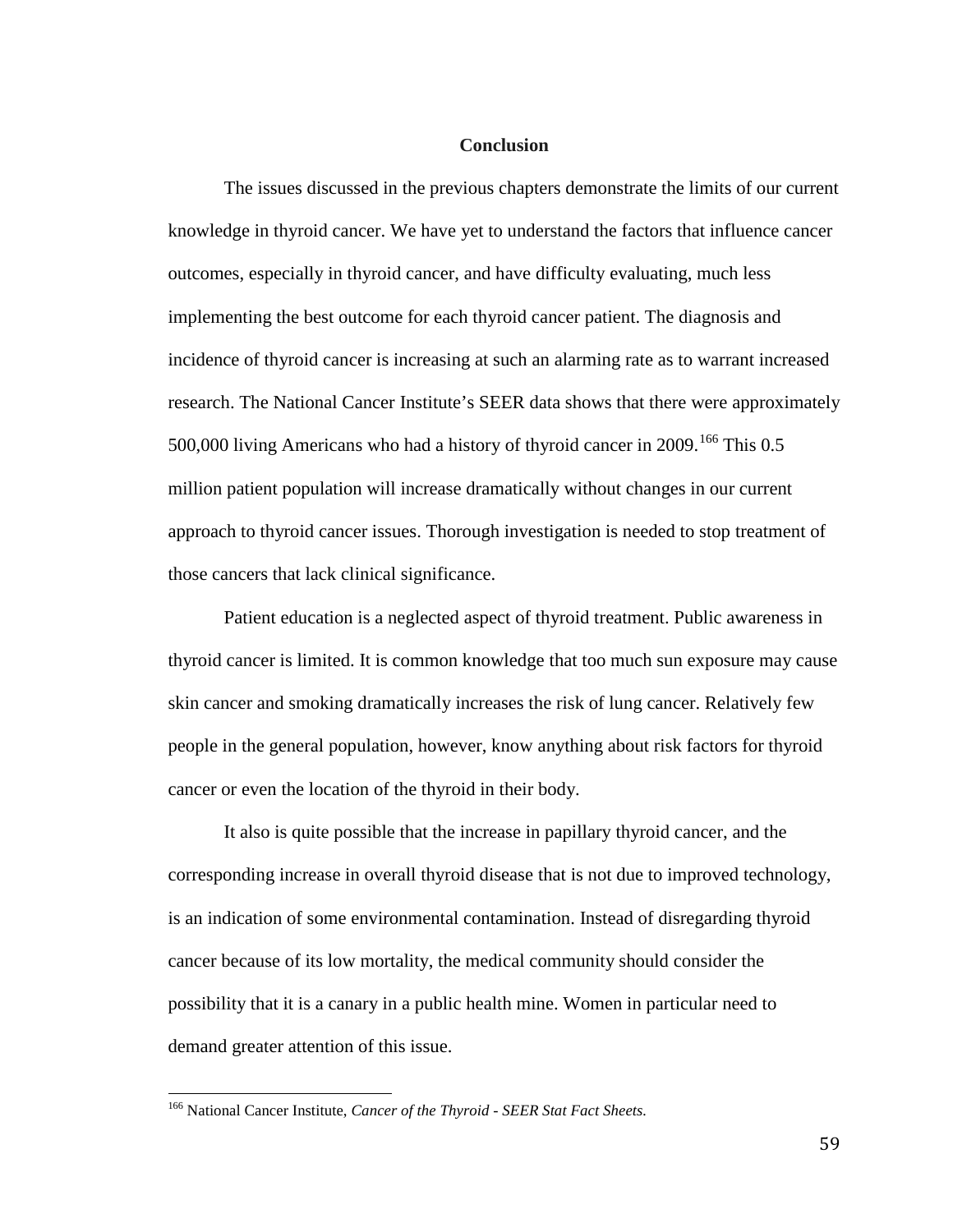### Bibliography

- "American Thyroid Association Thyroid Timeline." American Thyroid Association.<http://www.thyroid.org/professionals/education/timeline.html> (accessed 4/18/2012).
- "Cancer Research Funding." National Cancer Institute.<http://www.cancer.gov/cancertopics/factsheet/NCI/research-funding> (accessed 4/18/2012).
- "Thyroid Cancer Treatment (PDQ®)" National Cancer Institute. [http://www.cancer.gov/cancertopics/pdq/treatment/thyroid/HealthProfessio](http://www.cancer.gov/cancertopics/pdq/treatment/thyroid/HealthProfessional/page1#Reference1.1) [nal/page1#Reference1.1](http://www.cancer.gov/cancertopics/pdq/treatment/thyroid/HealthProfessional/page1#Reference1.1) (accessed 4/20/2012).
- "Thyroid.Org: Iodine Deficiency." [http://www.thyroid.org/patients/patient\\_brochures/iodine\\_deficiency.ht](http://www.thyroid.org/patients/patient_brochures/iodine_deficiency.html) [ml](http://www.thyroid.org/patients/patient_brochures/iodine_deficiency.html) (accessed 4/9/2012).
- Allen, R. G. and M. Tresini. "Oxidative Stress and Gene Regulation," *Free Radical Biology & Medicine* (2000) 28:463-499.
- Altman, D. (2010). In Claremont McKenna College Athenaeum Dinner Lecture Series, *Health Reform, What's Next?*

American Cancer Society*. Cancer Facts & Figures 2012*. Atlanta, 2012.

- American Thyroid Association (ATA). "Thyroid.Org: Iodine Deficiency" [http://www.thyroid.org/patients/patient\\_brochures/iodine\\_deficiency.ht](http://www.thyroid.org/patients/patient_brochures/iodine_deficiency.html) [ml](http://www.thyroid.org/patients/patient_brochures/iodine_deficiency.html) (accessed 4/21/2012).
- American Thyroid Association (ATA) Guidelines Taskforce on Thyroid Nodules and Differentiated Thyroid Cancer, D. S. Cooper, G. M. Doherty, B. R. Haugen, R. T. Kloos, S. L. Lee, S. J. Mandel, et al. "Revised American Thyroid Association Management Guidelines for Patients with Thyroid Nodules and Differentiated Thyroid Cancer" *Thyroid* (2009) 19:1167-1214 and<http://thyroidguidelines.org/revised/differentiated> (accessed 2/12/2012).
- Baider, L. and J. Bengel. "Cancer and the Spouse: Gender-Related Differences in Dealing with Health Care and Illness" *Critical Reviews in Oncology/Hematology* (2001) 40:115-123.
- Banu, S. K., P. Govindarajulu, and M. M. Aruldhas. "Testosterone and Estradiol Differentially Regulate TSH-Induced Thyrocyte Proliferation in Immature and Adult Rats" *Steroids* 67 (2002) 67:573-579.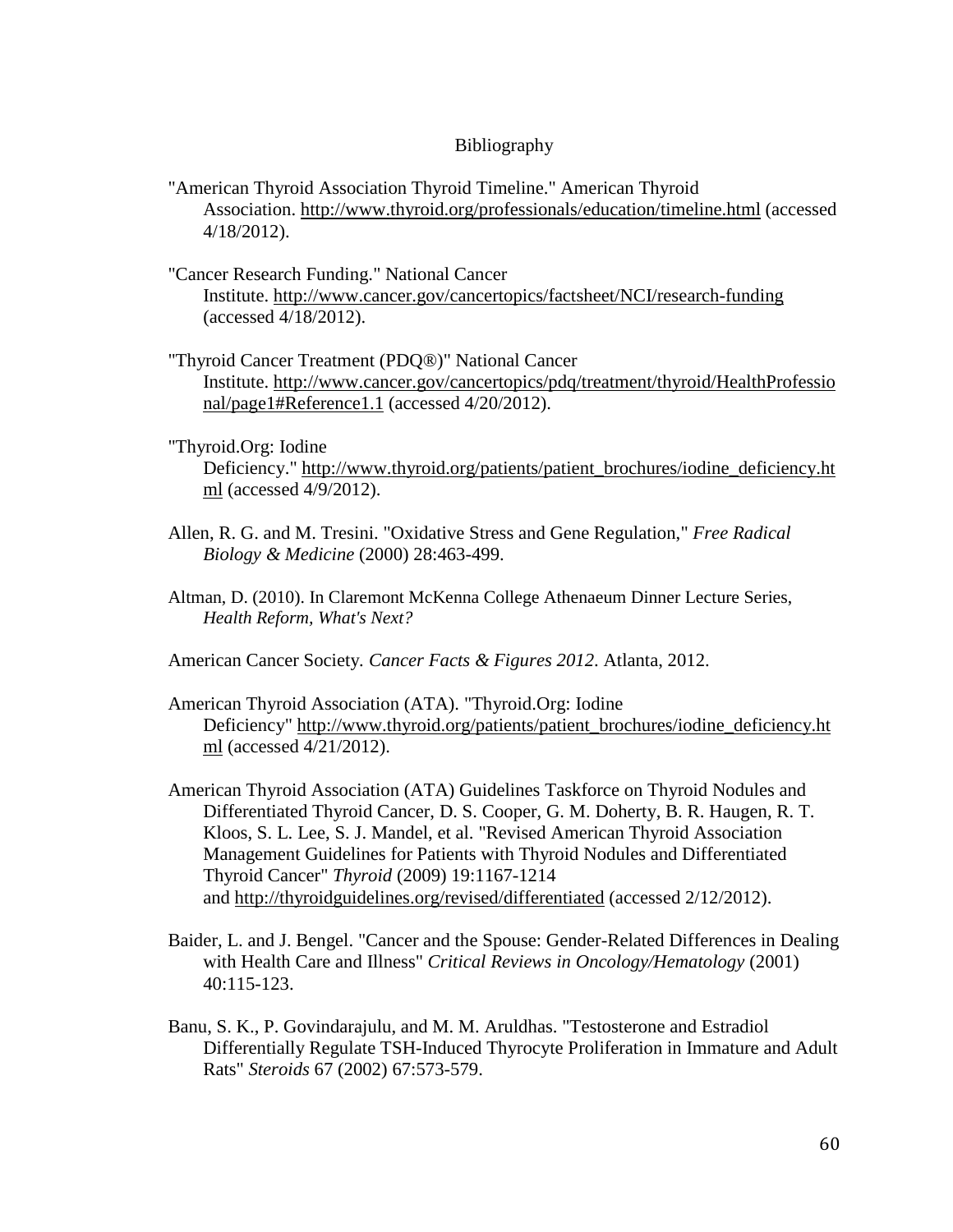- Beenken, Samuel, Dean Roye, Heidi Weiss, Marty Sellers, Marshall Urist, Arnold Diethelm, and Helmuth Goepfert. "Extent of Surgery for Intermediate-Risk Well-Differentiated Thyroid Cancer" *Am J Surg* (2000) 179:51-56.
- Berger, A., J. Edelsberg, K. Chung, A. Ngyuyen, D. Stepan, and G. Oster. "Healthcare (HC) Utilization and Costs in Patients (Pts) with Newly Diagnosed Metastatic Thyroid Cancer (mTC)." *Clinical Oncology 2007 ASCO Annual Meeting Proceedings Part I* 25, no. 18S (2007).
- Biersack, H.J. and Grunwald, F. (eds). *Thyroid Cancer: Current Concepts in Diagnosis and Therapy*. Berlin Springer-Verlag (2d ed.) (2005).
- Bilmoria, Karl Y., *et al*. "Extent of Surgery Affects Survival for Papillary Thyroid Cancer" *Annals of Surg* (2007) 246:375-381 (disc) 246:381-84.
- Brenner, D. J. and E. J. Hall. "Computed Tomography--an Increasing Source of Radiation Exposure" *New England Journal of Medicine* (2007) 357:2277-2284.
- Brown, Rebecca L., *de Souza, Jonas and Cohen, Ezra.* "Thyroid Cancer: Burden of Illness and Management of Disease" *Cancer* (2011) 2:193-99.
- Carnaris Gay J., Manowitz Neil R., Mayor, Gilbert, Ridgway E. Chester. "The Colorado Thyroid Disease Prevalence Study" *Arch Intern Med*. (2000) 160:526-534.
- Candanedo-Gonzalez, Fernando A. and Armando Gamboa-Dominguez. "Postmenopause is Associated with Recurrence of Differentiated Papillary Thyroid Carcinoma" *Medical Hypotheses* (2007) 69:209-213.
- Carpi, A., G. Di Coscio, G. Iervasi, A. Antonelli, J. Mechanick, S. Sciacchitano, and A. Nicolini. "Thyroid Fine Needle Aspiration: How to Improve Clinicians' Confidence and Performance with the Technique" *Cancer Letters* (2008) 264:163-171.
- Chen, Amy Y., Ahmedin Jemal, and Elizabeth M. Ward. "Increasing Incidence of Differentiated Thyroid Cancer in the United States, 1988-2005" *Cancer* (2009) 115:3801-07.
- Cho, Mi A., Lee, Mi K., Nam, Kee-Hyun, Chung, Woung Y. and Park, Cheong S. "Expression and Role of Estrogen Receptor a and ß in Medullary Thyroid Carcinoma: Different Roles in Cancer Growth and Apoptosis"<http://joe.endocrinology-journals.org/content/195/2/255.long> (accessed 2/12/2012).
- Choi, Man H., Moon, Ju-Yeun, Cho, Sung-Hee, Chung, Bong C. and Lee, Eun J. "Metabolic Alteration of Urinary Steroids in Pre- and Post-Menopausal Women, and Men with Papillary Thyroid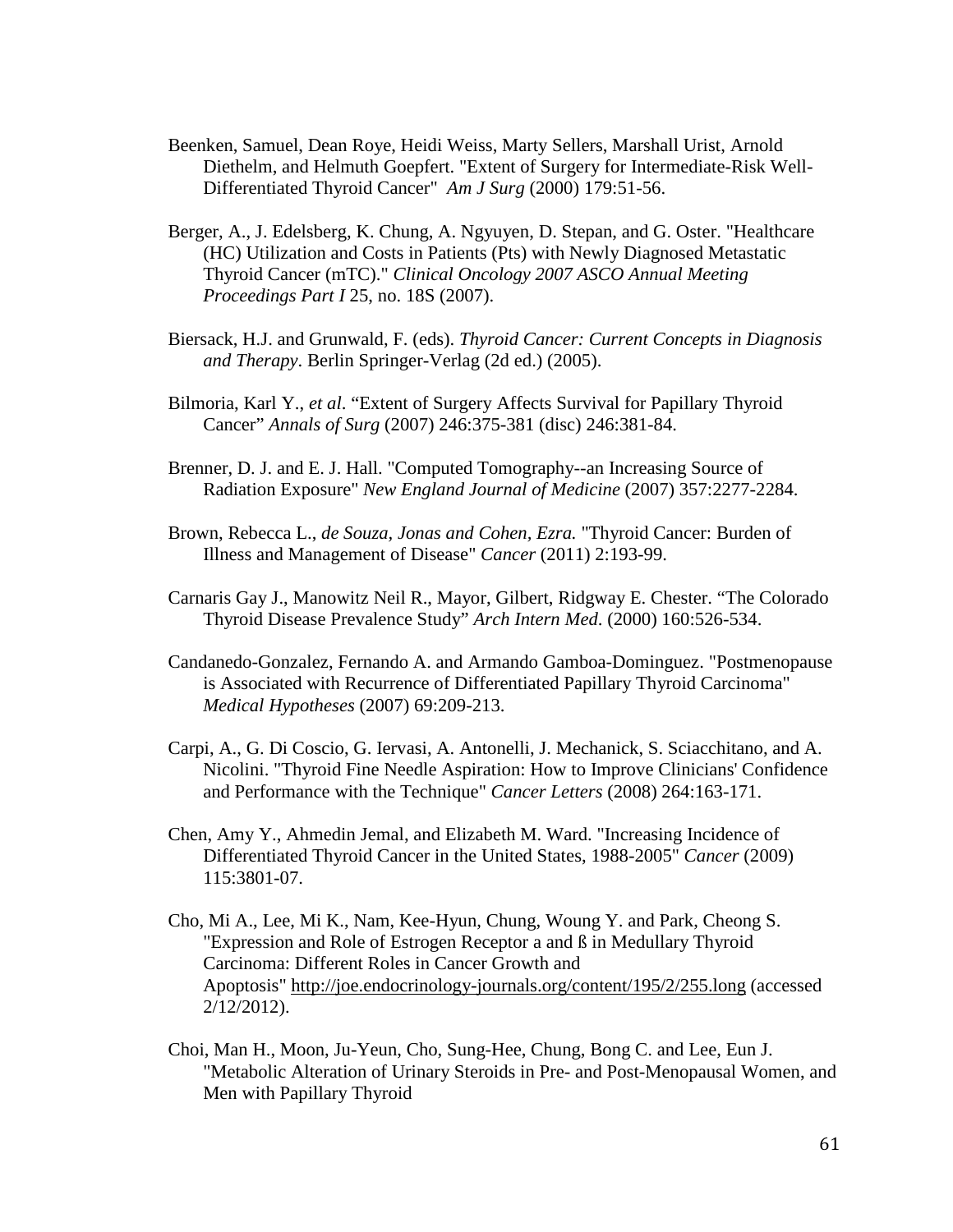Carcinoma"<http://www.ncbi.nlm.nih.gov/pmc/articles/PMC3199870/?tool=pubmed> (accessed 2/12/2012).

- Choi, Seon Hyeong *et al*, "Interobserver and Intraobserver Variations in Ultrasound Assessment of Thyroid Nodules" *Thyroid* 20:167-172.
- Cohen, J. T., P. J. Neumann, and M. C. Weinstein. "Does Preventive Care Save Money? Health Economics and the Presidential Candidates" *New England Journal of Medicine* (2008) 358:661-663.
- Davies, Louise, Rebecca Ouellette, Mark Hunter and H. Gilbert Welch. "The Increasing Incidence of Small Cancer Cases: Where Are the Cases Coming From?" *Laryngoscope* (2010) 120:2446-2451.

Davies, Louise and H. Gilbert Welch. "Thyroid Cancer Survival in the United States: Observational Data from 1973 to 2005" *Arch Otolar Head Neck Surg* (2010) 136: 440-44.

- Davies, L. and H. G. Welch. "Increasing Incidence of Thyroid Cancer in the United States, 1973-2002" *JAMA* (2006) 295:2164-2167.
- Davis, Paul J., Hung-Yun Lin, Shaker A. Mousa, Mary K. Luidens, Aleck A. Hercbergs, Martin Wehling, and Faith B. Davis. "Overlapping Nongenomic and Genomic Actions of Thyroid Hormone and Steroids." *Steroids* 76 (2011): 829-833.
- Drucker, William D. and Richard J. Robbins, "Papillary Microcarcinoma of the Thyroid," in *Practical Management of Thyroid Cancer: A Multidisciplinary Approach* Mazzaferri, Ernest L., Clive Harmer, Ujjal K. Mallick, and Pat Kendall-Taylor (eds)*. London* Springer-Verlag, 2006.
- Enewold, L., K. Zhu, E. Ron, A. J. Marrogi, A. Stojadinovic, G. E. Peoples, and S. S. Devesa. "Rising Thyroid Cancer Incidence in the United States by Demographic and Tumor Characteristics, 1980-2005" *Epidemiology, Biomarkers & Prevention* (2009) 18:784-791.
- Farahati, J., P. Bucsky, T. Parlowsky, U. Mader, and C. Reiners. "Characteristics of Differentiated Thyroid Carcinoma in Children and Adolescents with Respect to Age, Gender, and Histology," *Cancer* (1997) 80:2156-2162.
- Felty, Q. and D. Roy. "Estrogen, Mitochondria, and Growth of Cancer and Non-Cancer Cells" *Carcinogenesis* (2005) 4:1-18.
- Frazell, Edgar, Schottenfeld, David and Hutter, Robert. "The Prognosis and Insurability of Thyroid Cancer Patients." CA: A Cancer Journal for Clinicians.<http://onlinelibrary.wiley.com/doi/10.3322/canjclin.20.5.270/pdf> (accessed 3/16/2012).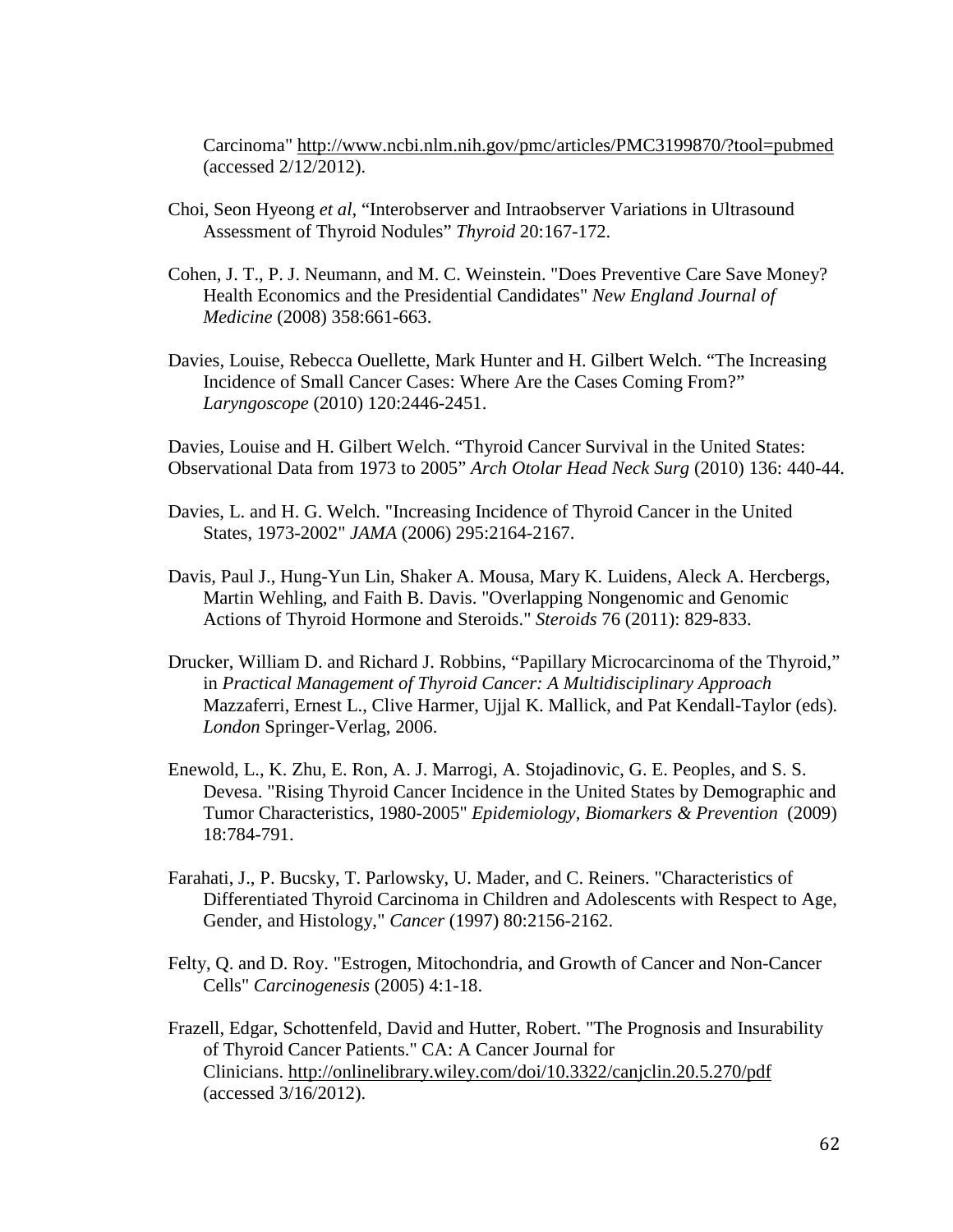Gimm, O. and H. Dralle. "The Current Surgical Approach to Non-Medullary Thyroid Cancer" in *Thyroid Cancer: Current Concepts in Diagnosis and Therapy,* Biersack, H.J. and Grunwald, F. (eds). (Berlin, Germany: Springer-Verlag (2d ed.) (2005) 83- 89.

Gladwell, Malcom, "The Moral-Hazard Myth," *New Yorker* (2005) 81:44-49.

- Gorges, R., "The Changing Epidemiology of Thyroid Cancer" in *Thyroid Cancer*: *Current Concepts in Diagnosis and Therapy*, Biersack, H.J. and Grunwald, F. (eds). (Berlin, Germany: Springer-Verlag (2d ed.) (2005) 3-27.
- Haymart, M. R. "Understanding the Relationship between Age and Thyroid Cancer" *Oncologist* (2009) 14:216-221.
- Haymart, M. R., M. Banerjee, A. K. Stewart, R. J. Koenig, J. D. Birkmeyer, and J. J. Griggs. "Use of Radioactive Iodine for Thyroid Cancer" *JAMA* (2011) 306:721-728.
- Hundahl, Scott and Irvin D. Fleming, Amy M. Fremgen and Herman R. Menck, "A National Cancer Data Base Report on 53,856 Cases of Thyroid Carcinoma Treated in the U.S., 1985-1995 *Cancer* (1998) 83:2638-2648.
- International Council for the Control of Iodine Deficiency Disorders. *IDD Newsletter* No. 39 (Feb 2011): 1-20.
- International Council for the Control of Iodine Deficiency Disorders. *IDD Newsletter* No. 40 (Feb 2012): 1-20.
- International Council for the Control of Iodine Deficiency Disorders. "*IDD Newsletter* Nov 1999."<http://www.iccidd.org/media/IDD> Newsletter/1991- 2006/nov1999.htm#a5 (accessed 4/17/2012).
- Ito, Y., T. Uruno, K. Nakano, Y. Takamura, A. Miya, K. Kobayashi, T. Yokozawa, *et al.* "An Observation Trial without Surgical Treatment in Patients with Papillary Microcarcinoma of the Thyroid" *Thyroid* (2003) 13:381-387.
- Ito Y., Miyauchi, Inoue, H., *et al*. "An Observational Trial for Papillary Microcarcinoma in Japanese Patients" *World J Surg* (2010) 34:28-35.
- Johnson, C. C., F. M. Fordyce, and A. G. Stewart*. Environmental Controls in Iodine Deficiency Disorders- Project Summary Report*. Nottingham, UK: British Geological Survey, 2003.
- Johnson, Meggan Ann. "Dear Thyroid, Thanks for Nothing, You Jerk." [http://dearthyroid.org/dear-thyroid-thanks-for-nothing-you-jerk/,](http://dearthyroid.org/dear-thyroid-thanks-for-nothing-you-jerk/) Dear Thyroid<sup>™</sup>. (May 18, 2011).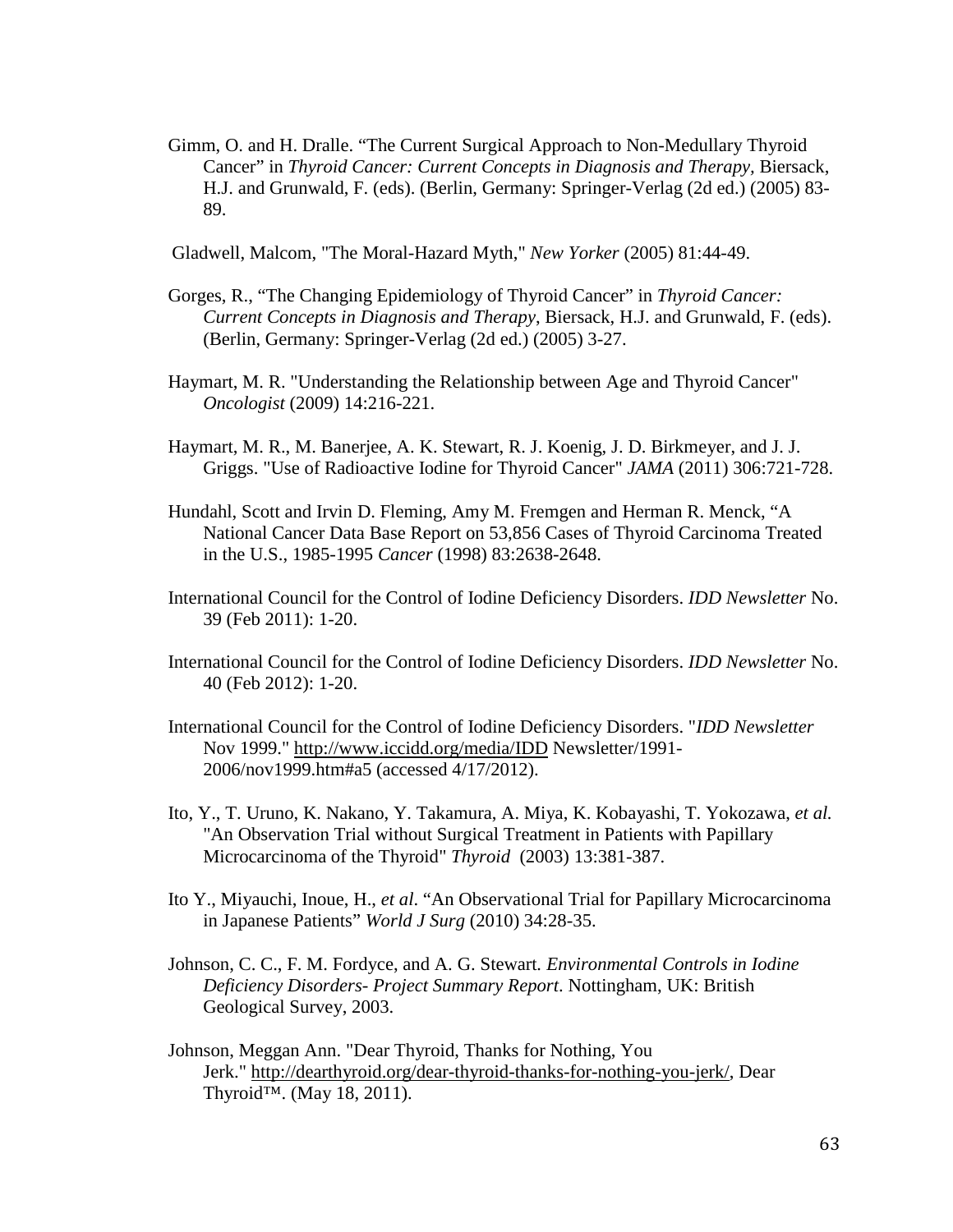- Kim, Sung Hun, *et al.,* "Observer Variability and the Performance Between Faculties and Residents: US Criteria for Benign and Malignant Thyroid Nodules" *Korean J Radiol* (2010) 11:149-155.
- Kloos, Richard T. and Ernest Mazzaferri, "Thyroid Carcinoma" in *Medical Management of Thyroid Disease*, ed. David Cooper (New York Marcel Dekker, Inc. 2001) 227- 312.
- Ladenson, Paul W. and Ruth M. Belin, "Hypothyroidism" in *Early Diagnosis and Treatment of Endocrine Disorders*, ed. Robert S. Bar (Totawa, New Jersey: Humana Press 2003) 37-51.
- Levi, F., S. Franceschi, C. Gulie, E. Negri, and C. La Vecchia. "Female Thyroid Cancer: The Role of Reproductive and Hormonal Factors in Switzerland" *Oncology* (1993) 50:309-315.
- Lew, J. I., R. A. Snyder, Y. M. Sanchez, and C. C. Solorzano. "Fine Needle Aspiration of the Thyroid: Correlation with Final Histopathology in a Surgical Series of 797 Patients" *American College of Surgeons* (2011) 213:188-94.
- Lew, J. I. and C. C. Solorzano. "Use of Ultrasound in the Management of Thyroid Cancer" *The Oncologist* (2010) 15:253-258.
- Luo, S., E. H. Kim, M. Dighe, and Y. Kim. "Screening of Thyroid Nodules by Ultrasound Elastography using Diastolic Strain Variation" *Conference Proceedings: Annual International Conference of the IEEE Engineering in Medicine and Biology Society. Conference* 1 (2009): 4420-4423.
- Mariotto, A. B., K. R. Yabroff, Y. Shao, E. J. Feuer, and M. L. Brown. "Projections of the Cost of Cancer Care in the United States: 2010-2020" *National Cancer Institute* (2011) 103:117-128.

Marcus, Amy Dockser, "The Hidden Toll of Cancer Testing," *The Wall Street Journal* Dec 28, 2004.

- Mayo Clinic. "Thyroid Cancer." [http://www.mayoclinic.com/health/thyroid](http://www.mayoclinic.com/health/thyroid-cancer/DS00492)[cancer/DS00492](http://www.mayoclinic.com/health/thyroid-cancer/DS00492) (accessed 4/22/2012).
- Mazzaferri, E. L. and S. M. Jhiang. "Long-Term Impact of Initial Surgical and Medical Therapy on Papillary and Follicular Thyroid Cancer" *The American Journal of Medicine* (1994) 97:418-428.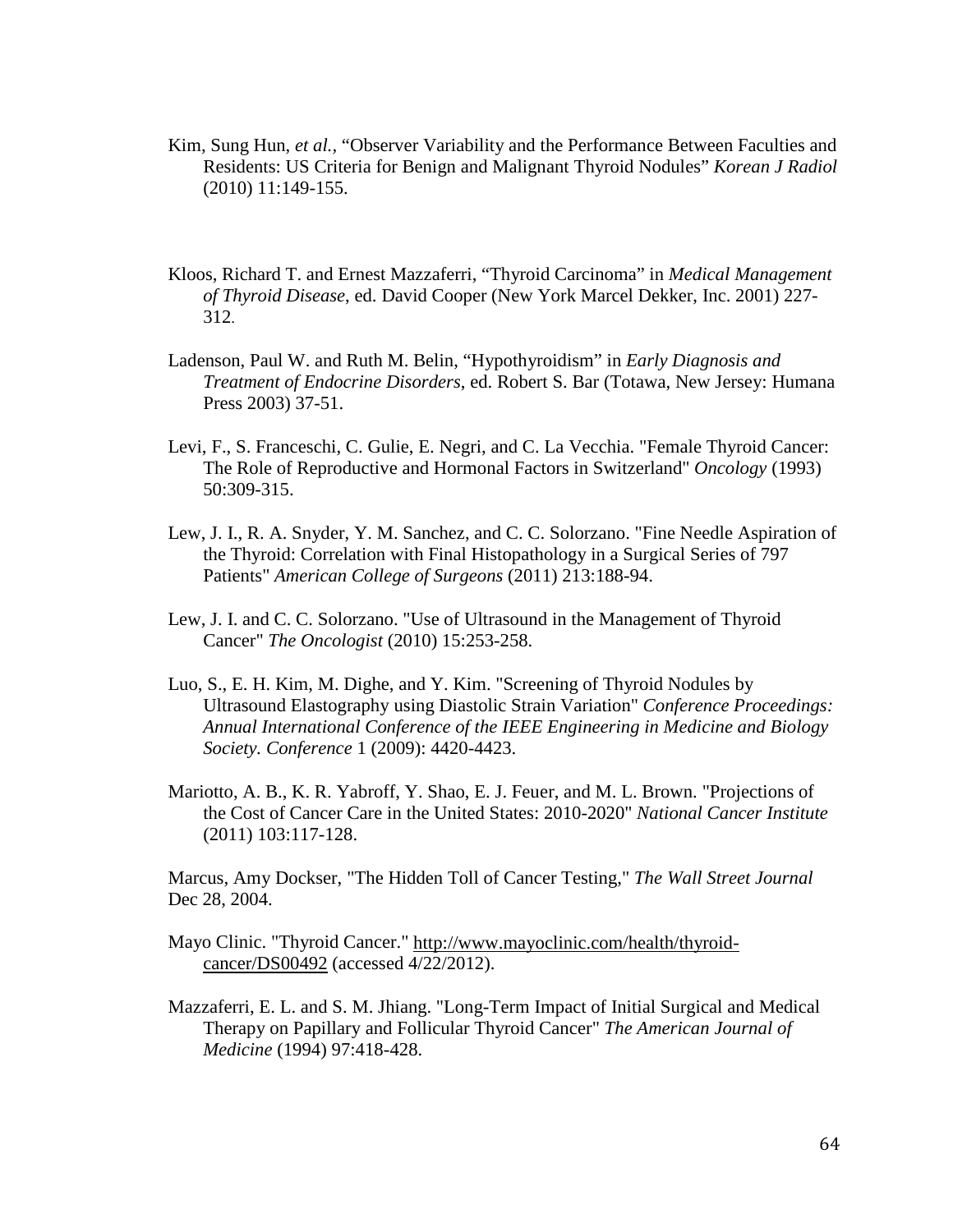- Mazzaferri, Ernest L., "Thyroid Cancer" in *Early Diagnosis and Treatment of Endocrine Disorders*, ed. Robert S. Bar (Totawa, New Jersey: Humana Press 2003) 1-36
- Mazzaferri, Ernest L., Clive Harmer, Ujjal K. Mallick, and Pat Kendall-Taylor (eds). *Practical Management of Thyroid Cancer: A Multidisciplinary Approach.* London Springer-Verlag, 2006.
- McDermott, Michael T. and E. Chester Ridgway, "Diagnosis and Treatment of Hypothyroidism," in *Medical Management of Thyroid Disease, ed.* David S. Cooper (New York Marcel Dekker, Inc. 2001) 135-186.
- McDougall, I. Ross. *Thyroid Cancer in Clinical Practice*. (London Springer-Verlag, 2007).
- McNaughton-Collins, M., F. J. Fowler Jr., J. F. Caubet, D. W. Bates, J. M. Lee, A. Hauser, and M. J. Barry. "Psychological Effects of a Suspicious Prostate Cancer Screening Test Followed by a Benign Biopsy Result" *The American Journal of Medicine* (2004) 117:719-725.
- Mitchell, I., E. H. Livingston, A. Y. Chang, S. Holt, W. H. Snyder 3rd, I. Lingvay, and F. E. Nwariaku. "Trends in Thyroid Cancer Demographics and Surgical Therapy in the United States" *Surgery* (2007) 142:823-8.
- Moosa, M. and E. L. Mazzaferri. "Outcome of Differentiated Thyroid Cancer Diagnosed in Pregnant Women" *Clinical Endocrinology and Metabolism* (1997) 82:2862-2866.
- Morris, D. M., P. J. Boyle, C. A. Stidley, K. K. Altobelli, T. Parnell, and C. Key. "Localized Well-Differentiated Thyroid Carcinoma: Survival Analysis of Prognostic Factors and (131)I Therapy" *Annals of Surgical Oncology* (1998) 5:329-337.
- Mukherjee, Siddhartha. *The Emperor of all Maladies: A Biography of Cancer*. New York: Scribner, 2010.
- Nagaiah, G., A. Hossain, C. J. Mooney, J. Parmentier, and S. C. Remick. "Anaplastic Thyroid Cancer: A Review of Epidemiology, Pathogenesis, and Treatment" *Oncology* (2011): 542358.
- National Cancer Institute. "Cancer Costs Projected to Reach at Least \$158 Billion in 2020."<http://www.cancer.gov/newscenter/pressreleases/2011/CostCancer2020> (accessed 4/18/2012).
- National Cancer Institute. "Cancer of the Thyroid SEER Stat Fact Sheets"<http://seer.cancer.gov/statfacts/html/thyro.html> (accessed 4/21/2012).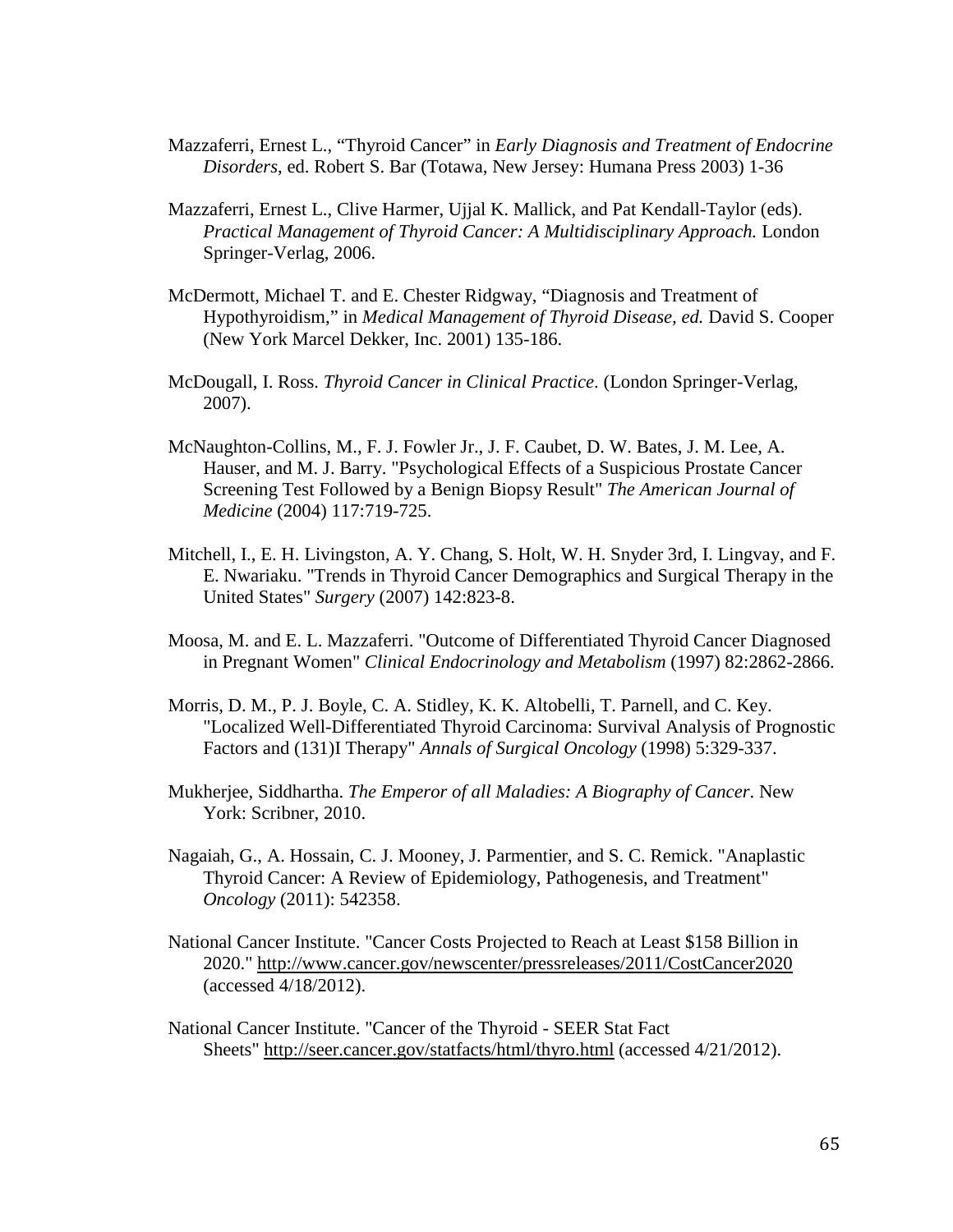National Cancer Institute. "SEER Fast Stats" Survelliance Epidemiology and End Results.<http://seer.cancer.gov/faststats/selections.php?#Output> (accessed 4/22/2012).

Noguchi, Shiro, *et al*., "Papillary Microcarcinoma" *World J Surg* (2008) 32:747-753.

Panigrahi, Babita *et al*., "Medullary Thyroid Cancer: Are Practice Patterns in the United States Discordant from American Thyroid Association Guidelines?" *Annals of Surgical Oncology* (2010) 7:1490-98.

- Phillips, Carmen. "NCI Cancer Bulletin Special Report: Thyroid Cancer's Rising Incidence: Reality Or Illusion?" National Cancer Institute. [http://www.cancer.gov/aboutnci/ncicancerbulletin/archive/2008/021908/pa](http://www.cancer.gov/aboutnci/ncicancerbulletin/archive/2008/021908/page5) [ge5](http://www.cancer.gov/aboutnci/ncicancerbulletin/archive/2008/021908/page5) (accessed 4/21/2012).
- Pearce, Elizabeth N. and Lewis E. Braverman, "Hyperthyroidism" in *Early Diagnosis and Treatment of Endocrine Disorders*, ed. Robert S. Bar (Totawa, New Jersey: Humana Press 2003) 53-68.
- Pinchera, Aldo and Rossella Elisei, "Medullary Thyroid Cancer: Diagnosis and Management" in *Practical Management of Thyroid Cancer: A Multidisciplinary Approach eds. Mazzaferri, Ernest L., Clive Harmer, Ujjal K. Mallick, and Pat Kendall-Taylor* (London Springer-Verlag, 2006) 255-279.
- Rahbari, R., L. Zhang, and E. Kebebew. "Thyroid Cancer Gender Disparity" *Future Oncology* (2010) 6:1771-1779.
- Rossi, R. L., C. Nieroda, B. Cady, and M. S. Wool. "Malignancies of the Thyroid Gland. the Lahey Clinic Experience" *The Surgical Clinics of North America* (1985) 65: 211- 230.
- Rudavsky, Shari. "Medical Researchers Unsure Why Thyroid Cancer Cases on the Rise USATODAY.Com " [http://www.usatoday.com/news/health/story/health/story/2012-](http://www.usatoday.com/news/health/story/health/story/2012-01-15/Doctors-unsure-why-thyroid-cancer-cases-on-the-rise/52582694/1) [01-15/Doctors-unsure-why-thyroid-cancer-cases-on-the-rise/52582694/1](http://www.usatoday.com/news/health/story/health/story/2012-01-15/Doctors-unsure-why-thyroid-cancer-cases-on-the-rise/52582694/1) (accessed 4/20/2012).
- Sanabria, Alvaro, et al., "Prognosis of patients with thyroid cancer who do not undergo surgical treatment: a SEER database analysis" *Clin Transl Oncol* (2011) 13:692-96.
- Sanders, L. E. and B. Cady. "Differentiated Thyroid Cancer: Reexamination of Risk Groups and Outcome of Treatment" *Archives of Surgery* (1998) 133:419-425.
- Santin, A. P. and T. W. Furlanetto. "Role of Estrogen in Thyroid Function and Growth Regulation" *Thyroid Research* (2011): 875125.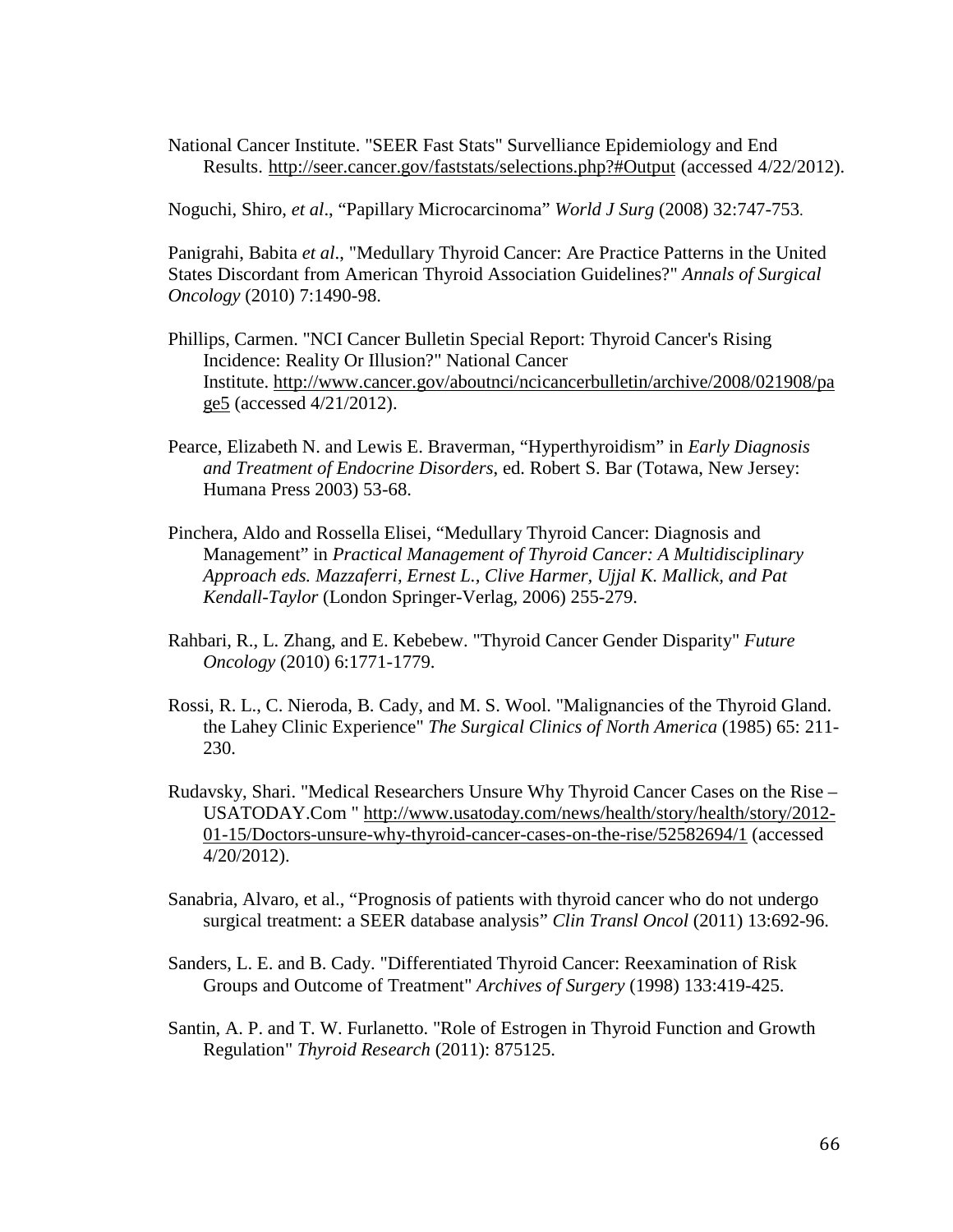- Sarlis, N. J. and L. Gourgiotis. "Unresolved Issues, Dilemmas and Points of Interest in Thyroid Cancer: A Current Perspective" *Hormones* (2004) 3:149-170.
- Sawin, Clark T., "The Heritage of the Thyroid," in *Werner & Ingbar's The Thyroid: A Fundamental and Clinical Text* (8<sup>th</sup> ed.), eds. Lewis E. Braverman and Robert D. Utiger (Philadelphia: Lippincott Williams & Wilkins 2000) 3-6.
- Scheumann GFW, Seeliger H, Musholt TJ, *et al*., "Completion Thyroidectomy in 131 Patients with Differentiated Thyroid Carcinoma." *Eur. J. Surg*. (1996) 162:677-84.
- Schweppe, R. E., J. P. Klopper, C. Korch, U. Pugazhenthi, M. Benezra, J. A. Knauf, J. A. Fagin, et al. "Deoxyribonucleic Acid Profiling Analysis of 40 Human Thyroid Cancer Cell Lines Reveals Cross-Contamination Resulting in Cell Line Redundancy and Misidentification" *Clinical Endocrinology & Metabolism* (2008) 93:4331-41.
- Sen, C. K. "Antioxidant and Redox Regulation of Cellular Signaling: Introduction" *Medicine and Science in Sports and Exercise* (2001) 33:368-370.
- Sipos, J.A. and Ernest L. Mazzaferri, "Thyroid Cancer Epidemiology and Prognostic Variables," *Clinical Oncology* (2010) 22:395-404.
- Smallridge, Robert C., "Metabolic, Physiologic and Clinical Indexes of Thyroid Function," in *Werner & Ingbar's The Thyroid: A Fundamental and Clinical Text* (8<sup>th</sup>) ed.), eds. Lewis E. Braverman and Robert D. Utiger(Philadelphia: Lippincott Williams & Wilkins 2000) 393-401 .
- Stojadinovic, A., G. E. Peoples, S. K. Libutti, L. R. Henry, J. Eberhardt, R. S. Howard, D. Gur, E. A. Elster, and A. Nissan. "Development of a Clinical Decision Model for Thyroid Nodules" *BMC Surgery* (2009) 9:12.
- Taubes, Gary. "Do We Really Know What Makes Us Healthy?" *New York Times Magazine* (Sept. 16, 2007).
- Udelsman, Lakatos and Ladenson, *Optimal Surgery for Papillary Thyroid Carcinoma*, World J Surg (1996) 20:88-93.
- Vaiman, Micheal, Olevson, Youlian, Habler, Liliana, Kessler, Alex, Zehavi, Sergei and Sandbank, Judith. "Estrogen Promotes Growth of Human Thyroid Tumor Cells by Different Molecular Mechanisms"<http://jcem.endojournals.org/content/86/3/1072.long> (accessed 2/12/2012).
- Valle, L. A. and R. T. Kloos. "The Prevalence of Occult Medullary Thyroid Carcinoma at Autopsy" *Clinical Endocrinology and Metabolism* (2011) 96: E109-13.